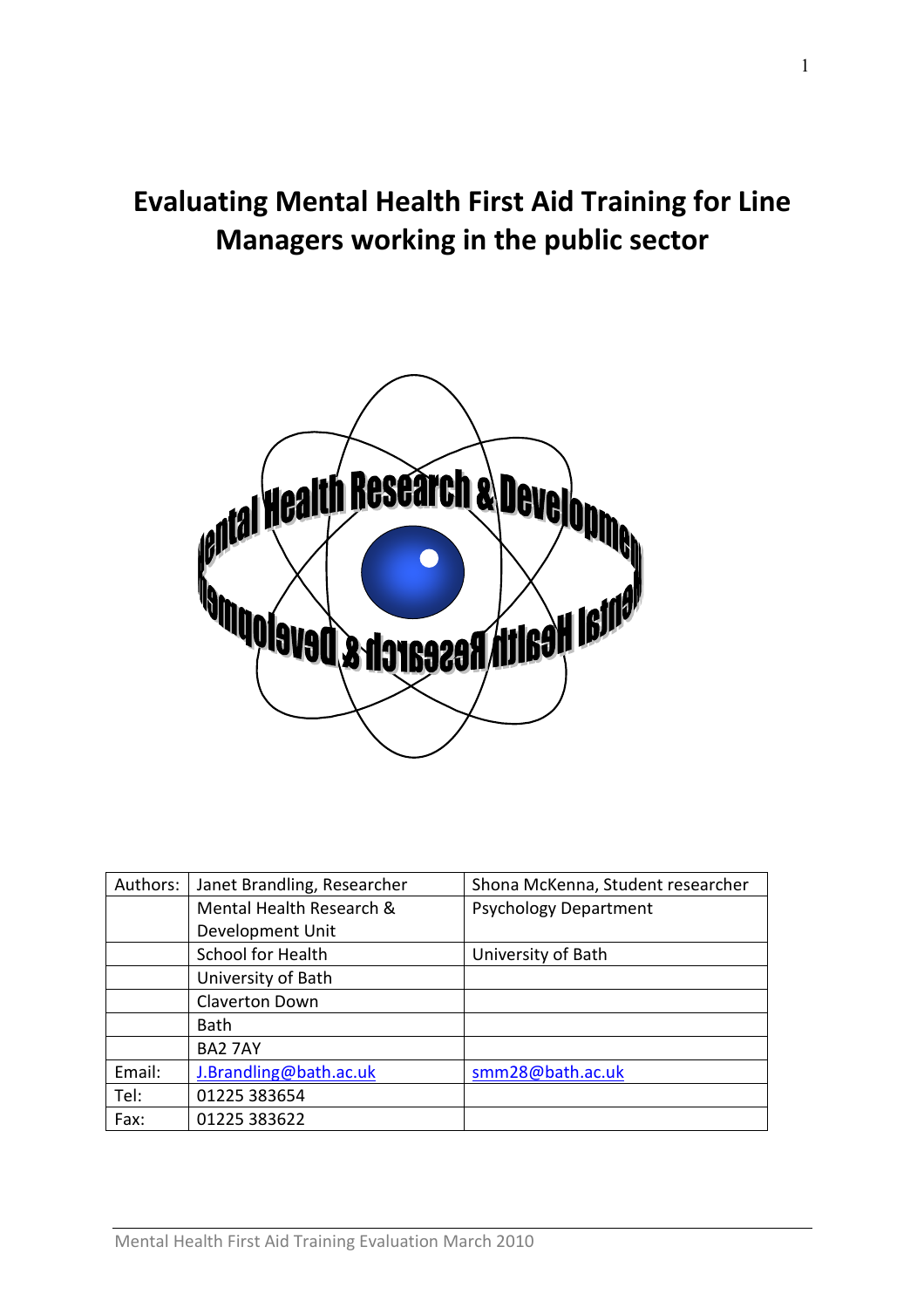| Table illustrating evaluation rating percentages for each aspect of training 33 |  |
|---------------------------------------------------------------------------------|--|
|                                                                                 |  |
|                                                                                 |  |
|                                                                                 |  |
|                                                                                 |  |
|                                                                                 |  |
|                                                                                 |  |
|                                                                                 |  |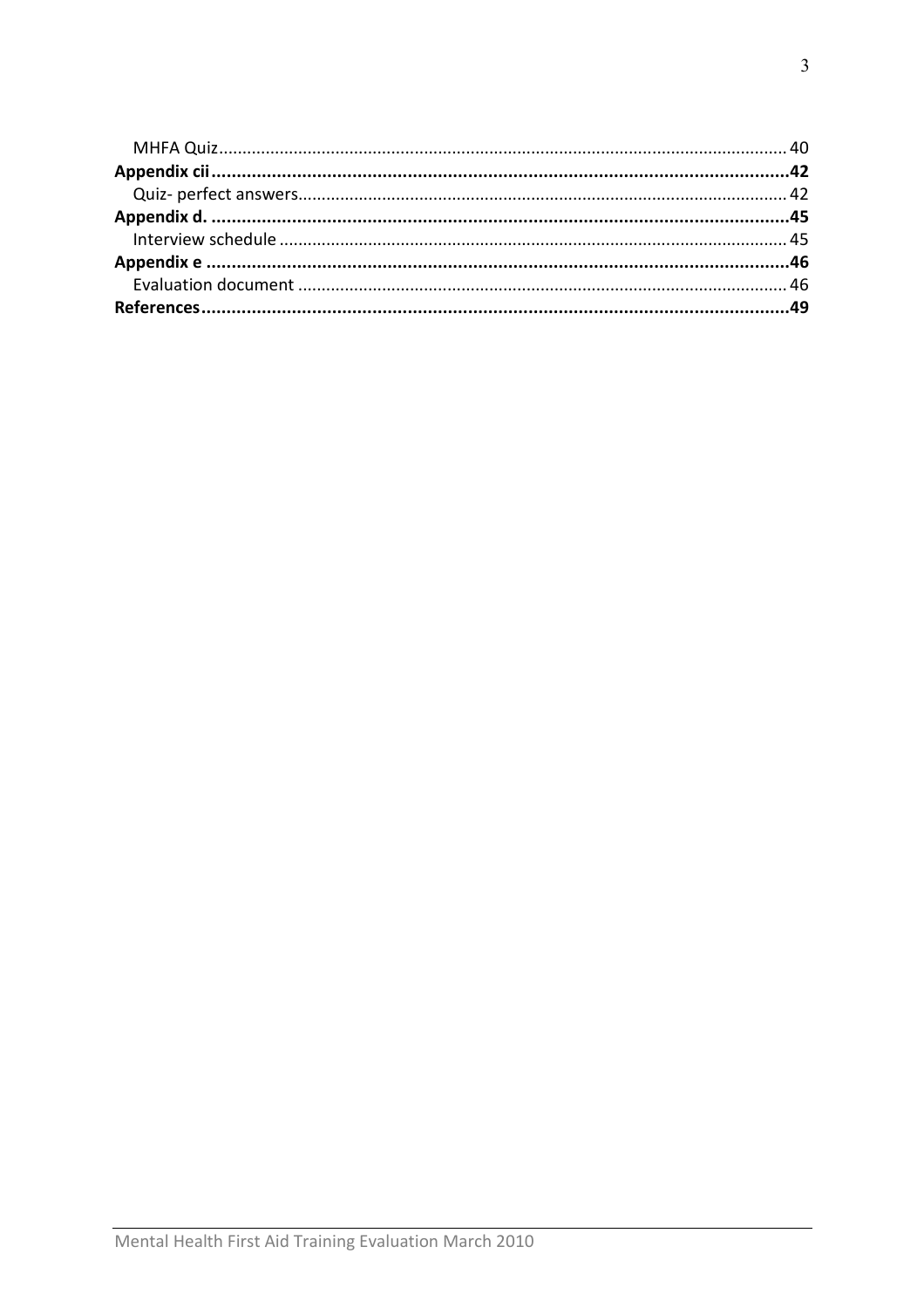#### Executive summary

Mental health and mental ill health are prominent issues in society today; which is not surprising given that 1 in 4 people will experience some form of mental ill health (www.mentalhealth.org.uk). Specifically mental ill health can be a barrier in terms of employment; surveys have shown that less than 40% of employers would be willing to consider employing an individual that disclosed a mental health issue (www.rethink.org.uk). Working to increase mental health literacy in the workforce has been cited as a way to increase understanding of mental ill health to build a more supportive working atmosphere (Kitchener & Jorm, 2002).

Mental Health First Aid (MHFA) is a concept that was pioneered by Betty Kitchener and Anthony Jorm in 2000 with the aim of increasing mental health literacy among the Australian community. The concept of MHFA is that people should be taught how to perform basic 'first aid' for those exhibiting signs of mental health distress, just as they are commonly taught first aid for physical afflictions. Kitchener and Jorm claim that MHFA is able to increases knowledge, reduce stigma and increase supportive reactions in terms of mental health (Kitchener & Jorm, 2004). MHFA was first adapted for the UK in 2006 and the first sessions began in England in 2007, funded by the National Institute for Mental Health in England (NIMHE) as part of a national initiative to improve mental health awareness in England. The course lasts for a total of 12 hours split over two days and is led by 1 or 2 instructors. The content of the course covers a variety of mental health issues with information regarding the symptoms, treatment and ways in which first aid should be approached. The mental health issues covered include: Depression, anxiety, psychosis, self harm and suicide. The first aid principles of MHFA are based on a mnemonic, ALGEE:

- A- Assess the risk of suicide or self harm
- L- Listen non judgementally
- G- Give reassurance and information
- E- Encourage the person to seek appropriate professional help
- E- Encourage self help strategies

Through investigation of the previous evaluations of MHFA, it is clear that an independent evaluation was necessary to gain greater understanding of its value. Also, an evaluation of the course as adapted for England had not yet been completed.

The research questions related to whether training line managers in MHFA: Increased mental health literacy, improved confidence in offering MHFA and positively changed attitudes towards workers/the public with mental health issues.

The sample consisted of line managers and front line staff working for the public sector in roles where they might encounter issues relating to mental health, without this being a core part of their role. Overall the sample consisted of 55 individuals that were a combination from the three organisations: Selwood Housing, Wiltshire Council and NHS Wiltshire (See Table 1 for full breakdown of the sample).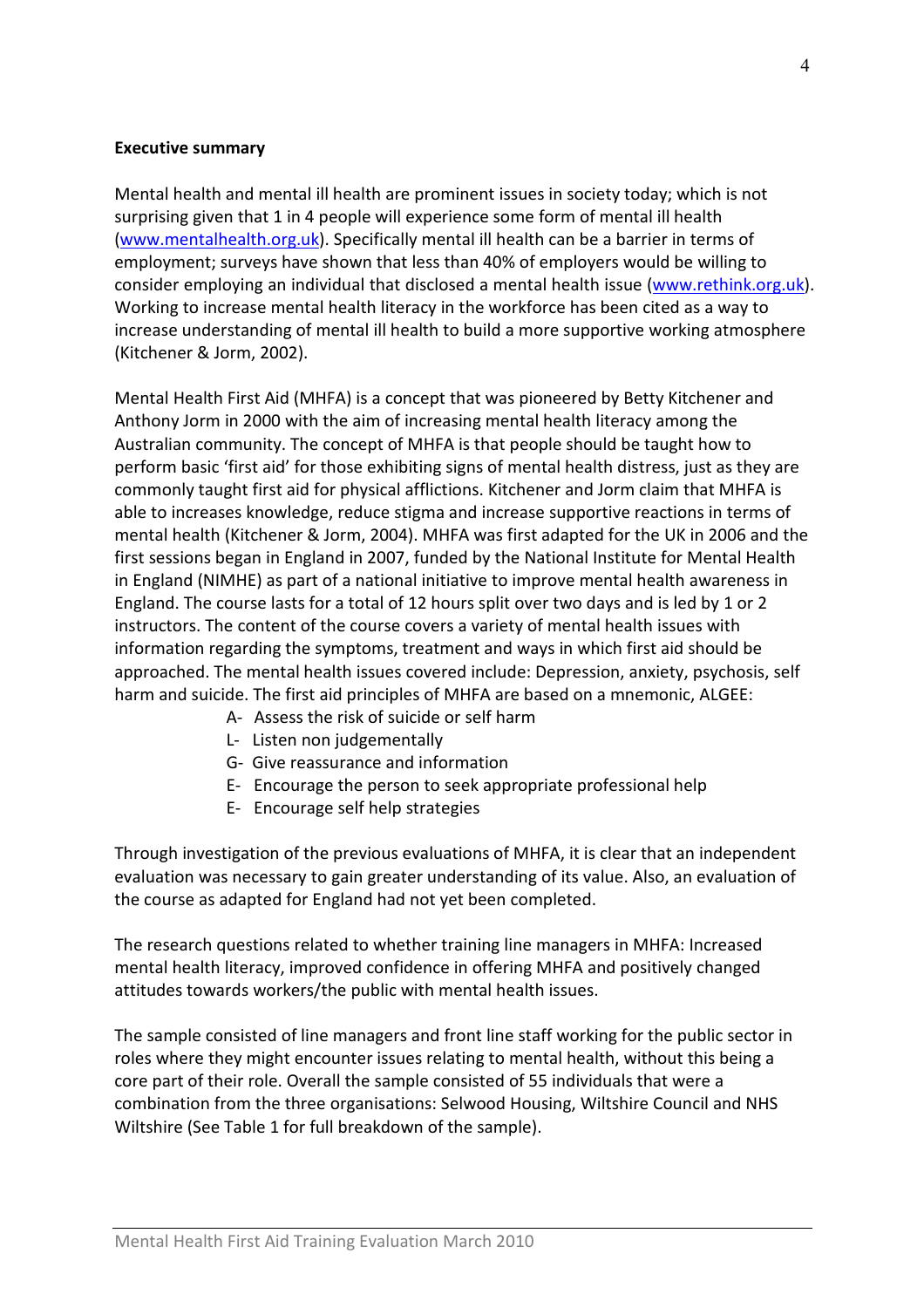A variety of different data collection methods, both qualitative and quantitative, were used: Course evaluation, Mental Health Problems Perceptions Questionnaire (MHPPQ), Quiz and semi structured interviews. These measures were used with the intention of evaluating whether there was a significant change in knowledge, confidence and stigma in relation to mental health between time 1 (pre-training) and time 2 (post-training).

The results were extremely positive. Significant results (p<0.01) were found for all quantitative measures, showing an increase in knowledge and confidence and an improvement in the perception of mental health issues between time 1 and time 2. The semi structured interviews revealed positive reactions to and enthusiasm for the training. In particular this related to the facilitation and the course materials provided. The thematic analysis of the interviews was broken down into six themes: Supporting one another, stigma and attitude change, increased knowledge, facilitation, course applicability and research participation. The only negative views to come across in the interviews related to the venues, particularly Devizes and Chippenham. Also, one participant expressed distress at the intensity of the content and felt that more support was needed for individuals that may be affected.

The results have demonstrated answers to the research questions. Both the quantitative measures have shown that MHFA was able to increase knowledge and confidence of the participants in relation to mental health. The interviews and the MHPPQ have shown a positive change in attitude and understanding of mental health.

In light of the results the following recommendations have been made:

- Continuation and expansion of MHFA training for public sector organisations and beyond
- Long term follow up
- Integration of a quiz into requirements for certification
- Add a 'debrief' into the timetable of the training so that participants have more time to discuss the personal implications of the training

The five cohorts of MHFA training evaluated in this research project were facilitated by Bernie Graham, Director, Mental Health Support Training and Consultancy Ltd.

Email: Bernie@mhs-training.co.uk Tel: 07711 079269 / 01727 765228

Address: 16 Ramsey Lodge Court, Hillside Road, St Albans, Herts, AL1 3QY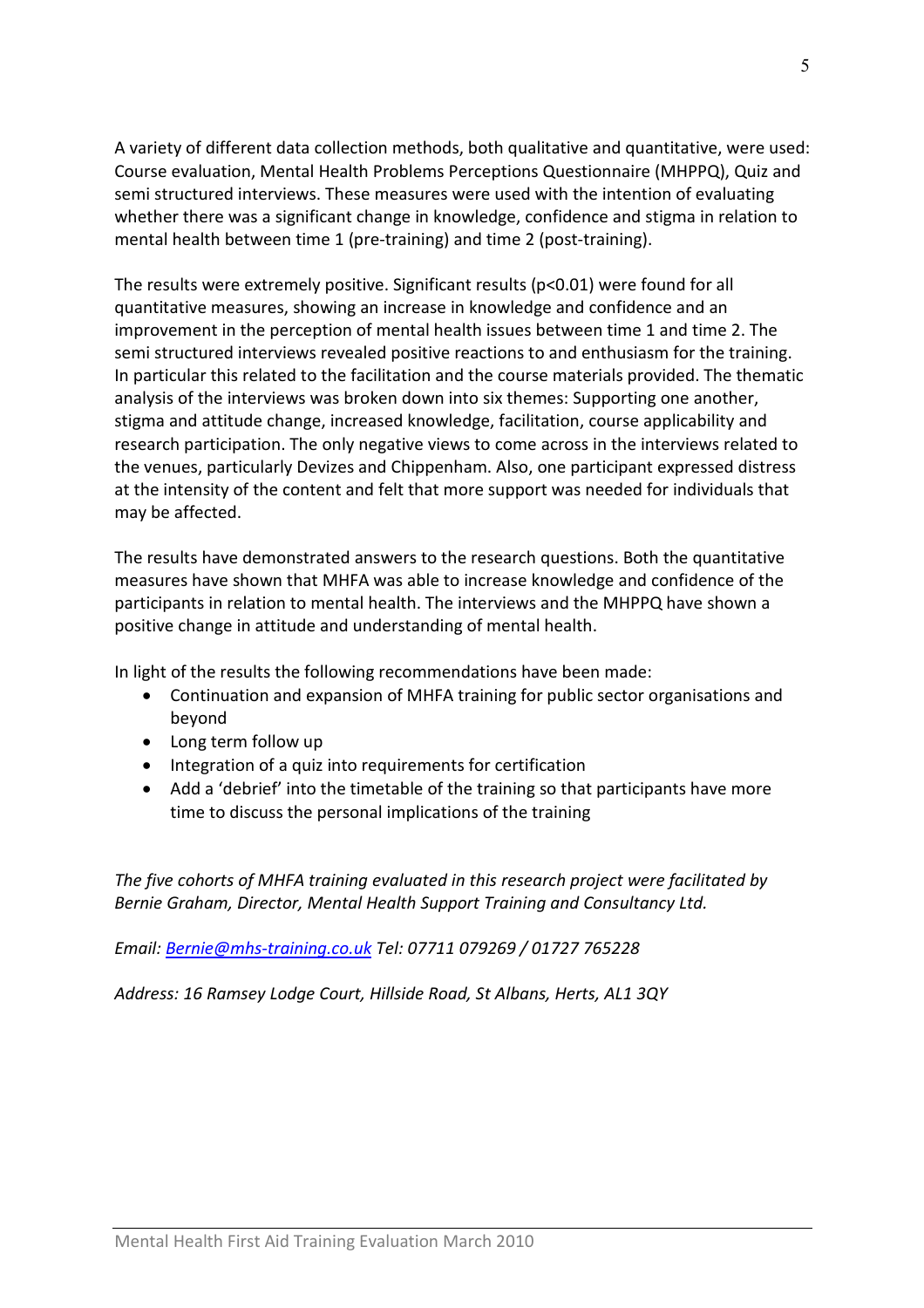#### Introduction

#### Mental health and employment

Mental health and ill health are important issues in society today, with statistics revealing that 1 in 4 people will experience some form of mental illness and even more will be affected by mental ill health in terms of a colleague or someone in their personal life (www.mentalhealth.org.uk).

More specifically, mental ill health can be a major barrier in terms of employment. People with mental health issues struggle as much as those with serious physical disability to gain and retain employment (Irvine, 2008). In fact statistics have shown that less than 40% of employers would be willing to consider employing someone that disclosed a mental health problem (www.rethink.org.uk). Due to the scale of this problem, it is becoming more of a focus for government policies. The 'Realising Ambitions' review (Perkins, 2009) was completed for the Department of Work and Pensions and related to achieving better employment support for those with a mental health condition. The review made three main recommendations which can be summarised as: increasing mental health service capacity and dispelling myths, more support in the workplace and effective monitoring and drivers for change. The review stressed the importance of the workplace becoming a supportive atmosphere for those suffering from a mental health condition as remaining in employment whilst struggling with a mental health condition can be an important part of rehabilitation. It has been determined through research that being in work can have a beneficial effect on mental health (Jahoda et al. 1993) and a particular survey revealed that gaining access to paid employment is a priority for mental health survey users (Secker, Grave & Seebohm, 2001).

Mental health problems can have significant costs for employers. In a report published by the Sainsbury Centre for Mental Health (2007) the annual cost of mental ill health to UK employers was cited at around £25 billion. This can be broken down to around £1000 per employee in the workforce and it is thought that mental ill health can in some way relate to 40% of all sickness absence. Obviously this cost firstly relates to the time lost at work from absenteeism; the number of days that employees take due to mental health problems they are experiencing. However, the issue is more complex and the costs may also relate to presenteeism. Presenteeism is the loss of productivity that is the result of employees coming to work when they are too ill to function at full capacity; an aspect that is not yet as widely researched as absenteeism but is becoming more of a focus (Levin-Epstein, 2005). It has been suggested (SCMH, 2007) that presenteeism is actually the larger issue and accounts for 1.5 times as much working time lost as absenteeism. In terms of monetary loss, it is estimated that the annual cost of presenteeism relating to mental ill health amounts to £605 annually per employee in the UK.

Taking the financial information discussed above into account, addressing the problems of mental ill health in the workplace has significant potential benefits not only for the individual but for the employing organisation and as a result the economy. Of course the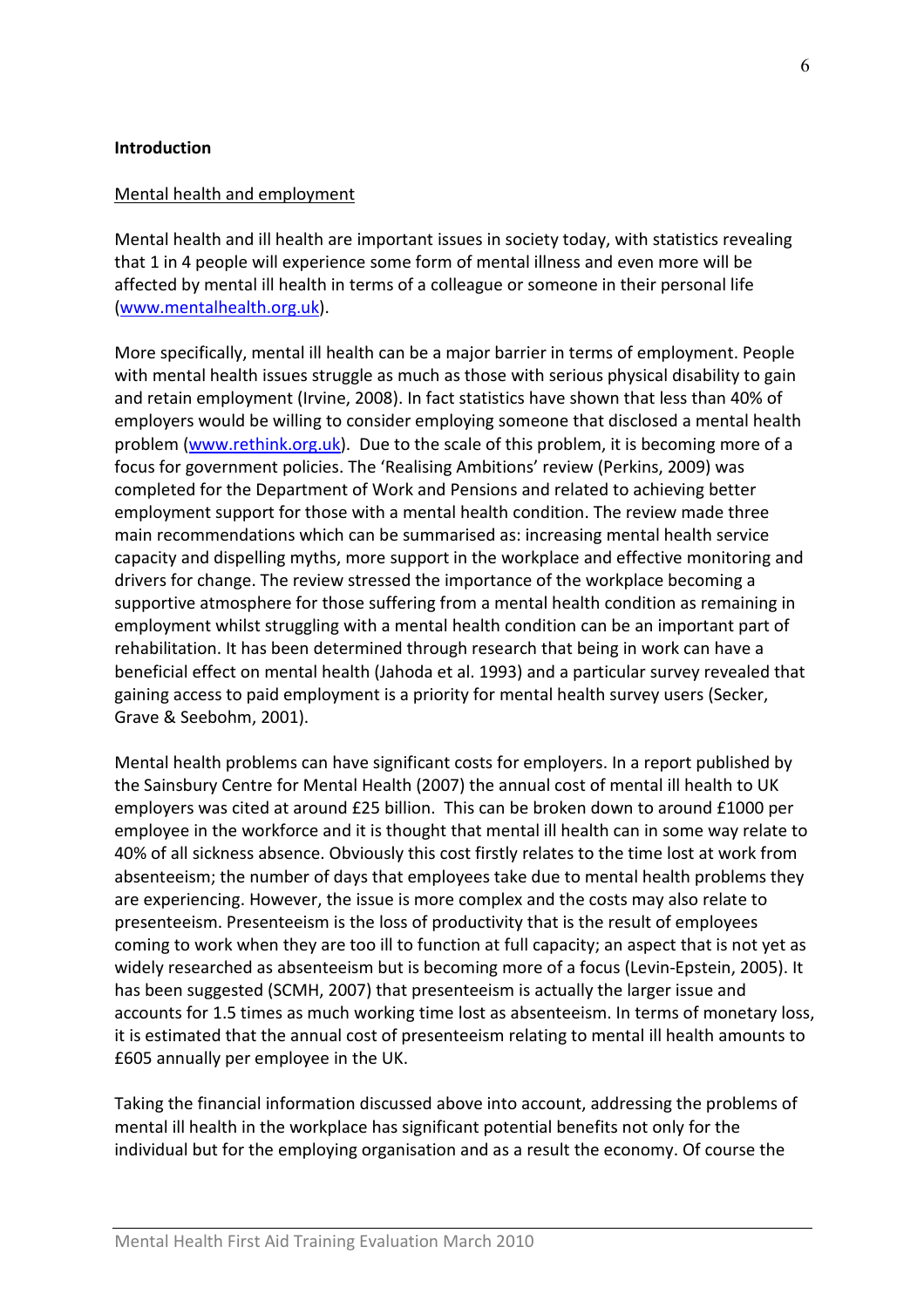benefits of any action taken by employers must be weighed against the costs of such actions and there is evidence to show that programmes to address issues relating to mental ill health in the workplace have had financial benefits that outweigh the costs. An Australian programme designed to encourage early diagnosis and intervention into mental health problems in the workplace resulted in initial benefits totalling nearly five times the cost of the programme (Hilton, 2005). Similarly to MHFA this programme educated employees about mental health and how to approach intervention in others that are exhibiting signs of mental ill health. There is also the hope that with early intervention that many of the adverse effects of mental ill health in the workplace can be avoided or at least minimised.

It has been suggested that presenteeism could be the result of individuals experiencing mental distress attempting to avoid labelling and discrimination by being at work when they are not able to work at full capacity (SCMH, 2007). Research has described the effect of stigma and discrimination on an individual with mental health issues that result in damage to self esteem and social exclusion (Karidi et al. 2010). These feelings can understandably result in absenteeism, where the individual cannot face their colleagues; presenteeism where the individual feels they cannot take the time out they need without reinforcing the negative stereotypes. It has been suggested that a way of reducing these stigmatizing attitudes is to increase the mental health literacy of those in the workforce with the hope that an increase in knowledge will also lead to an increase in understanding to build a more supportive working atmosphere (Kitchener & Jorm, 2002). With an increase in mental health literacy, particularly in line managers, there is a hope that the signs of mental distress can be identified early and can be dealt with sensitively as well as effectively. Preventing costly issues such as presenteeism, absenteeism and discrimination can have benefits for individuals and employers.

#### Mental Health First Aid (MHFA)

#### Background

The Mental Health First Aid (MHFA) concept was founded by Betty Kitchener and Anthony Jorm in 2000 with the aim of increasing the mental health literacy of the Australian community (Kitchener & Jorm, 2004). The original idea behind MHFA was that if people were commonly taught first aid for physical problems then the same information should be available for mental health problems. The founders of the course claim that MHFA is able to increase knowledge, reduce stigma and increase supportive actions. However they stress that it is not teaching people how to become therapists, but providing skills to give the initial help before the individual can be directed to professional help.

MHFA was adapted for England in 2006, with the first courses being given in England in 2007. English MHFA was initially funded by the National Institute for Mental Health in England (NIMHE) as part of a national initiative to improve the awareness of mental health conditions in England (www.mhfa.org.uk) and became a Community Interest Company in 2009.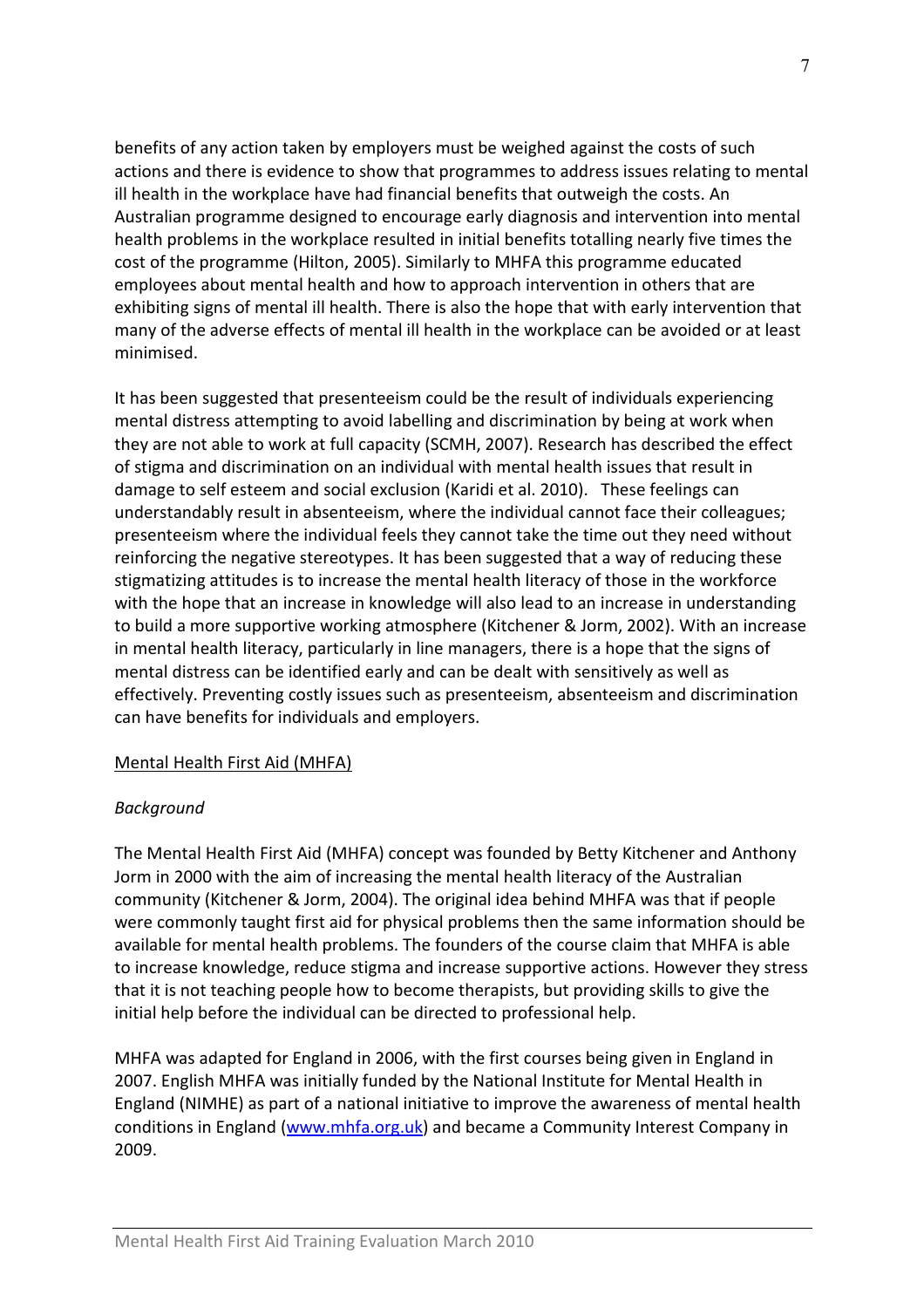#### Course content

The course lasts for twelve hours and is typically taught over two days by 1 or 2 instructors. The instructors use a variety of methods including: PowerPoint presentations, case studies, video clips and role playing with the aim of encouraging learning through active participation. The course content covers issues such as depression, anxiety disorders, psychosis, self harm and suicide as well as treatment options. For each of these mental health issues the risk factors, treatments and ways in which first aid should be approached is discussed (MHFA manual). The content of the course does have minimal flexibility at the discretion of the trainer; however each course completed has standards that must be met to keep the trainer accredited on a national level. The initial first aid steps are presented using the mnemonic ALGEE:

- A- Assess the risk of suicide or self harm
- L- Listen non-judgementally
- G- Give reassurance and information
- E- Encourage the person to seek appropriate professional help
- E- Encourage self-help strategies

This mnemonic is constantly revisited during the course to give those taking the course a strong foundation for turning to these tools if they later come into contact with an individual exhibiting signs of mental health distress.

#### Previous Evaluation

Several evaluations of the Australian MHFA course have been conducted since it was established. The first of these by Kitchener and Jorm (2002) used questionnaires administered immediately before training commenced, immediately after it finished and a six month follow up. The questionnaires used vignettes of individuals exhibiting signs of either depression or schizophrenia and these were randomly assigned to each participant with a list of related questions. The participants were asked questions relating to what could be the problem with the individual, whether they may need help and the type of help that would be appropriate. This measure was scored using scales that rated to what extent the participants answers agreed with those of health professionals. The participants were also evaluated on a 'social distance scale' which asked questions relating to how likely they would be friends with, live with or work with the individuals described in the vignettes. This evaluation found that the course: improved the ability to recognise mental health problems, decreased social distance (stigma) and increased confidence in providing help for individuals with mental health problems. However, one problem with this evaluation was that there was no control group in order to compare the effect that was found as the researchers suggested that repeated testing alone could have an effect on attitudes.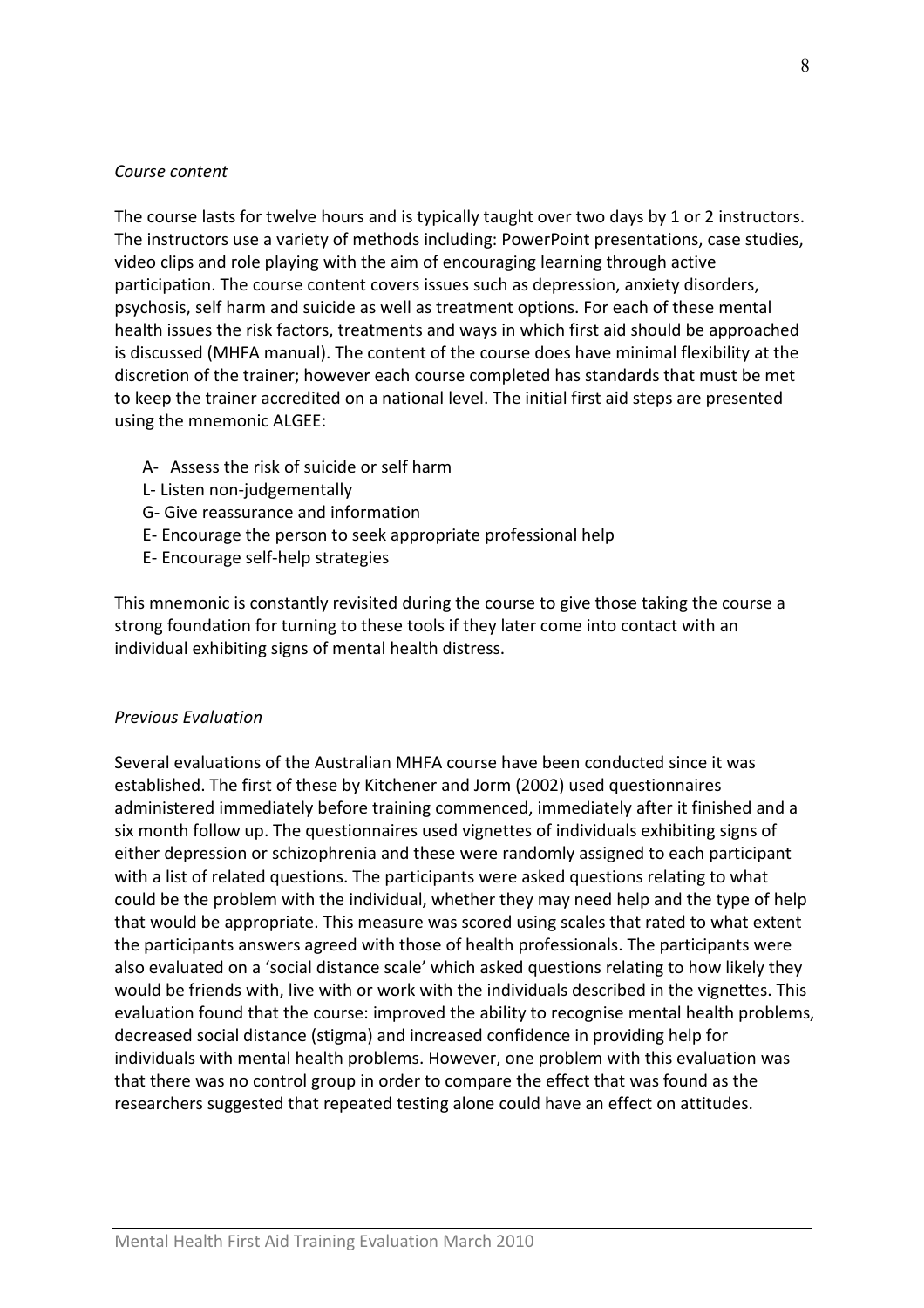Taking into consideration these limitations the next step of evaluation was to complete a trial involving a control group. The first randomised controlled trial completed by Kitchener and Jorm (2004) found a number of benefits of the training. This trial sample consisted of employees from Australian government departments, half assigned to receive the training in month 1 and half to receive the training in month 6; the second group being the control group. The same questionnaires used for the first evaluation were used for this trial; the only differences being the inclusion of measures relating to the participants own mental health and that half of the participants being tested had not yet received their training. This allowed for any difference found in knowledge and social reactions to be attributed to the effect of the training content. Results indicated that the training had benefits for trained participants in relation to the control group. For example: A greater confidence in helping others, increased likelihood in signposting individuals to get professional help and a decrease in negative attitudes towards mental ill health. Kitchener and Jorm concluded that MHFA was not only useful in increasing mental health literacy in the community but also in improving the participants' awareness of their own mental health.

With increased certainty of the value of the training having been established by the randomised controlled trial, research then moved on to see if individuals were able to practically apply the skills learned. Therefore another study in Australia investigated whether individuals had utilised the skills they had acquired on the course (Jorm, Kitchener & Mugford, 2005). Participants were contacted 19-21 months after the training and asked whether they had experienced a situation where they had come across an individual with a mental health problem. If this was the case they were asked to discuss their experiences of this. The questions that were asked allowed the participants to describe in detail the experiences they may have had with helping an individual in mental distress. The questions also investigated any instances where an individual felt unable to help and the reasons behind this. The analysis of the data found involved a quantitative analysis of the frequencies of particular response characteristics and a qualitative analysis indentifying themes that emerged in the responses. It was found that 78% of respondents experienced a situation after the training with many positive effects. Participants reported an increased empathy and confidence, positive benefits that were experienced by a wide range of people in different situations relating to the workplace as well as problems that arose in personal situations.

Of course it must be noted that these evaluations of MHFA have been carried out at least in part by the founders of this concept. Therefore it is important for an independent evaluation of the training to be carried in order to further understand the true benefits of MHFA for how mental ill health is dealt with generally and specifically in employment. It also must be recognised that all of the previous evaluations have been carried out in relation to the original MHFA course in Australia. As previously discussed the version adapted for England does not vary greatly and so much can be learnt from the Australian evaluations. However, it is important to be aware that an evaluation specific to the course in England is necessary due to the different societal and health structures in the two countries that provide different contexts and impact on the way in which mental ill health is viewed. With this in mind the current research questions were as follows: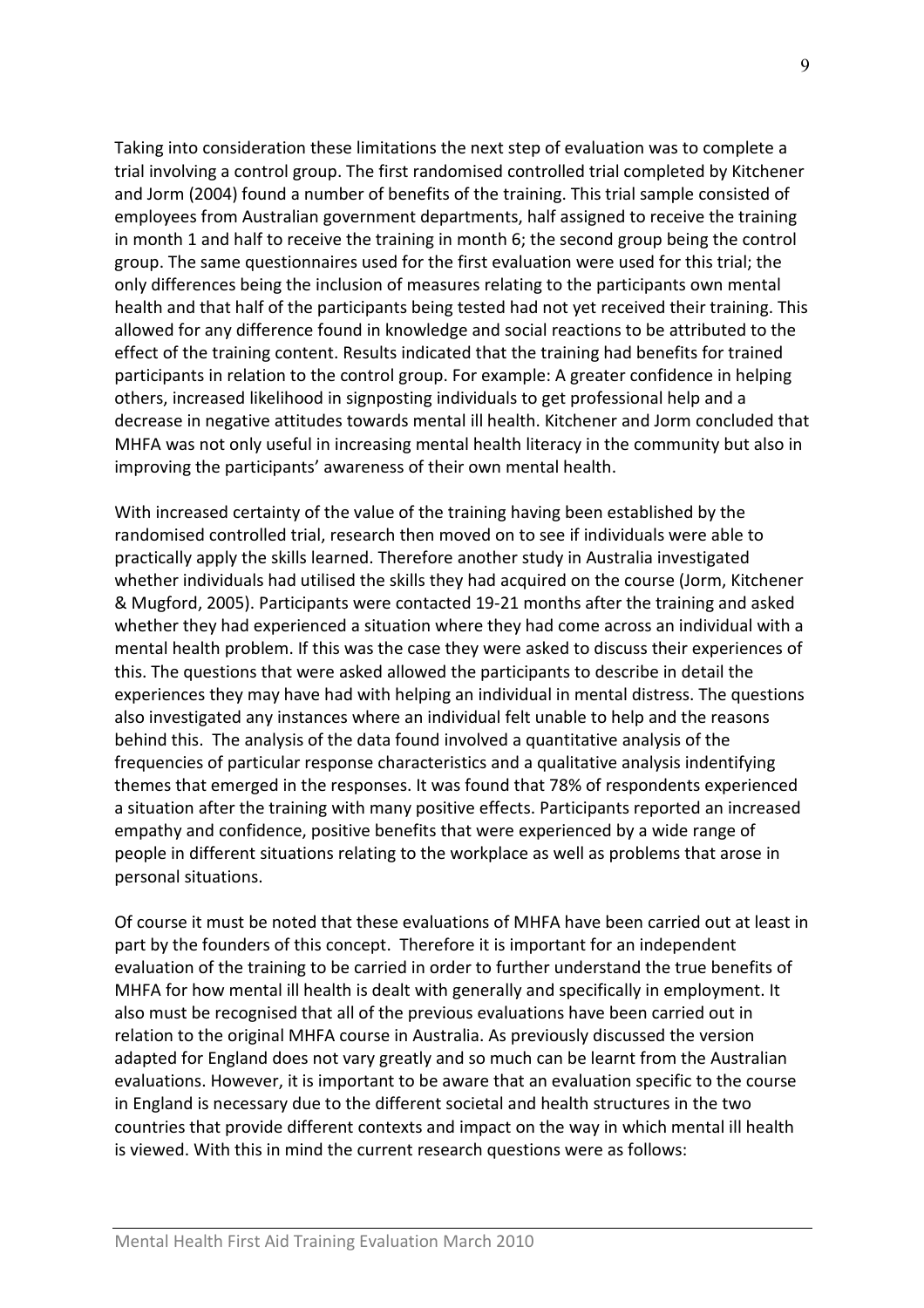## Research questions

Does training line managers in mental health first aid:

- Increase mental health literacy?
- Improve confidence in offering 'mental health first aid' or help to individuals they perceive to have a mental health issue?
- Positively change attitudes towards workers/the public with mental health issues?

## Aims and objectives

- To measure knowledge of mental ill health before and after training.
- To measure manager perceived confidence in their ability to help and support employees/clients with mental health issues before and after training.
- To understand managers attitudes or views relating to mental ill health of employees/clients before and after training
- To assess participant satisfaction with Mental Health First Aid training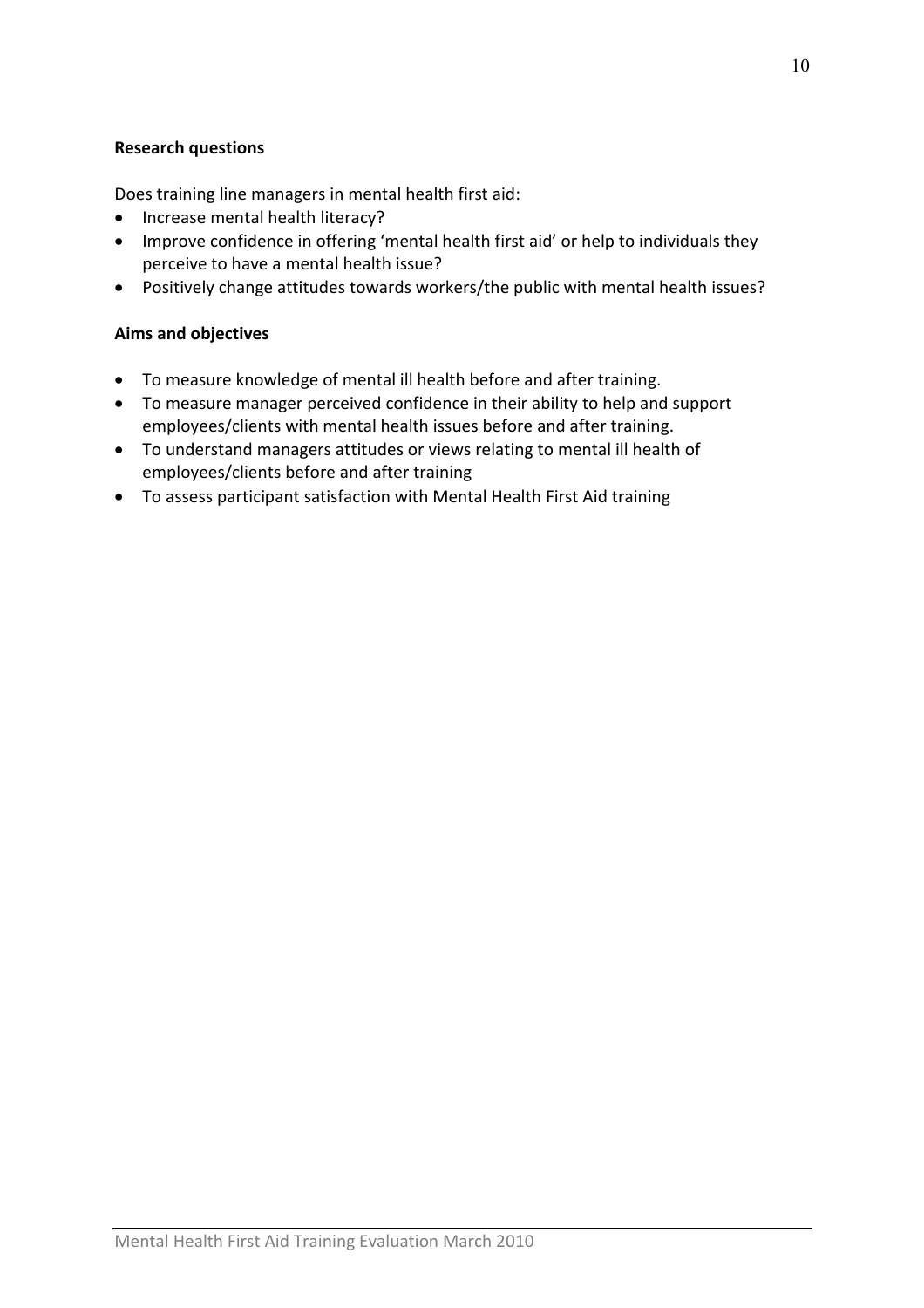## Method

## Population and sample

Sixty places on the MHFA training were offered overall. This was divided into twenty places each for Wiltshire Council, NHS Wiltshire and Selwood Housing; however another place was allocated to Selwood housing due to high demand and availability (see Table 1). The individuals on the course were a mix of line managers and front line staff dealing with the public, but not necessarily in a role confronted with clients displaying mental health issues.

|                         | Course<br>Total | Quiz | Evaluation<br>forms | <b>MHPPQ</b> | Interviews |
|-------------------------|-----------------|------|---------------------|--------------|------------|
| Wiltshire<br>council    | 17              | 8    | 17                  | 8            | 3          |
| <b>NHS</b><br>Wiltshire | 17              | 9    | 14                  | 5            | 2          |
| Selwood<br>Housing      | 21              | 18   | 21                  | 6            | 5          |
| <b>Total</b>            | 55              | 35   | 52                  | 19           | 10         |

## Table 1. Research participants

As expected, not all of the participants that took the course were willing or able to be involved in the research process. There were a few instances of participants not being able to do all or part of the course due to illness and therefore having to be excluded from the research (4). Therefore the participants were recruited using a convenience sample.

## Data collection methods

There were four sources of data using a combination of quantitative and qualitative methods.

## Evaluation

As a routine part of the MHFA course the trainers require an evaluation form, constructed by members of the English MHFA training team, to be completed at the end of the last session. A modified version of this was used for the purposes of the research, asking questions relating to the course to be answered using likert scales and short qualitative free text. The questions relate to:

- Personal confidence in dealing in supporting others with a mental health problem before and after training
- Level of knowledge in how to support others with a mental health problem before and after training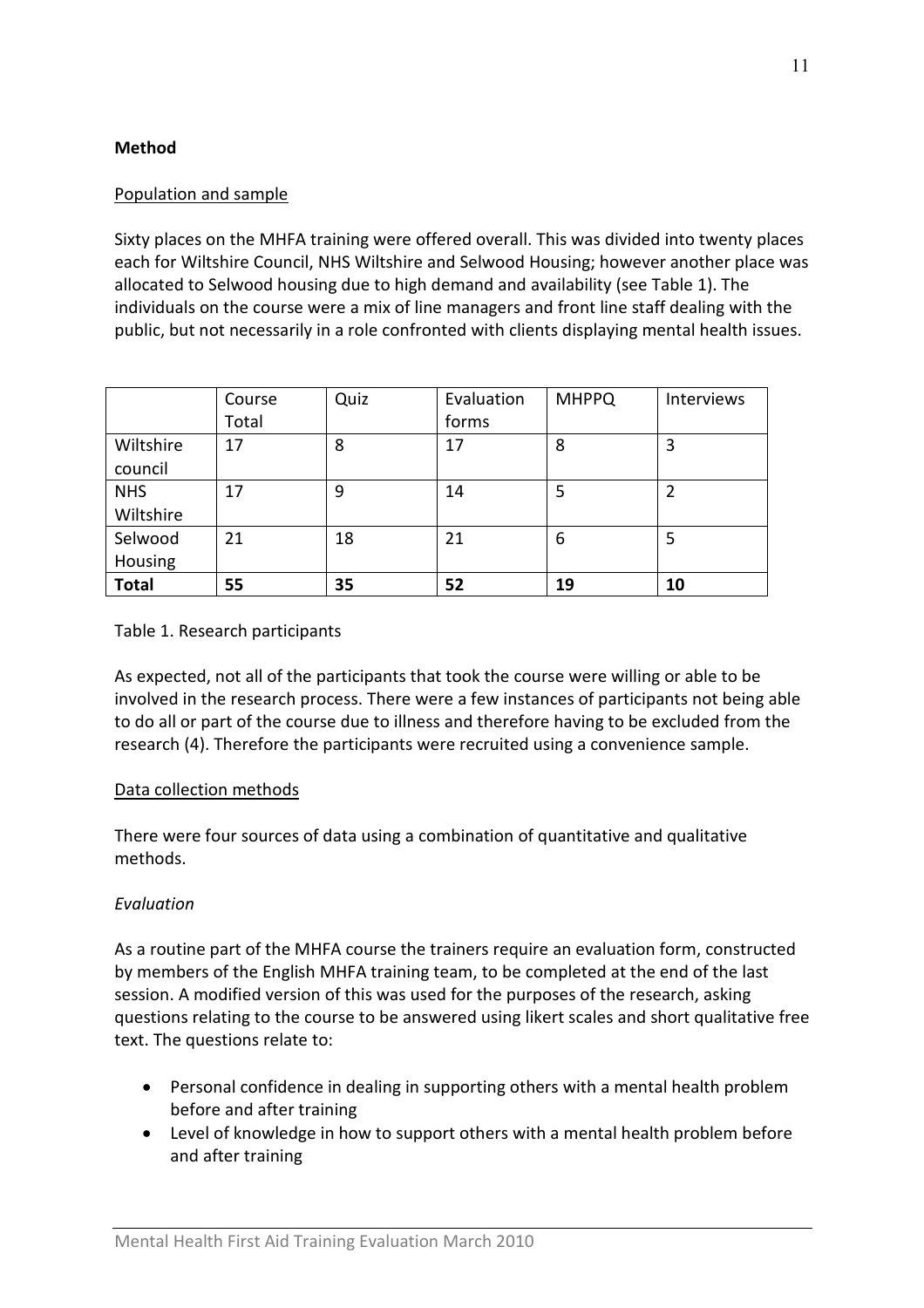- Satisfaction levels with aspects of the training such as: instructor, content and environment etc.
- Open questions relating to how the knowledge gained will be used and enquiring into any change in attitudes

This evaluation was distributed by the trainer at the beginning of the first day. Attendees were asked to give a score on their personal confidence and level of knowledge before training started. At the end of the second day, attendees completed this again, reflecting upon any change. They also completed satisfaction rating for the course structure, content, facilitation, supplementary resources such as the video, slides and manual and the venue.

## **MHPPQ**

The Mental Health Problems Perception Questionnaire (MHPPQ) used was adapted from the version by Lauder, Reynolds, Reilly & Angus (2000, 2001). Originally this questionnaire was designed to be administered to health staff (not mental health) working in the community. Language such as patient was rephrased to say 'people' instead. This was qualified by saying staff or client. Otherwise the questionnaire was unchanged. The MHPPQ questionnaire consists of 27 questions relating to the perceptions of mental ill health and the workplace to be answered on a five point Likert scale ranging from 'strongly agree' to 'strongly disagree'. These questions are broken into three concepts: Therapeutic commitment, Role Support and Role Competency. The questionnaire was administered twice:

- Time 1- The questionnaires were sent in the post along with the course information and the invitation to take part in the research. Replies were sent to the research team in freepost envelopes.
- Time 2- The questionnaires were sent again 3 weeks after completion of the training. Freepost envelopes were included for return. This interval was left so that attendees could consider the impact of the training after returning to work and the challenges this might bring.

## **Ouiz**

For the purposes of the research, a quiz was developed, with the aim of testing the ability of participants to recognise symptoms of mental health distress and to provide appropriate support. The quiz contained three vignettes of a colleague or a client exhibiting signs of mental health distress and the participant was asked to provide three steps that they would take to support the individual. The quiz was presented twice:

- Time 1- On the first day immediately before commencement of the training
- Time 2- On the last day immediately after the training has been completed

The quiz was administered at these times to gauge whether any change in knowledge between time 1 and time 2 was most likely due to the information and skills that were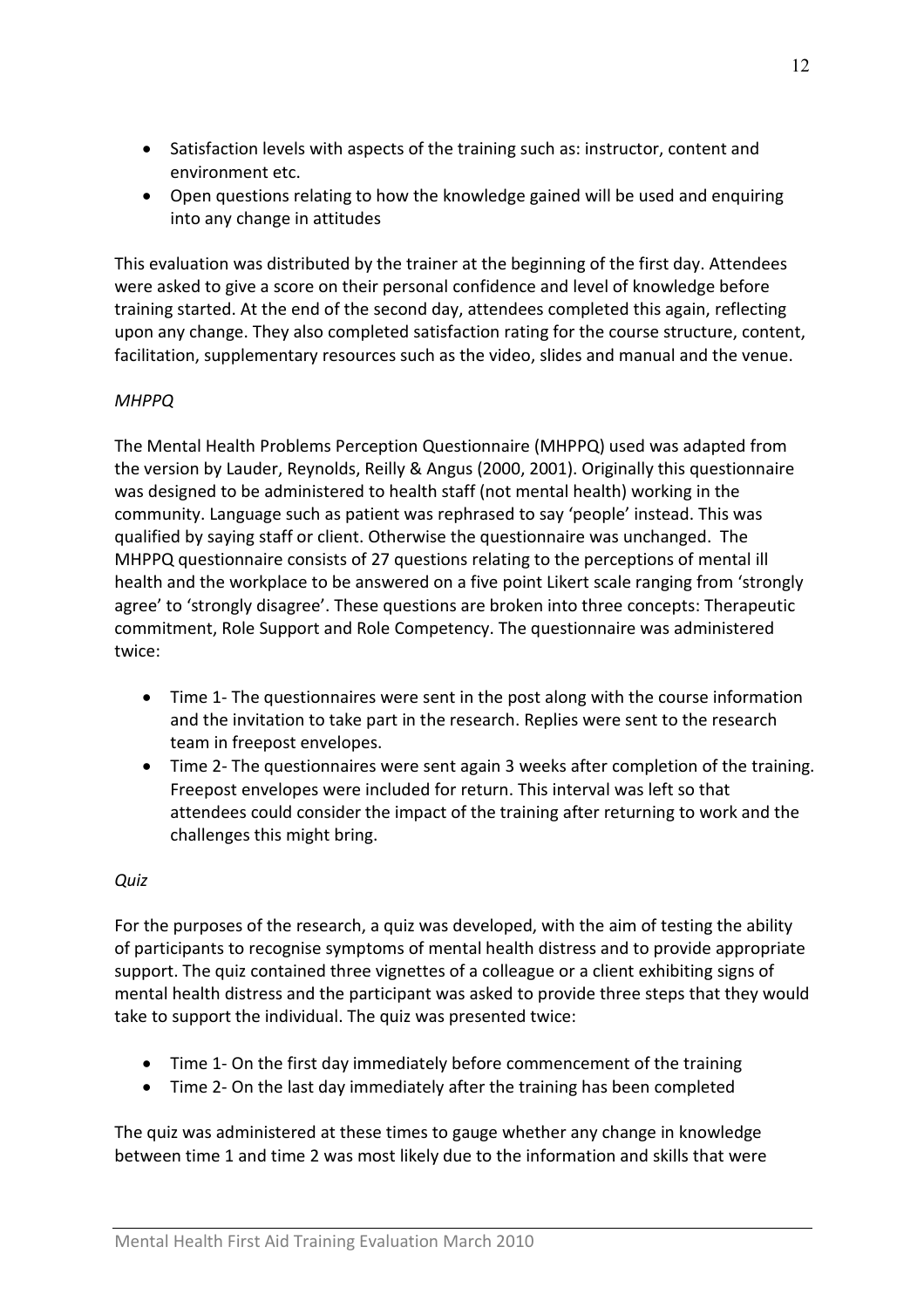provided by the training. Recommended answers were constructed by the national MHFA training committee. However, this proved difficult to use as a rating tool. Instead answers were compared to the ALGEE pneumonic, employed as a teaching tool in the training. The answers were compared to ALGEE, so gauge whether course participants could use ALGEE to respond to hypothetical scenarios. Four separate researchers rated the answers.

#### Interviews

Course participants were invited to take part in interviews after they had completed the training. Invitations were sent with the initial course information posted to participants before training. Responses using a tear off slip were returned in a freepost envelope along with MHPPQ returns. 10 interviews were conducted, the sample being a combination of individuals from the three different organisations. It had been intended that 15 interviews would be conducted. However, fewer participants responded but also it became clear that interview content was similar and was not providing new themes. Therefore it was considered to have reached saturation.

The interviews were conducted in a semi structured format using the aid of an interview schedule to ensure that all important information was covered. The interview questions generally covered topics such as:

- Satisfaction levels with different aspects of the training, such as the instructor, content, course materials and environment
- What each individual felt they gained from the training
- Any changes they felt attitude towards mental ill health, as well as their opinion on the stigma of mental ill health
- Any changes the training could have for interactions in the workplace

The interview schedule can be seen in appendix d. The interviews were conducted either in person or over the phone with 1 researcher and a student present; the interviews were recorded for transcription purposes. The interviews ranged from twenty to forty five minutes duration depending on how much information the participant had to share regarding the training.

The interview data was analysed using a thematic analysis. Thematic analysis is a method for identifying, analysing and reporting patterns within data (Braun &Clarke, 2006). The approach is inductive, in that themes emerge from the reports of the participants, as opposed to a pre-existing theoretical perspective. Analysis follows a step by step approach, as follows:

- 1. Immersion in, and familiarisation with, the breadth and depth of the data.
- 2. Generation of initial features or codes of potential themes.
- 3. Analysis of codes and consideration of how they might combine into themes.
- 4. Review of themes for coherence and their representation of the data set
- 5. Definition and refinement of themes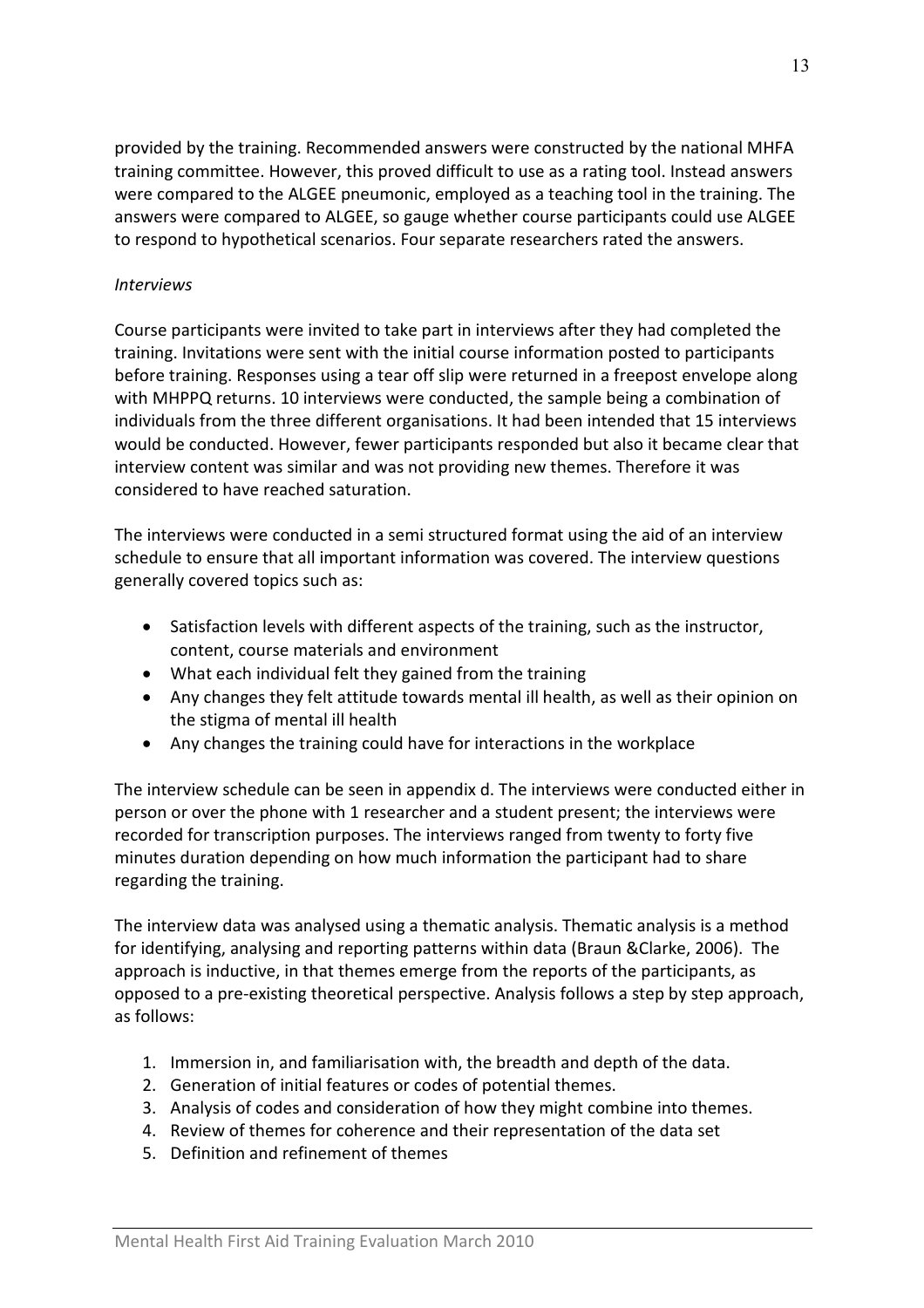## Commissioning and ethical permission

This research project was commissioned by Wiltshire Council and was funded by Wiltshire Council, NHS Wiltshire and Selwood Housing. The Mental Health Research and Development Unit (MHRDU) carried out this research. The MHRDU is a joint unit formed by the University of Bath and Avon and Wiltshire Mental Health Partnership NHS Trust. It is based on the University of Bath campus.

Ethical approval was sought from the NHS Wiltshire ethics committee, since some participants were NHS staff and the research lead is employed by Avon and Wiltshire Mental Health Partnership Trust. This was granted on the 9<sup>th</sup> September 2009. In addition research governance approval was sought from Avon and Wiltshire Mental Health Partnership NHS Trust and was granted on the 2<sup>nd</sup> October 2009.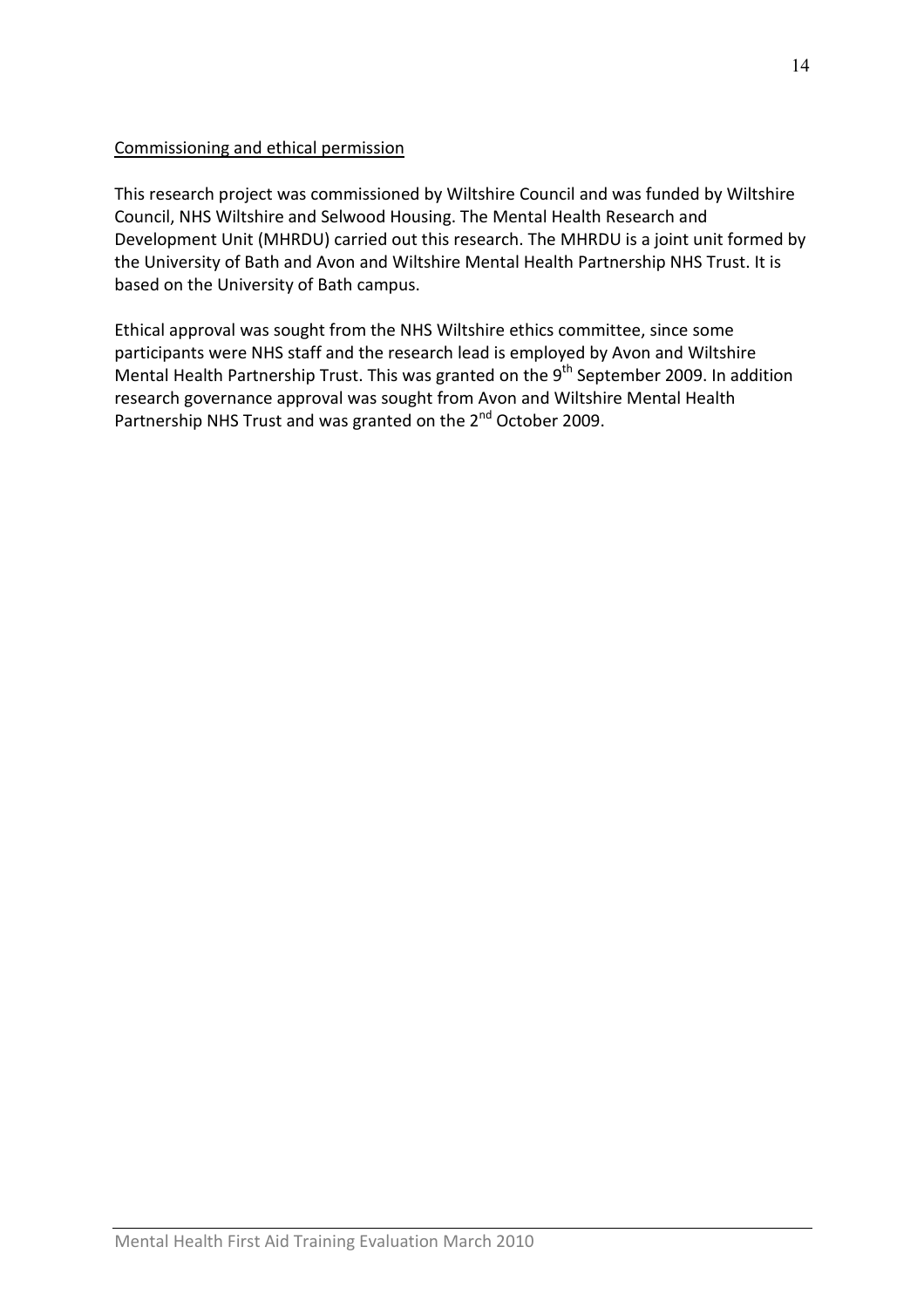## **Results**

## Quantitative analysis

## MHPPQ

Nineteen respondents completed the MHPPQ at time one and time two. This sample may have been reduced from the total number of participants since it was a postal questionnaire. This is despite the inclusion of a freepost envelope. The MHPPQ produced non-parametric data. Data from time one and time two were entered into an SPSS database. Analysis was conducted using the Wilcoxon Signed Rank test for each question. These raw data can be viewed in appendix c.

The questions were also grouped into those relating to 'Therapeutic Commitment', 'Role Competency' or 'Role Support' (Lauder et al. 2000) and the difference in results according to these categories was tested.

| MHPPQ concept | <b>Therapeutic</b><br>commitment | Role Support         | Role Competency      |
|---------------|----------------------------------|----------------------|----------------------|
| Score         | $z = -3.724$                     | $z = -3.493$         | $z = -3.825$         |
| Significance  | p<0.01<br>two tailed             | p<0.01<br>two tailed | p<0.01<br>two tailed |

Table 2 MHPPQ data analysis results

Table 2 illustrates the results of the MHPPQ, indicating significant change between scores at time one and time 2. This is positive change, as scores became smaller as they improved.

Analysis was also conducted on individual questions in the MHPPQ. The raw data can be viewed in appendix c. It is clear that in some questions there was little change in scores before and after the training. Questions with no significant change were numbers 6, 13, 16, 17, 18, 20, 21, and 22. These relate to areas that appear to have less meaning or relevance for participants. They relate to their perceived right to ask staff or clients about mental health issues, their lack of desire to work in mental health services and their caution about they can do, what they can offer, be proud of, find an important part of their role, and their satisfaction and reward from working with mental health. `

## Evaluation

Fifty two participants completed evaluation forms. The evaluation produced descriptive and non- parametric data. Data were entered into an SPSS database. The difference in personal confidence and knowledge before and after training was tested for significance using the Wilcoxon signed rank test.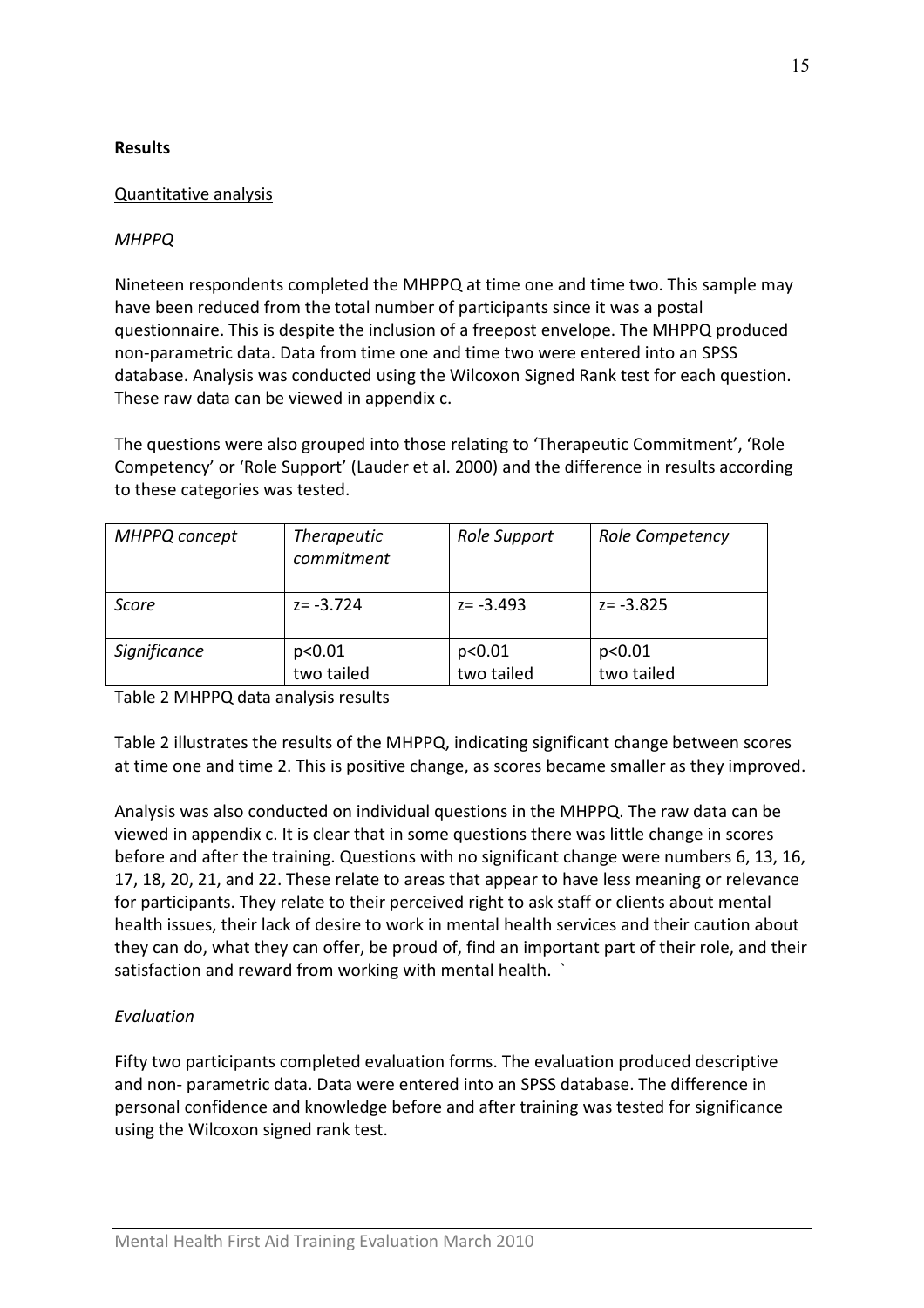|              | Level of knowledge  | Level of confidence |
|--------------|---------------------|---------------------|
| Score        | $Z = -5.629$        | $Z = -4.921$        |
| Significance | p<.01<br>two-tailed | p<.01<br>two-tailed |

Table 3 Evaluation data analysis results

These results indicate that there is a significant change between time one and time two. This is a positive increase in perceived confidence and knowledge.

Further descriptive analysis of evaluation questions are illustrated below in tables 4 and figures 1-9.

Table 4 illustrates the mean score for each of the ratings. This data was collected using a 5 point Likert scale ranging from excellent (1), very good (2), good (3), fair (4) and poor (5). This illustrates high levels of satisfaction for all aspects of the training, with nearly all mean scores falling between excellent and very good. This reduces only for the training environment.

|                            | No. respondents | Mean score |
|----------------------------|-----------------|------------|
| Instructor                 | 52              | 1.37       |
| <b>Presentation slides</b> | 52              | 1.75       |
| Video clips                | 51              | 1.61       |
| Manual                     | 51              | 1.71       |
| Exercises                  | 52              | 1.79       |
| Environment                | 50              | 2.58       |
| Session structure          | 51              | 1.84       |
| Session content            | 51              | 1.51       |
| Session facilitation       | 51              | 1.65       |

Table 4 Mean scores MHFA evaluation questions

Figures 1-9 graphically illustrate the ratings given by MHFA training participants.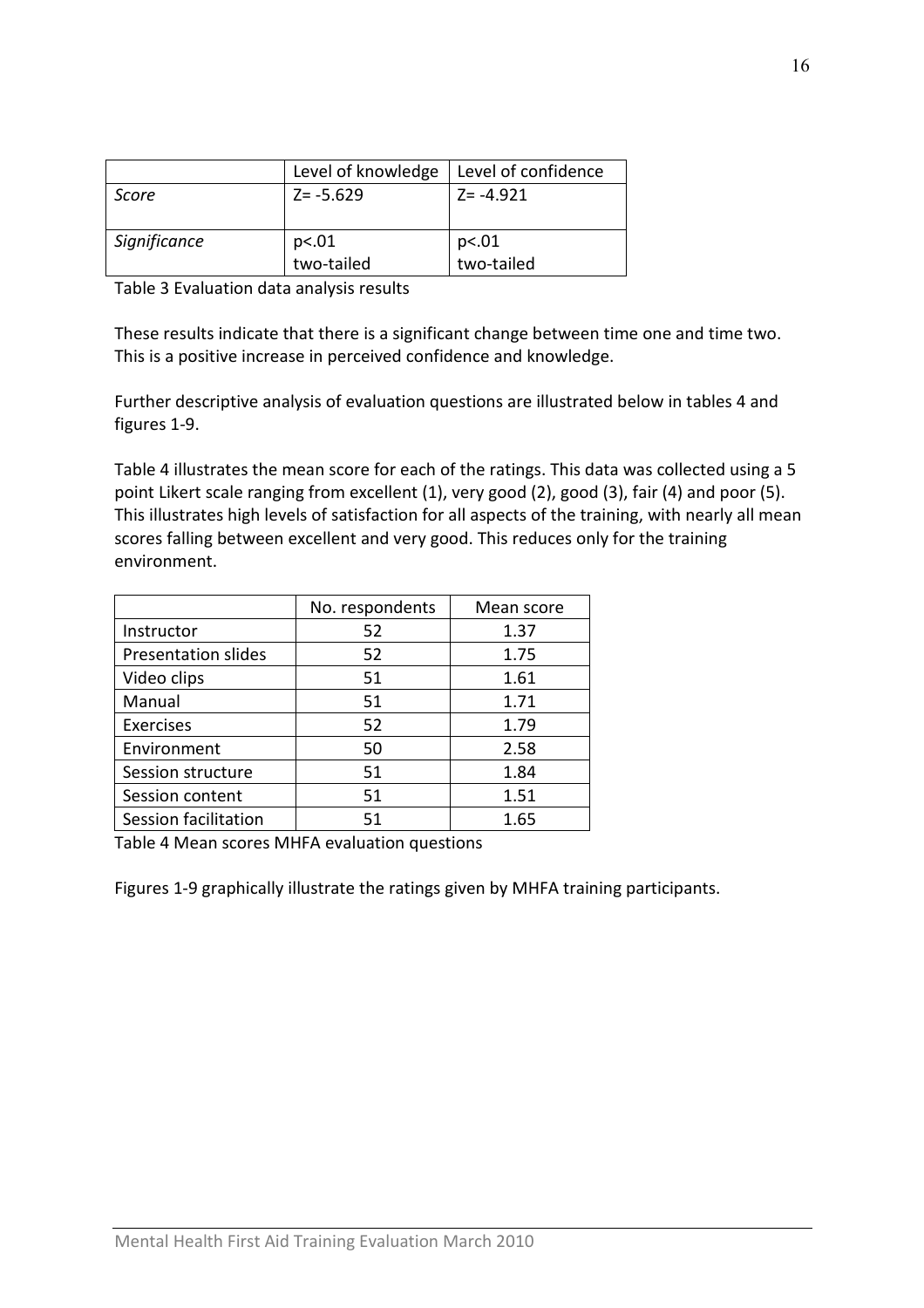

Figure 1 Instructor ratings- MHFA evaluation questions



Figure 2 Presentation slide rating- MHFA evaluation questions

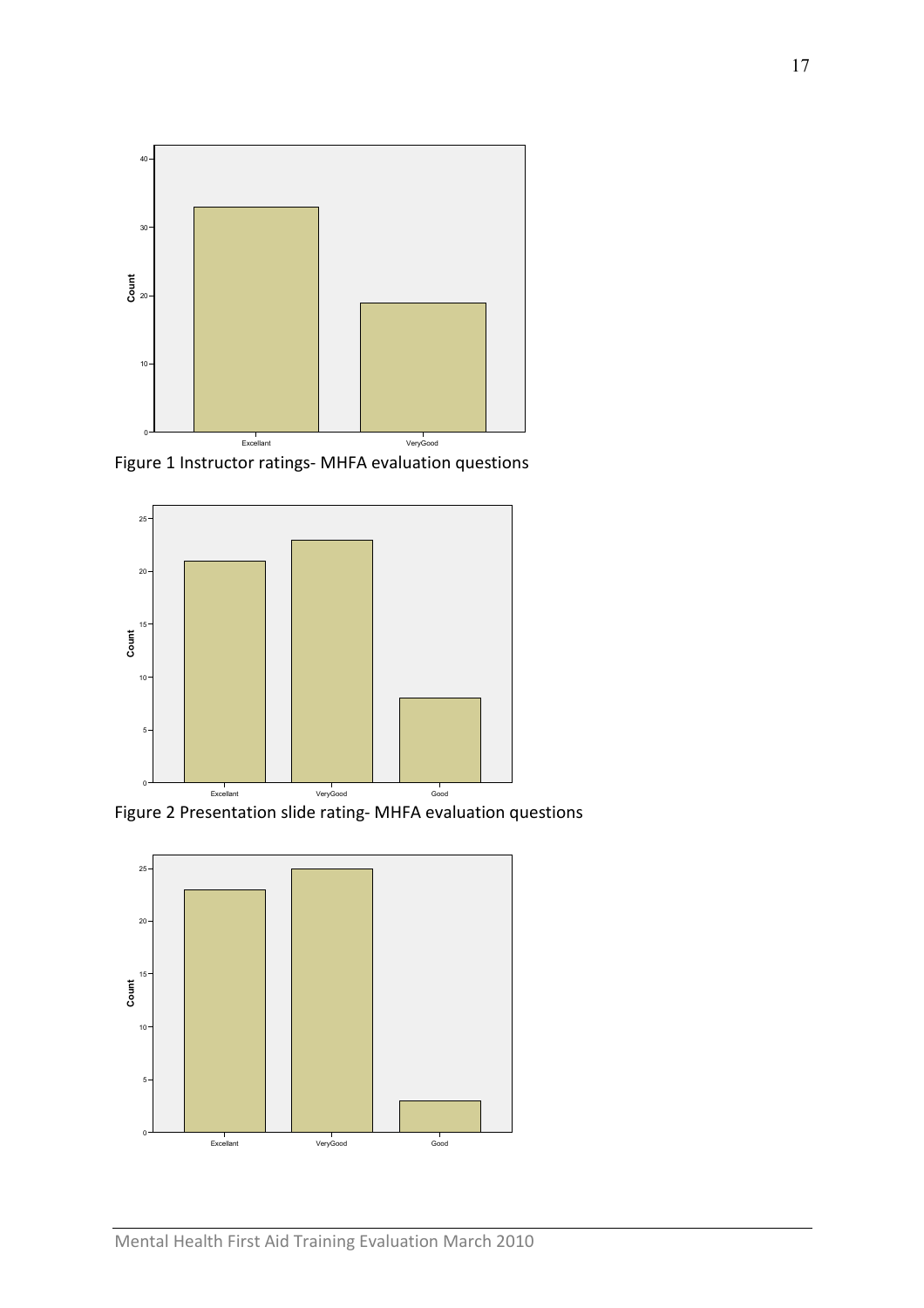

Figure 3 Video clip rating- MHFA evaluation questions

Figure 4 MHFA manual rating- evaluation questions



Figure 5 Training exercise rating- MHFA evaluation questions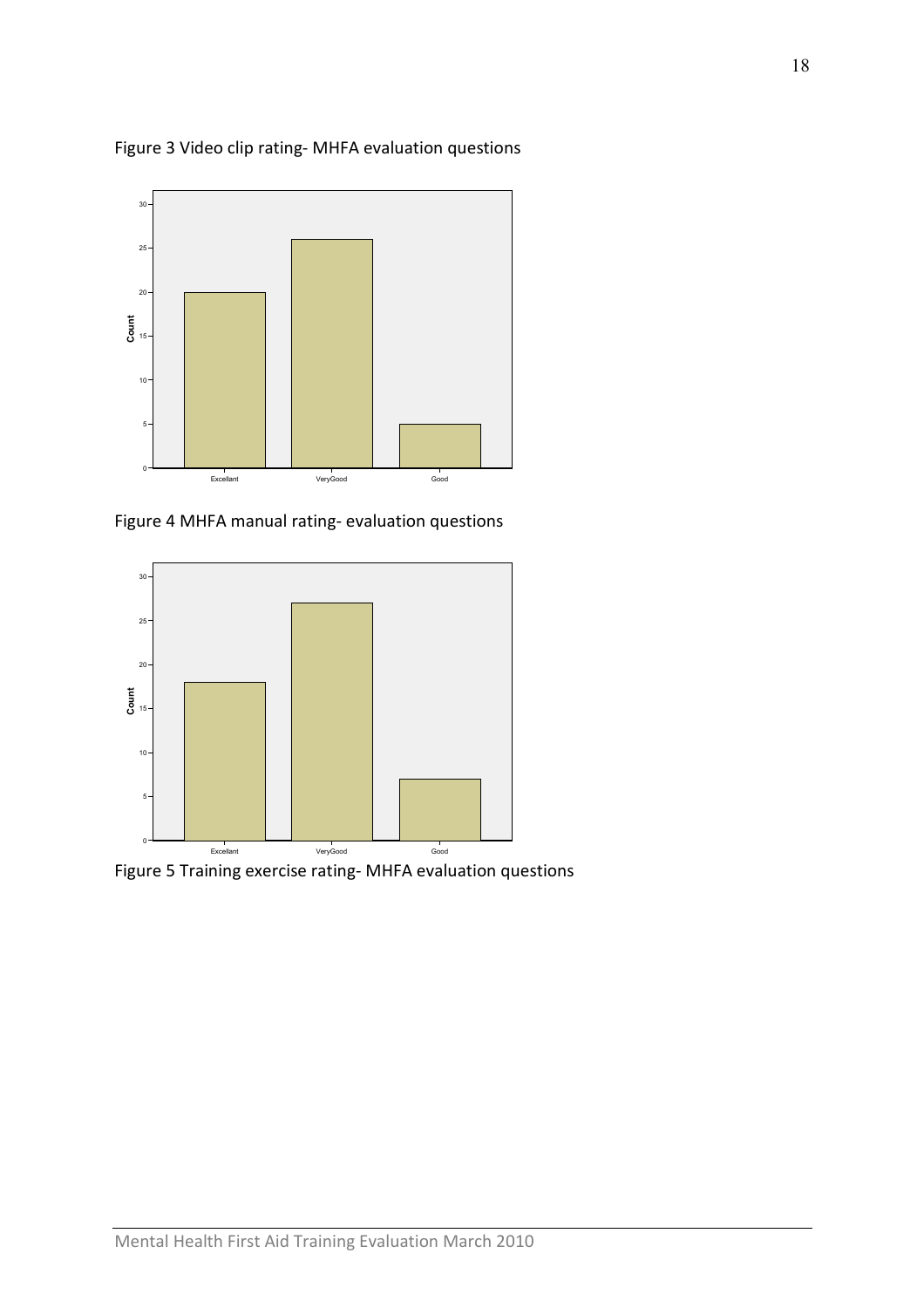

Figure 6 Session environment rating- MHFA evaluation questions



Figure 7 Session structure rating- MHFA evaluation questions

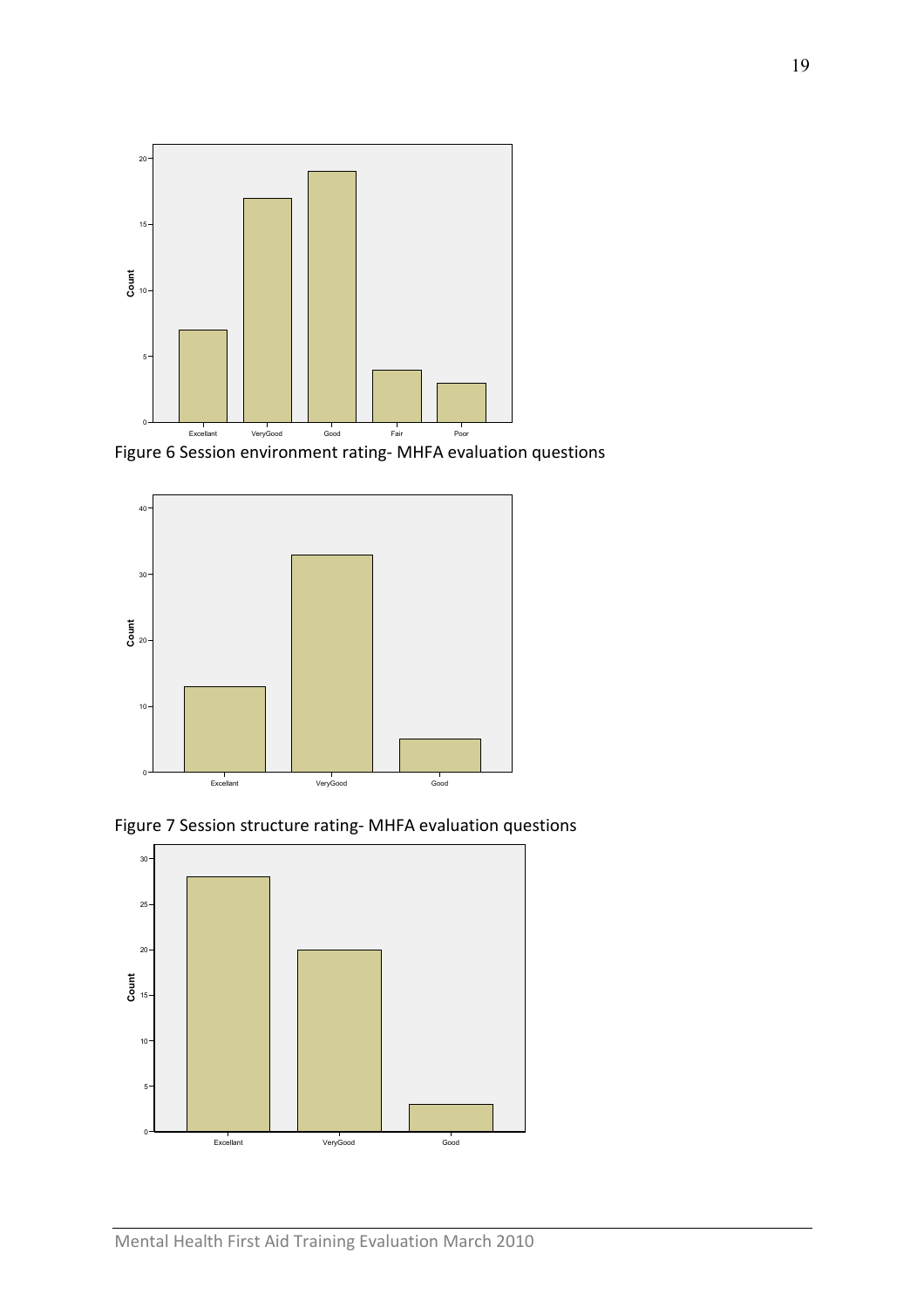

#### Figure 8 Session content rating- MHFA evaluation questions



**Quiz** 

Thirty five respondents gave answers to the quiz at time one and two. The answers were made anonymous and rated based on the use of the MHFA mnemonic, ALGEE. Each of the three questions had a possible score of five. The quizzes were scored by four researchers to test the reliability of the scoring technique. Significant difference in the scores for each question was tested using a Wilcoxon test.

Quiz question 1: A colleague at work seems to have lost enthusiasm for what he/ she is doing over the past couple of months. From being very punctual, he is often the last in and the first to leave. Deadlines aren't being met and this is affecting the team. Also his appearance has deteriorated and he is complaining of a lack of energy and tiredness.

Results of question 1 indicate a significant improvement in scores after training compared to answers given before training (z= -4.201; two tailed; p<0.01).

Quiz question 2: You are just about to go into a meeting and it's quite important. Your colleague starts to become upset, agitated and sweaty. She complains of a pain in her chest and she doubles over. Her breathing is short and gasping.

Results of question 2 indicate a significant improvement in scores after training compared to answers given before training (z= -4.342; two tailed; p<0.01).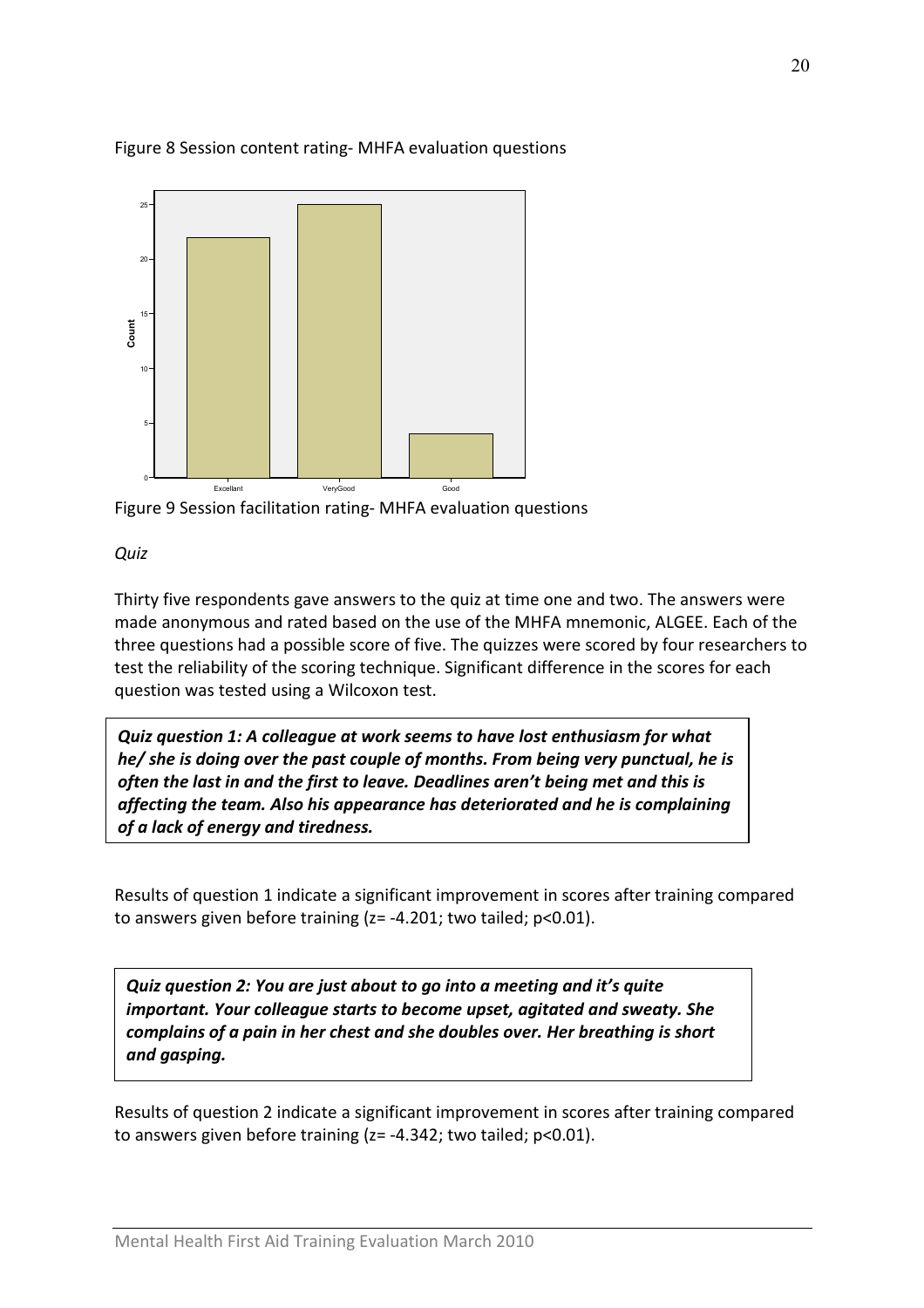Quiz question 3: A colleague/ client you are dealing with at work keeps missing appointments. When you do meet he seems confused and suspicious. Some things he says are nonsense. This is a change from the behaviour he showed a few months ago.

Results of question 3 indicate a significant improvement in scores after training compared to answers given before training  $(z = -3.445;$  two tailed;  $p < 0.01$ ).

All ratings were compared between raters using Kappa. Unfortunately each rater did not appear to rate the answers similarly. However, each raters scores did indicate a significant change between time one and time two. This is likely to be due to the qualitative nature of the answers and their brevity. In future it would be worth planning a rating tool and pilot testing it before the evaluation begins.

#### Qualitative Analysis

The analysis was thematic, examining the data for common themes in the narrative accounts of MHFA training. The themes identified were:

- Supporting one another
- Stigma & attitude change
- Increased knowledge
- Facilitation
- Course applicability
- Research participation

Overall, participants who agreed to have an interview with the research team were very positive about the mental health first aid training.

#### Supporting one another

The way in which the members of the groups interacted with each other was an additional benefit contributing to the overall experience the course provided.

## "It was good to listen to other people and to share… the environment was a result of the people in the group" (P10)

This led to a 'support group' effect. The group responded to the facilitator in a dynamic way. Interactions began to resemble a support group when the discussions turned to individual experiences of personal issues relating to mental ill health. The training became not just about the facts and figures of mental ill health but about how these related to the real life experiences of those in the room.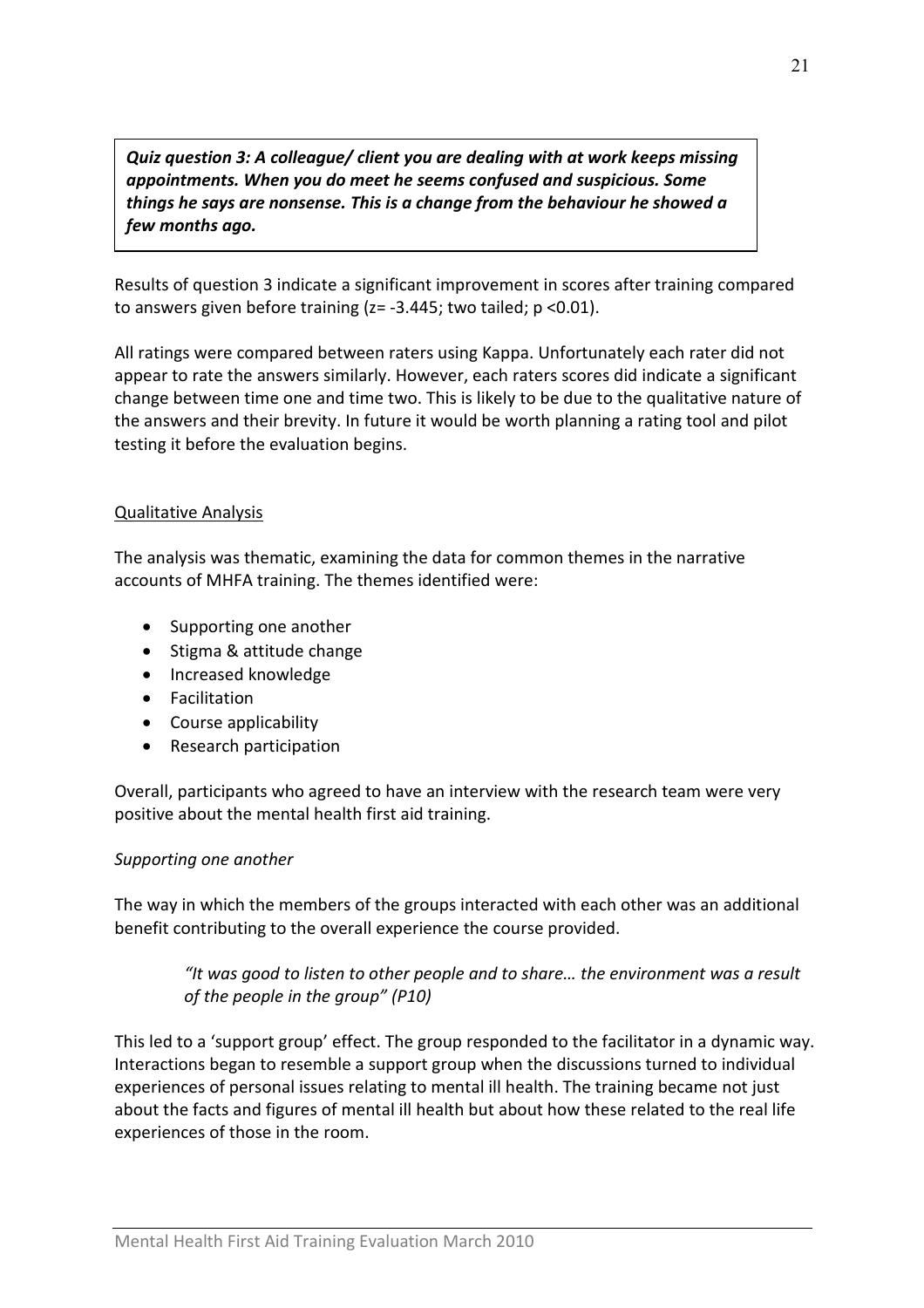"The fact that other people were willing to share their real life experiences made you more willing to open up" (P1).

This was self perpetuating; as one person disclosed an experience others felt comfortable to do so too. In addition the boundary of confidentiality was assured by the facilitator.

"He said 'This is a closed environment here, its completely confidential' and everyone sort of agreed" (P1)

In a practical sense this also reiterated the point the training is making in regards to the prevalence of mental ill health, as many were discovering people that they worked with had secretly struggled with mental health issues.

"I hadn't realised that there would be so much in the room" (P7)

People began to feel that perhaps mental illness should not be the taboo subject that it is.

"People go, well hang on a minute you seem like a completely normal person and you've had issues yourself so it's obviously not a closed door" (P1)

It is likely that this will help reduce pre-existing prejudice or stereotypes regarding mental illness, by introducing non-threatening contact with people who have had these experiences. But also a direct understanding of how this can impact on relationships in work and home life. One participant even revealed that the training reminded her of issues from her past that she could now see in a different light due to the training:

> "It even dredged up some things for me that I had forgotten about in the past" (P1).

This seemed to be true of other participants, suggesting that the training can have the additional use of prompting individuals to address their own mental health history in a safe environment:

"Sometimes we have to face our own demons too" (P4).

Even those that did not have personal history relating to mental ill health appreciated the opportunity to discuss issues with a variety of people:

"It was nice to talk about it….to share experiences and expectations with different people" (P3)

The atmosphere created within the training created a forum for discussions regarding mental health; an opportunity many did not appear to have had before. At least not with the same level of freedom or with the feeling that they were in a 'safe' atmosphere.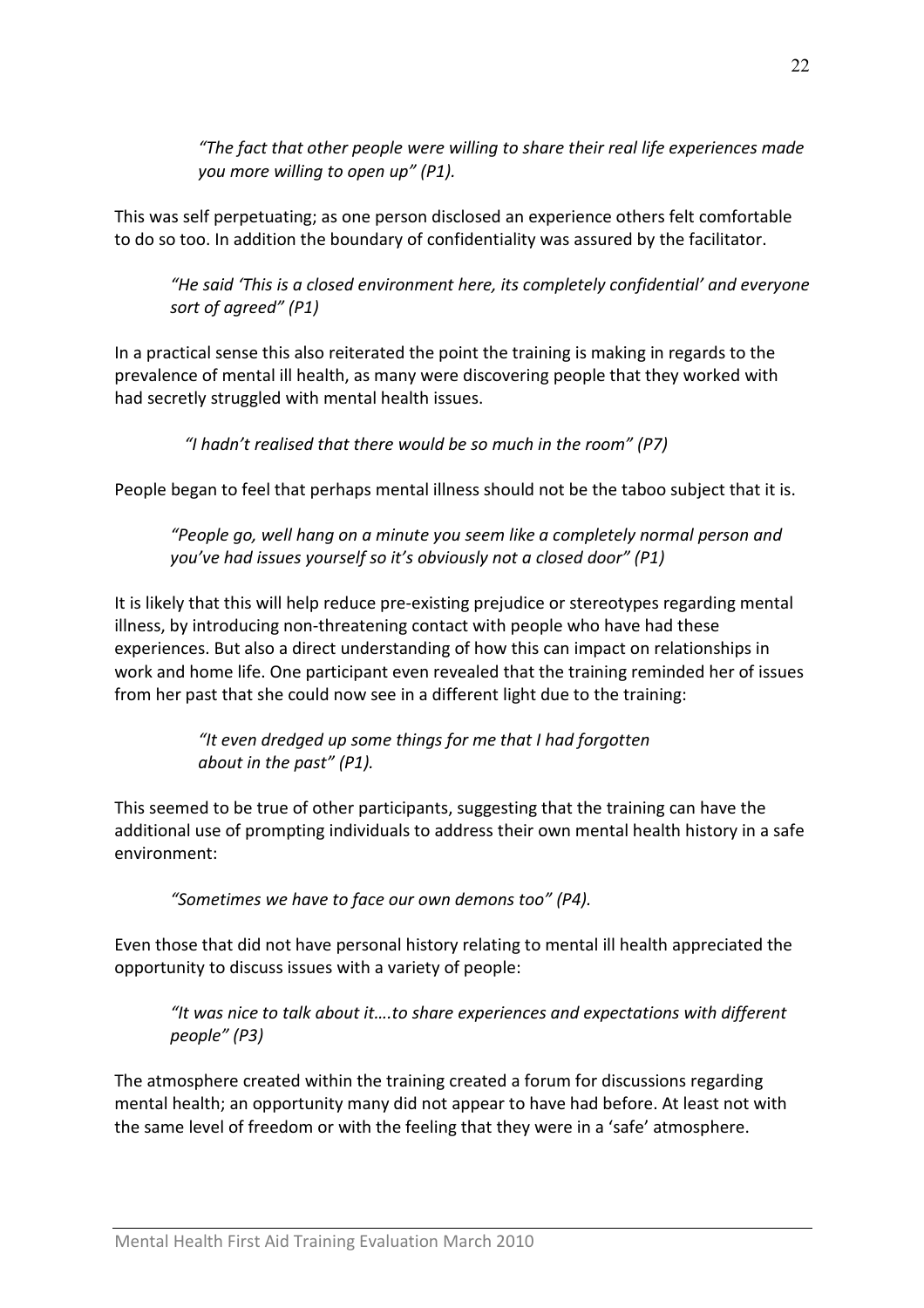## "The environment was such that we all felt comfortable" (P1)

#### Stigma and attitude change

Many of the interview respondents reported little or no change in attitude towards mental ill health as they felt that the work they do requires them to be 'open minded'. However, despite this, all could see the benefit of the course for those that were not quite so open minded and that this could be a very useful tool for reducing the stigma relating to mental health problems in others:

"I'd like to see it rolled out to everyone. Everyone has a chance of coming across something like this; whether its with a family member or co worker etc." (P5)

"If we were all better educated maybe things would be significantly better" (P5)

This perspective can place the responsibility for prejudice and stigma with others, rather than acknowledging the responsibility themselves. One participant referred to the importance of the training being capable of "breaking the taboo" of mental ill health (P7). Another (P10) commented that the course is not only useful to increase knowledge but also for raising awareness and increasing sensitivity which is important for a general change in attitude towards mental health.

One interviewee commented on another member of the training group, having noticed a significant change in their attitude during the training; a person who was described as 'very closed' at the beginning of the first day.

> "…by the day 2 she was a different person. She came in smiling and willing to share more. It was impressive" (P1).

This observed change in behaviour and attitude was apparently a striking turnaround, as the individual in question went from "closed" to open and comfortable.

Although participants mostly felt that they were already very 'open minded' and sensitive about mental health; there were still instances where change was recognised and appreciated. One participant felt that prior to the training she was still labelling those with a mental illness.

"I mean even given the knowledge that I had, I would still label people and think perhaps they couldn't function. But then you have to stop yourself and go no, someone with depression or schizophrenia can have medication and they can be completely functioning and you wouldn't know. So it's definitely opened my mind" (P1)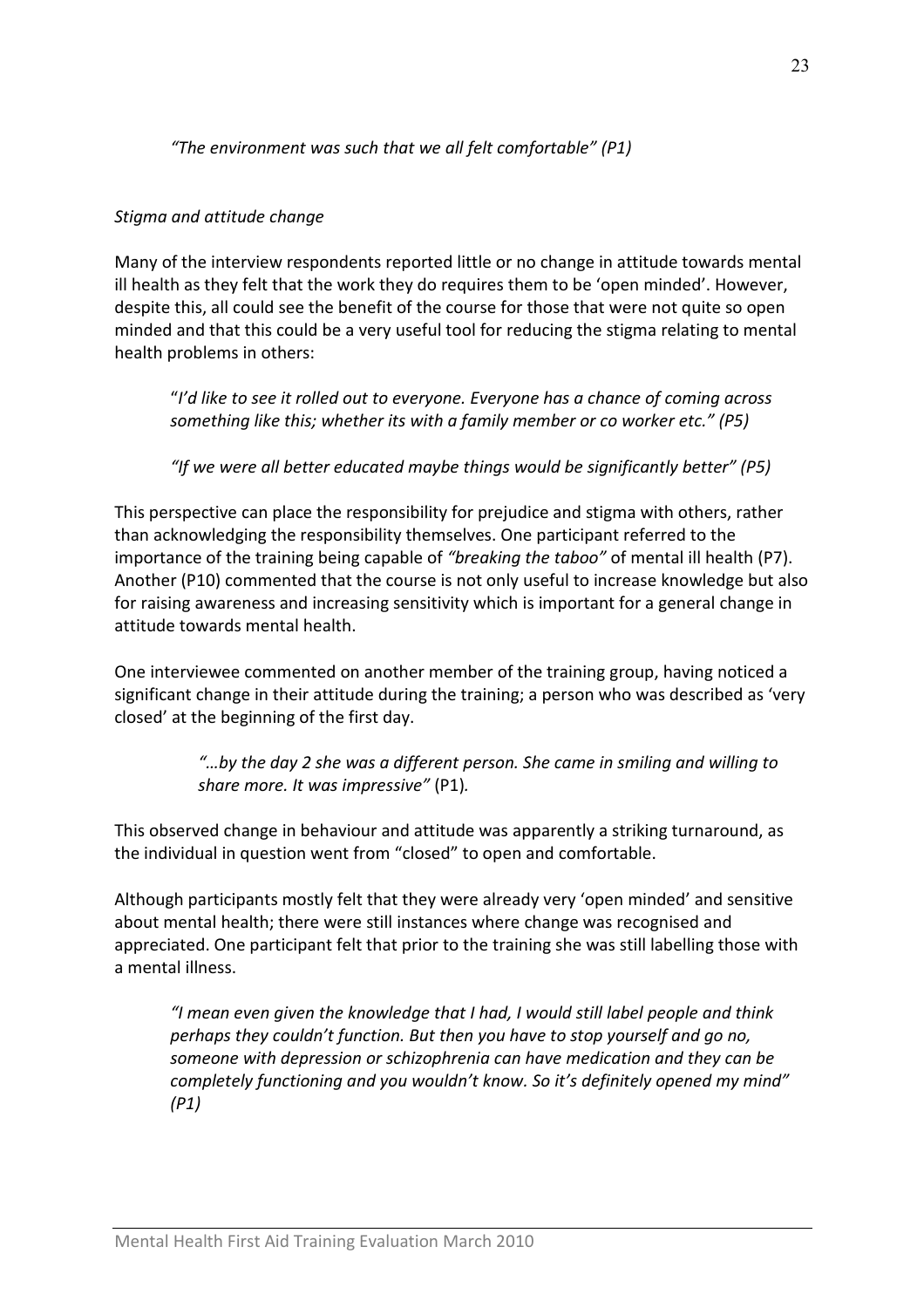Another participant described an increased sense of empathy

"Before I would be likely to think for goodness sake pull yourself together… it has made me change" (P4)

"Before I'd have thought they're a bit strange.. now I'd think a bit more"(P2)

Generally, in terms of stigma and how individuals thought of mental health, this was described by one participant as having:

"A lot of impact on me…how you think about mental health issues" (P7).

 This participant also went on to admit that prior to the training she thought negatively about the prospect of working within mental health:

"I always said I'd never work for mental health" (P7)

 She believed that clients with mental health difficulties would be too demanding and difficult to manage. Even though the training has not made her want to work in mental health necessarily it has definitely made her feel less negatively about this, should the need arise.

However, the participants often talked about other people and their views of mental health issues rather than acknowledging their own culpability in perpetuating stigma.

## Increased Knowledge

Increasing knowledge about mental health issues was a major aim of the training with the effect of increasing confidence in providing mental health first aid. But also realising the boundaries of that, it is only first aid and training participants need to refer on to experts if they can. Participants reported they now knew where to go for help. They referred to the manual as a source of information beyond the life of the course. The repetition of the mnemonic ALGEE was also cited as a useful tool to be left with.

"ALGEE is embedded…..it will stay in my mind" (P10)

 They also described how they could envisage this knowledge being useful beyond work situations and in their personal lives too.

## "It makes me a better colleague and a better neighbour"(P1)

One participant reported that she had used the relaxation technique herself (7).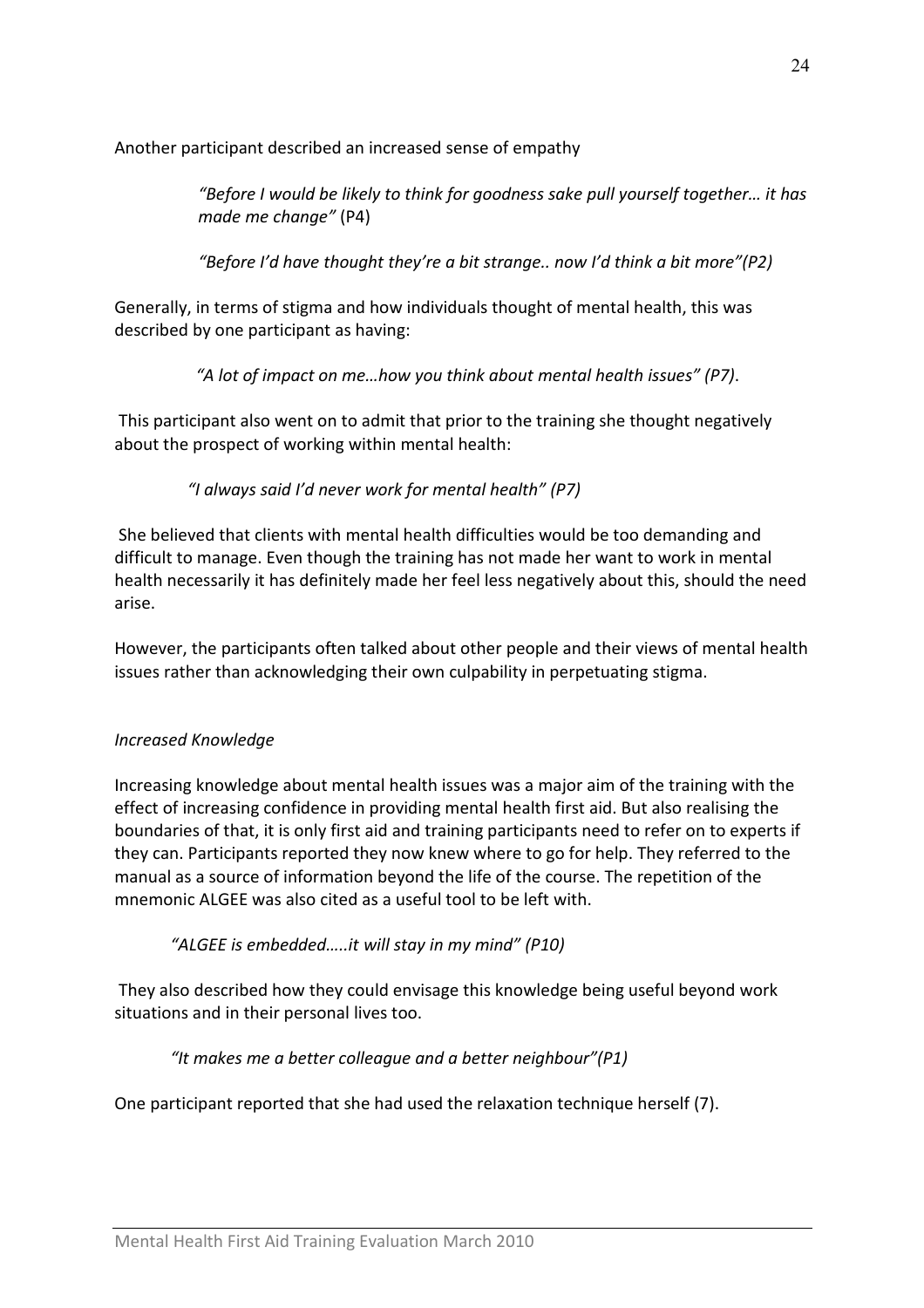The training not only increased the knowledge of the participants, but served to make them more aware of the knowledge that they already had but perhaps were not aware of. One participant felt that the training enabled her to "reflect on myself and my own knowledge and skills" (P10). This suggests that the training can also be beneficial for those that may feel they already have knowledge about mental health. This is particularly relevant for some of the participants in the sample, as by working for the public sector it is logical to assume that the frontline staff would have to have a working knowledge of mental health. Due to this, participants were starting at different levels of knowledge; one participant felt that she "started halfway up the ladder" as being aware of mental health has been a part of her career, at least indirectly, for a long time:

## "It's my job and it has been for a while" (P3)

Despite this, similarly to a lot of the participants, she still felt she benefited from the course in terms of her knowledge base. She described the knowledge provided and the skills taught as "recognition of what you already did" and served to give you "confidence that it makes sense (P3)".

## Facilitation

Positive feedback regarding the trainer of the course was a very strong theme among the participants. Mostly this was in terms of his apparent ability to make the participants feel at ease and therefore creating an atmosphere of support where people felt able to disclose personal information. In terms of the trainers delivery of the course the trainer came across as "credible" with suitable knowledge that was due to his vast experience within mental health (P7). In particular one participant commented that the trainer was able to tailor the delivery of the course to the knowledge base of the people in the room (P6). This meant that the trainer was able to keep the balance between providing enough complex information to make the training useful without talking over the heads of those without much prior experience.

However, several participants thought that the very intense content could have been handled better and that it would have been beneficial for the trainer to make himself more available to talk in private about issues that may arise (P2 & P9).

## "Even more sensitivity to issues that might be with people in the room" (P9)

It is very important to consider the emotional impact that the intense nature of the course content can have on individuals. Especially as many could be coming to the course having had personal experience with issues relating to mental ill health, in regards to themselves or a family member. It is also important to make sure that individuals feel supported so that they do not leave the training at the end feeling that issues have arisen that they haven't been given the support to deal with.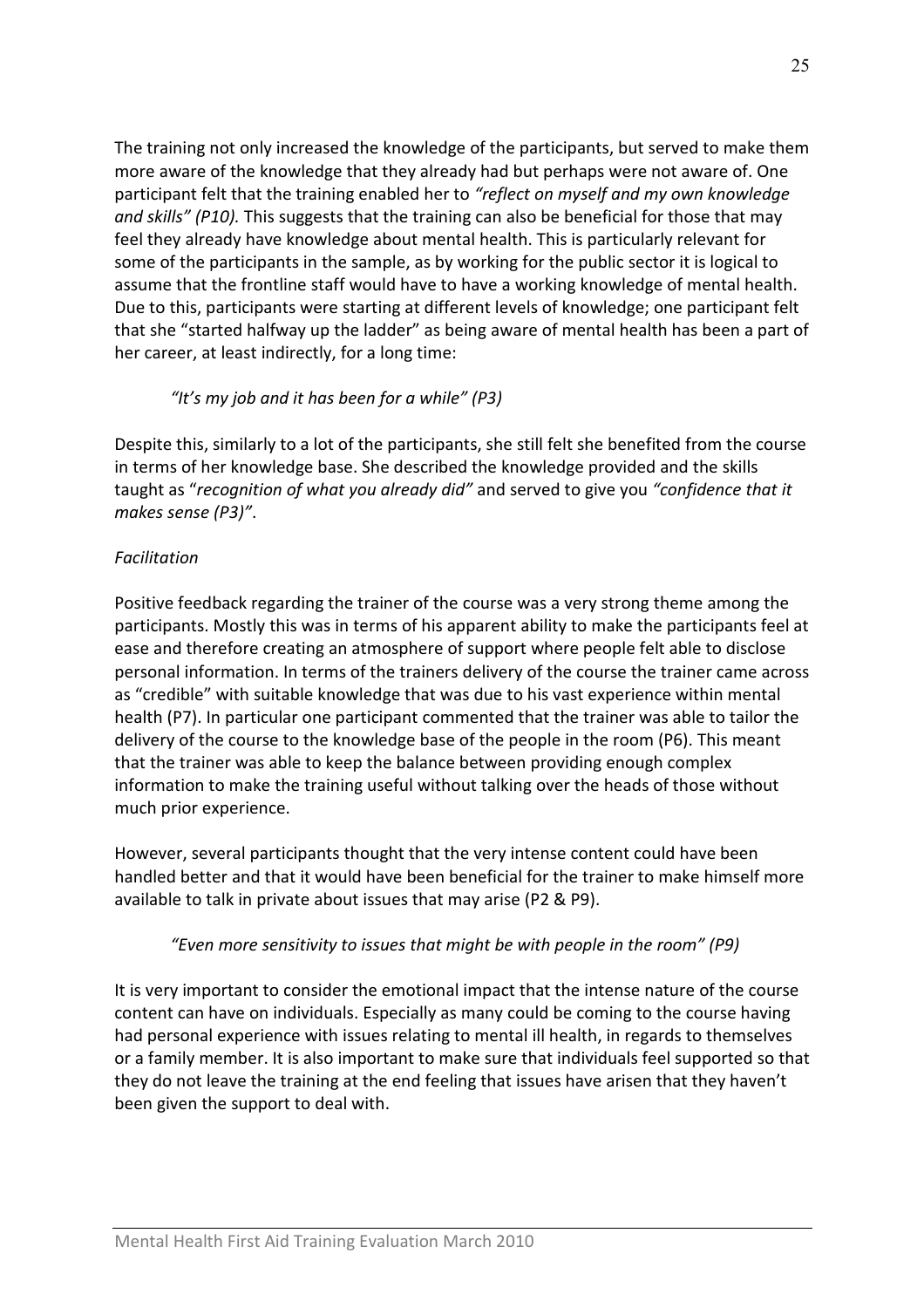"I took things home that it might have been useful to get rid of before I went home" (P9)

This participant (P9) also made a recommendation that a pre warning about the intense nature of the course content could be helpful to those that feel sensitive around these issues. However this being said, one participant felt that although in theory a pre-warning is good it would be difficult to truly prepare for the content of the course.

## "I don't know if there's anyway you can prepare people for that" (P7)

The participant (P9) also felt that even though the trainer was very clear that everyone was welcome to leave whenever they felt uncomfortable, she was not able to do this. She reported a feeling of being "trapped" and needing a better "escape route" from the situation, as she felt that leaving the room during an intense moment in the course would draw attention and not feel appropriate. Unlike the majority of the participants, she did not feel the same level of comfort that enabled them to open up about personal concerns.

## "I didn't feel able…I didn't want to share that with the group" (P9)

In relation to this another participant (P4) suggested that a debrief session after the course that focussed purely on how the content had made people feel would have been very useful as again much of the personal discussion had to be cut short due to time constraints. She agreed, in that it was possible to become distressed due to the content and disclosed that at the end of the first day she "went home and cried"  $(P4)$ . She felt that it would have improved the experience if there was "More time to go into what you were feeling" (P4).

## Course applicability

The content of the course was generally very well received with few suggestions for amendments. Several participants (P7 & P4) felt that perhaps there was emphasis on the 'higher end' mental health issues such as psychosis and suicide. This was acknowledged as useful and interesting, as well as a way of reducing stigma and prejudice. However they described a deeper interest in issues related to stress, anxiety and mild to moderate depression. This was felt to be more salient in the workplace and more likely to be encountered regularly. This was described by managers and front line workers as pertinent to their daily work. Although this is an appreciable point, care must be taken not to stratify mental health difficulties into those that are out of reach for lay persons with only MHFA training to call upon. One participant (P4) indicated that these more serious illnesses were dealt with by mental health teams and so she has less need for this knowledge. This again may be evidence of making mental ill health 'other', and the person with serious mental health difficulties needs only specialists able to cope with this illness.

One participant felt that she wishes to "roll out a pared down version" (P7) of the training as her colleagues had wanted to attend but had not been able to. Caution should be taken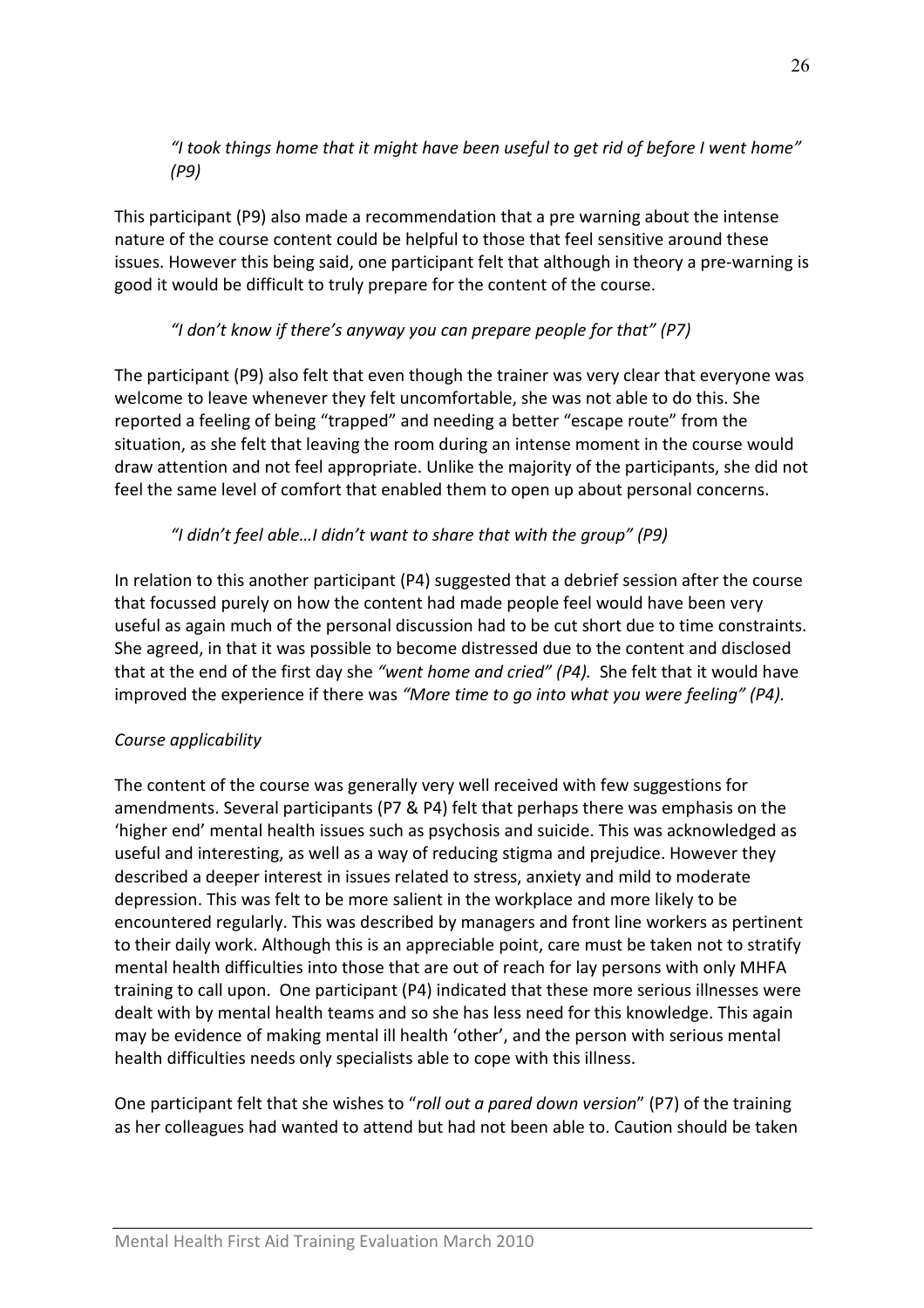here since this might dilute the knowledge and meaning of MHFA despite the well meaning intention.

When asked about the applicability of the training one participant said of managers it's "more important for them than anybody"  $(P1)$ . This was so that they would be aware of their own and their staff's wellbeing in relation to their work, rather than just being for frontline staff.

## Research participation

As a final question to participants they were asked about being involved in the research as well as the training. Overall, they reported it was a positive experience. They commented that they would be eager to hear about the outcome of the research and that they had been happy to be involved. One participant commented that they felt that by being involved in the research they were "making a difference" (P4) in terms of mental health. In practical terms, another participant (P2) commented that being involved in the research was beneficial. It helped focus attention back on the information learned during the course. This was due to the interviews being delayed until 3 weeks after the training. This had been planned to enable the participants to think about what they had learned and reflect on this.

## "It's just made me think about it all again and reflect on everything I learned" (P2)

Participants suggested that the quiz questions should have been separated by facing difficulties with clients and their colleagues. This was because they felt these two groups of people would be approached in quite different ways.

"Certainly with the way I work at least; the way the two groups of people would be approached would be very different" (P3)

Another participant, (P8) commented that the completion of the quiz and the evaluation created a time pressure at the end of the training day; especially on the second day. This was confirmed by (P3) who felt that the limited time did not do their knowledge and opinions justice as it was at the end of an intense day.

"Everything had gone out the door by then (second day), we just wanted to get home by that point" (P3)

She remarked that if she had been given more time and was perhaps asked the next day, the information she would have given would be a better reflection of what she felt and what she had learned.

"I feel that if you'd asked me the next day you would have got a better idea of my feedback on the course and with those questions (quiz) you would have got a much more valid answer" (P3)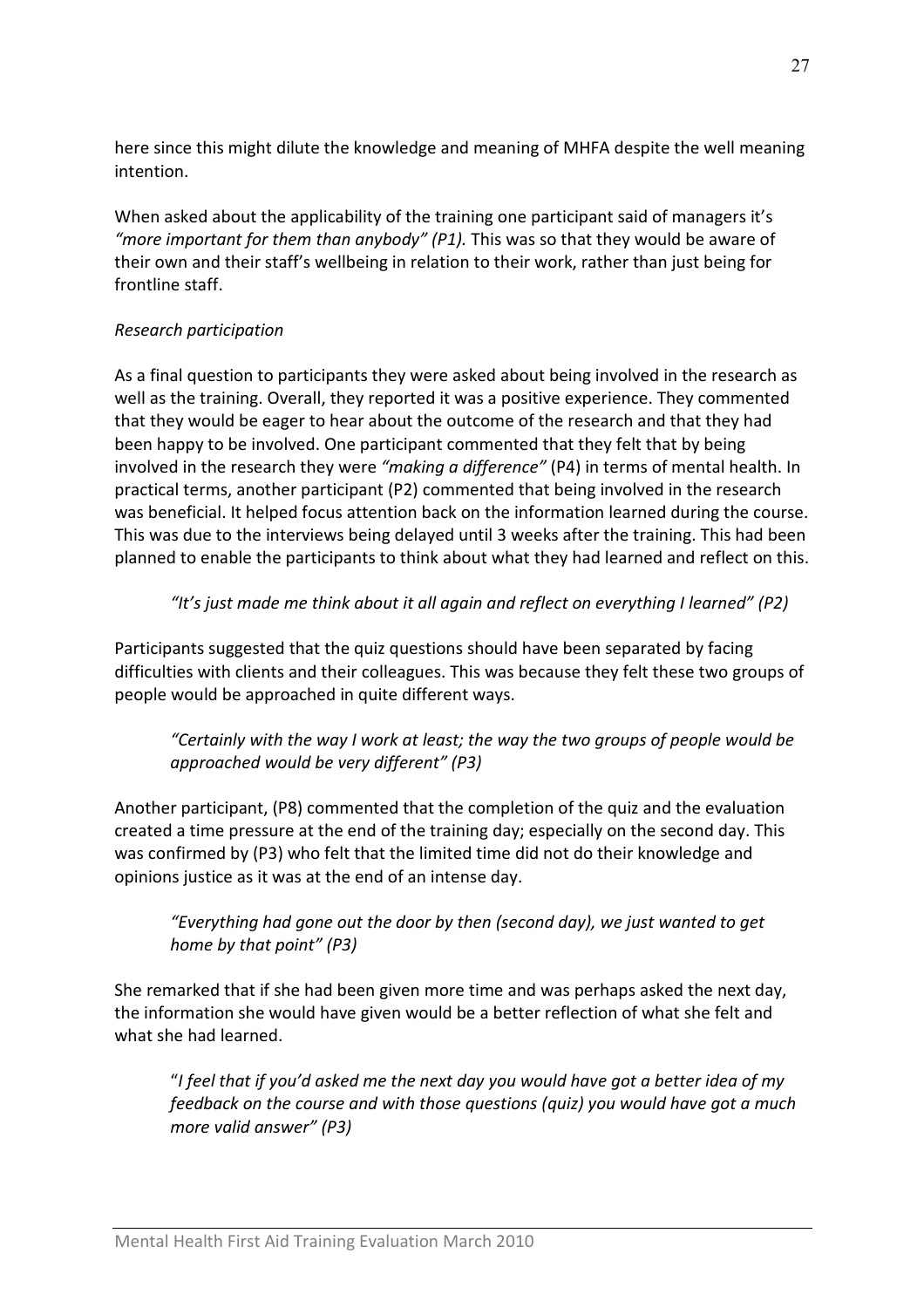This would suggest that participant's answers could have been fuller and less flippant. However, this was balanced against the reduced likelihood of returned questionnaires once the course was complete.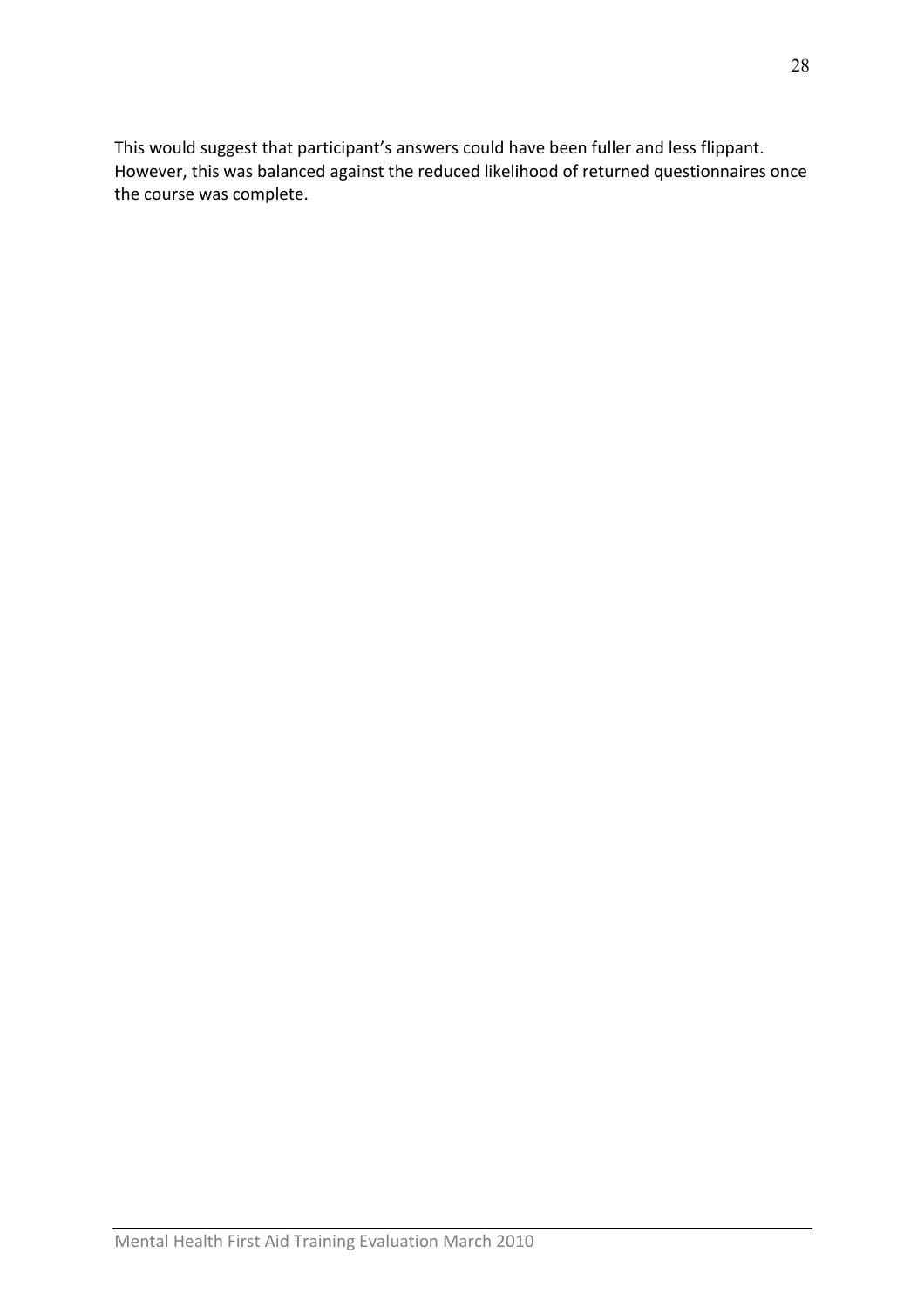#### **Discussion**

As previously discussed prior to this research an independent evaluation of the UK course had not been completed. Therefore this research was an important step in the general evaluation of the MHFA concept and its usefulness in mental health education. This research aimed to assess the ability of the MHFA course to increase knowledge of and confidence to deal with mental health issues. Also to investigate what effect if any there was on the attitudes of participants towards mental ill health and their views of the issue of mental health. There was a particular interest in these points in relation to the workplace.

This investigation used a variety of methodologies to ensure a comprehensive evaluation of the training. Four measures of data collection were used; using both quantitative and qualitative methods.

- Semi structured interviews
- Course Evaluation
- MHPPQ (adapted from Lauder et al. 2000)
- Course Quiz

## Evaluation

The course evaluation results indicated a strong personal identification and satisfaction with the training. This was particularly evident in relation to the trainer and also the course materials such as the manual, where the results were overwhelmingly positive. An area that showed any signs of dissatisfaction related to the venues, namely the clinical skills lab in Chippenham and the Alzheimers centre in Devizes. Further investigation revealed that this was due the Chippenham venue not being suitable for this type of training, with computer terminals and hospital furniture; and the Devizes venue being too cramped creating a slightly claustrophobic feeling. The statistical analysis of personal confidence before and after training demonstrated that participants increased significantly in both these measures. This suggests that the participants feel that they have gained from the training in terms of their knowledge of mental health and their confidence to deal with issues pertaining to mental health.

## **Quiz**

The analysis of the quiz demonstrated that the participants had acquired knowledge during the training in terms of initial steps to take when an individual is displaying signs of mental health distress. However due to the way the questions were formed and ultimately rated, the results of the quiz was mostly indicative of the participants' ability to recall ALGEE rather than how they would perform in a real situation. The rating of the quiz answers proved difficult due to the subjective nature of the rating; the rating was based on ALGEE and recommended answers provided by the MHFA national body which left a lot of room for interpretation. Even though analysis would be easier and clearer cut if the quiz was of a more quantitative nature, with multiple choice questions rather than qualitative free text,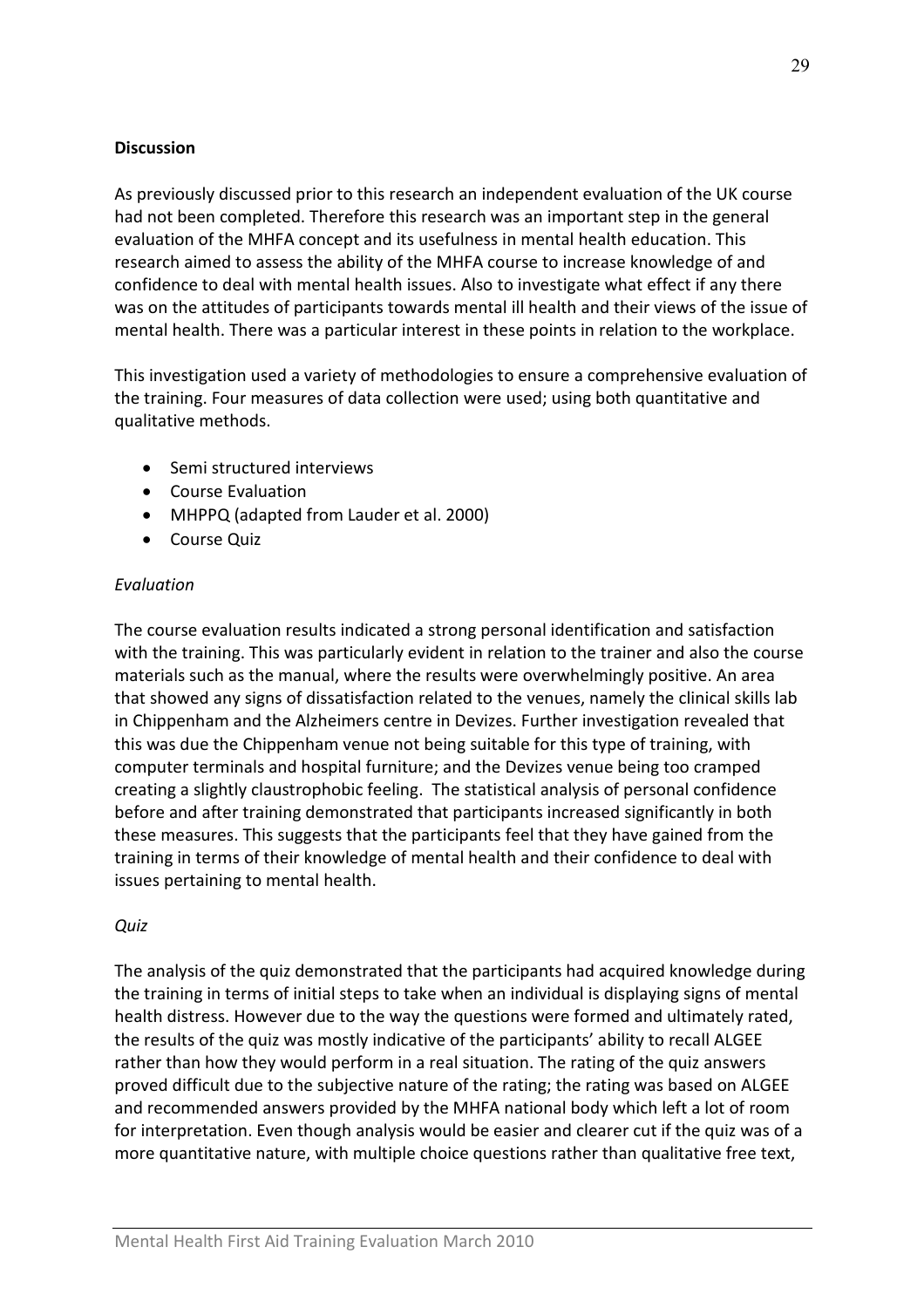this would lead to the measure losing its advantages as testing reactions to scenarios. Some of the participant's responses to the quiz were not particularly comprehensive. The interviews revealed that this was due to the last quiz being administered at the end of the training, which had been an intense and tiring experience. Participants suggested that they had not been able to do their opinions and knowledge justice as they were more focussed on being able to go home at the end an intense day. On the other hand this must be balanced with the benefits of providing and collecting data at the session in terms of response rate. One suggestion for improving participant effort is to make the quiz a part of the certification process. By informing the participants at the beginning that their certification in MHFA will be dependent on a test they will receive at the end could serve to make learning during training more goal focussed and increase consideration into answers given.

## MHPPQ

The 27 questions of the MHPPQ were grouped into three main headings of: therapeutic commitment, role competency and role support. The Wilcoxon test performed showed a significant difference in all these categories between time one and time two. These results suggest that the training had a significant impact on the participant's perceptions of mental ill health. The Wilcoxon significance test does not measure ties. Therefore the significance levels do not take into account the questions were there was no change. By looking at the results in more depth, areas that did not change significantly related to issues such as: the right to ask about mental health, wanting a career in mental health, mental health being an important issue in their job, being proud of handling mental health and working in mental health being satisfying/rewarding. It is not surprising that responses did not change significantly for these questions addressed, as these issues were unlikely to be affected by training. In terms of practical issues, the response rate for the MHPPQs was lower than expected. This was due to these being distributed by post and the organisational internal postal system not being particularly reliable. Also the sample consisted of busy individuals with heavy caseloads so it is possible that some forgot, did not have time to complete and return before the deadline or did not appreciate the need to complete the questionnaire on two occasions.

## Interviews

The interviews provided very positive feedback regarding the training, confirming the rest of the results. The data gathered from the semi structured interviews was analysed using a thematic analysis, under six themes:

- Supporting one another
- Stigma and attitude change
- Increased knowledge
- Facilitation
- Course applicability
- Research participation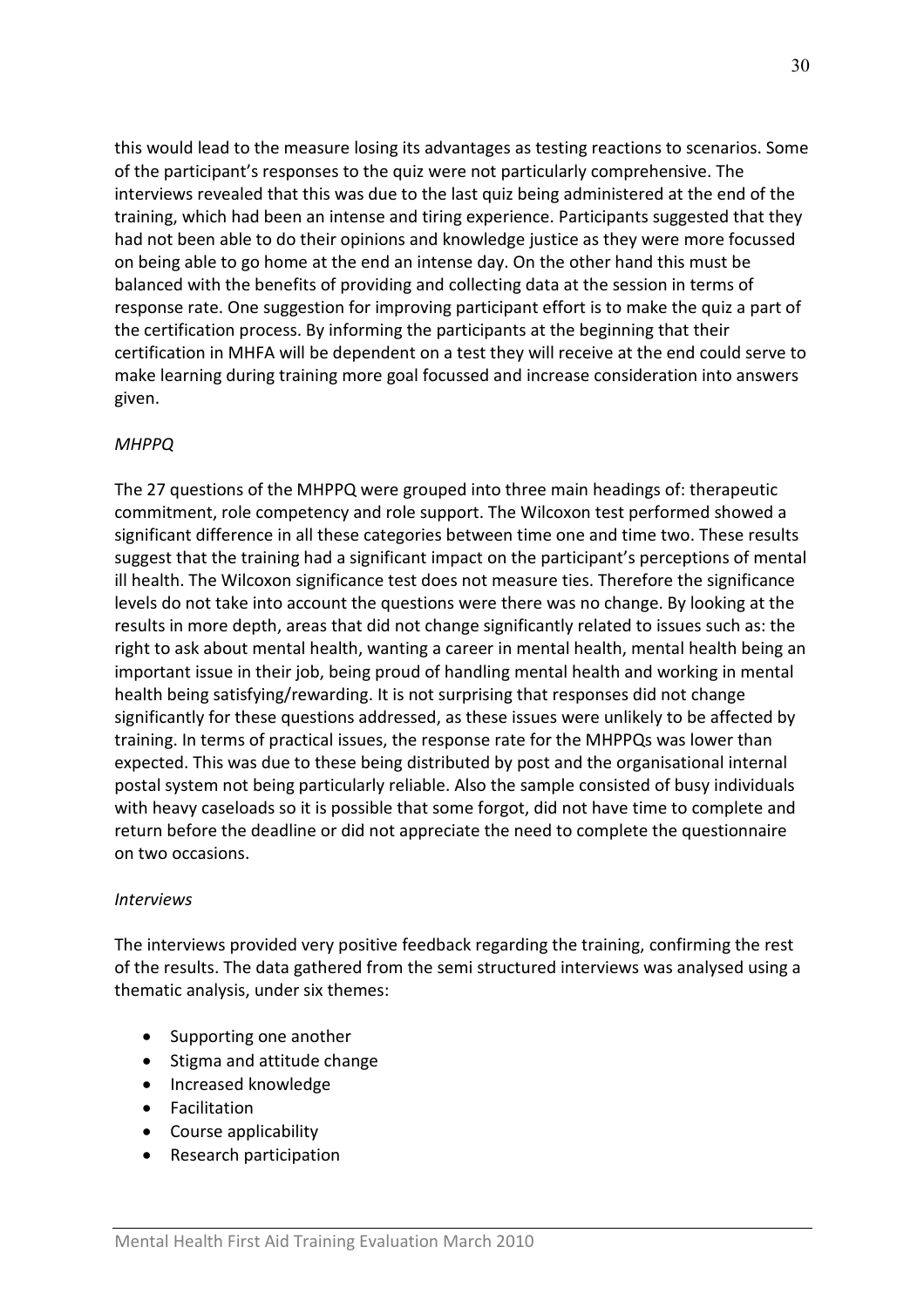One aspect of the training that seemed to be pivotal to the enjoyment by participants was 'Supporting one another'. The participants appreciated a forum to discuss issues relating to mental ill health, particularly those relating to personal experiences. One of the few improvements suggested in the interviews was to include more time for those taking the course to be able to discuss their personal feelings about mental health and to discuss the psychological impact of the course content. One specific idea was for there to be a 'debrief' session at the end of the training where the trainer would make themself available to discuss any issues.

Similarly to the results from the evaluation, the 'facilitation' of the course was a common point of praise for the course. Every participant at interview commented that the trainer was vital to the positive experience of the training and that he was largely responsible for the supportive environment. However one participant had a more negative view which as an anomaly, is an important point of discussion. This participant felt that there was not enough consideration into the psychological impact of the course content, particularly for those that may have personal experience with mental health issues. To rectify this, the participant felt that the trainer should be more available for private discussion for issues that can arise and that opportunity to remove ones-self from the situation should be improved. This apparent feeling of unease in the environment did not seem to be shared by the rest of the sample; however this does not mean that this was not an issue for those not participating in the research.

More consideration could be put into the timing of the two sessions. Some participants commented that having both sessions in one week was far too intense and that they would have appreciated more of a break. On the other hand, some also felt that having the sessions too far apart meant that the information was not fresh enough in their minds to get the most out of the second session. Therefore a balance between having a comfortable gap between the two sessions and also not waiting too long would be beneficial.

The participants that agreed to be interviewed would most likely be those that were most enthusiastic about the training and wanted to share their experiences; therefore the positive feedback is not surprising. It would be helpful to be able to investigate the opinions of those that were less positive and enthusiastic however no one with these views came forward for interview.

As discussed above, the participants were generally likely to be more open minded towards mental health issues than members of the general public, not working for the public sector. Due to this there was an impression that the course was 'preaching to the converted' and that any change was merely building on what was already there. This did vary among the participants however, as despite all working for the public sector they all had different experience and knowledge levels. This difference in experience related to their public and working lives. Also, despite this sense of 'preaching to the converted' the participants commented that the course was still very beneficial even if this was mostly to reaffirm what was already known or to make them more confident in applying knowledge that was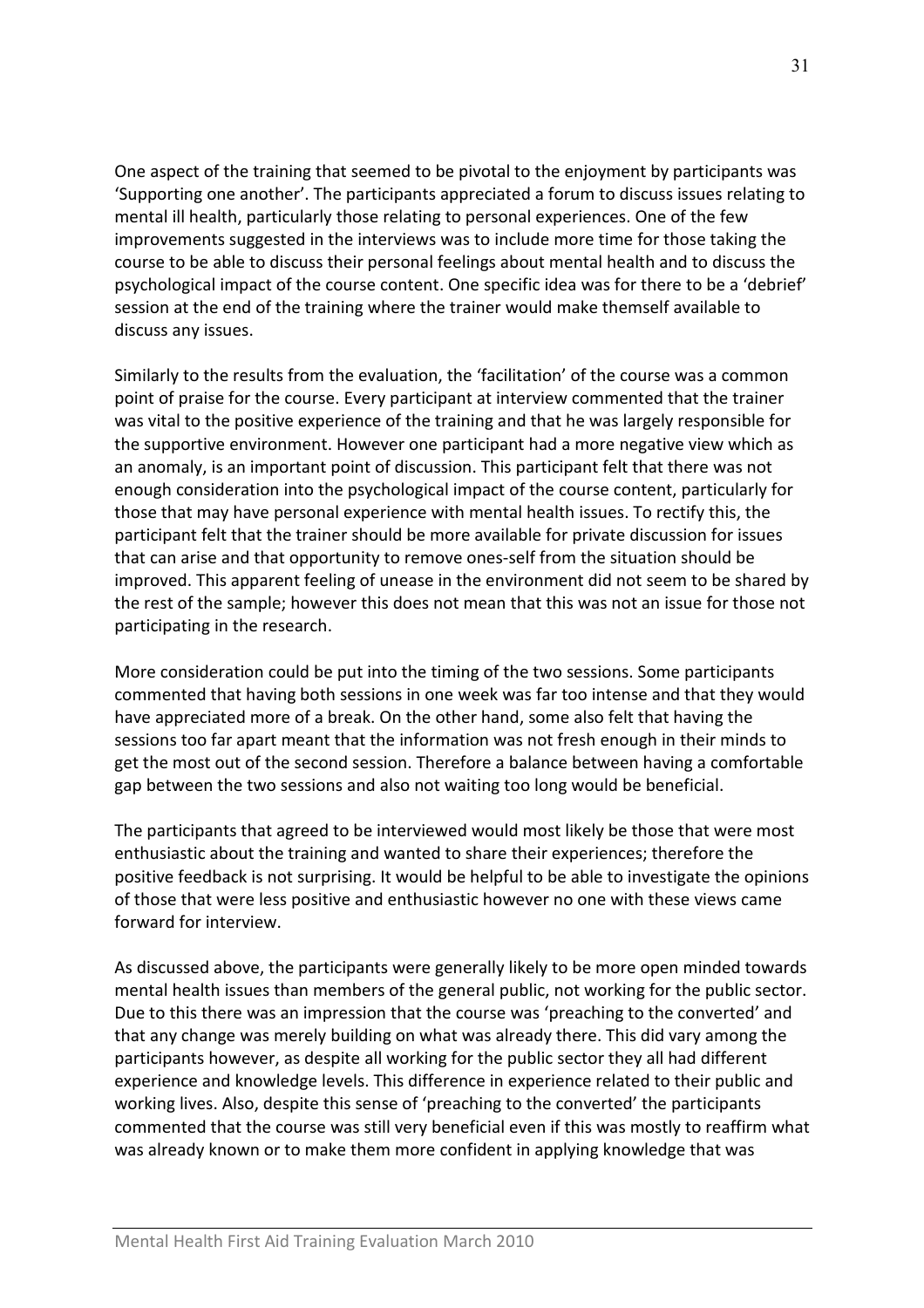already there. Even though the majority of the participants claimed they were already too open minded about mental ill health for there to be any change, they recognised the potential of the training to reduce stigma and increase understanding of mental health issues among the general population.

In terms of further evaluation of the MHFA training, there are a few points that could be addressed. For instance, as discussed at many points, the trainer is a vital component of the training and how it was received. The individual that facilitates the training obviously has a large impact, therefore it would be interesting and useful to do a similar evaluation with different individuals facilitating for a more comprehensive picture of MHFA. Some training sessions are facilitated by two trainers and it would be interesting to investigate if and how this affects the course dynamics and the overall experience of the training. It would be useful to perform a longitudinal investigation to study whether the impact of the training is long lasting. Participants could be tested again the future to determine whether they have retained the knowledge and the ability to use the skills imparted in the course. Of course this is dependent on financial factors and the co operation of the research participants. Also, the way in which the training would be received by those that do not work within the public sector would be an interesting progression- particularly in regards to changes in attitudes towards mental health.

#### Conclusion and recommendations

Due to the very positive nature of the results it is clear that MHFA training has a significant impact. Therefore, it is a strong recommendation that the training continues and expands in England; firstly on a wider scale to include more individuals within the organisations involved in the research and then to expand into more organisations in the country.

To understand the sustainability of the impact of MHFA on the mental health literacy of individuals, long term follow up would be recommended. Perhaps individuals could be tested again after six months to see if information has been retained and also how their perceptions of mental health have progressed.

It is felt that more could be gained from the quiz aspect of evaluation if it became integrated into the requirements for certification. This would make the quiz an expected aspect of the training process rather than an additional activity, meaning that participants would put more consideration into their answers and these answers would become more representative of their knowledge.

It could be beneficial to build a 'debrief' session into the timetable of the course. It was evident from the interviews that the participants would appreciate more time to discuss the personal repercussions of the information presented to them. Also, participants could benefit from a warning of what can be expected from the course prior to deciding whether to attend. Those that have personal history regarding mental health can then make an informed decision about whether to take the training.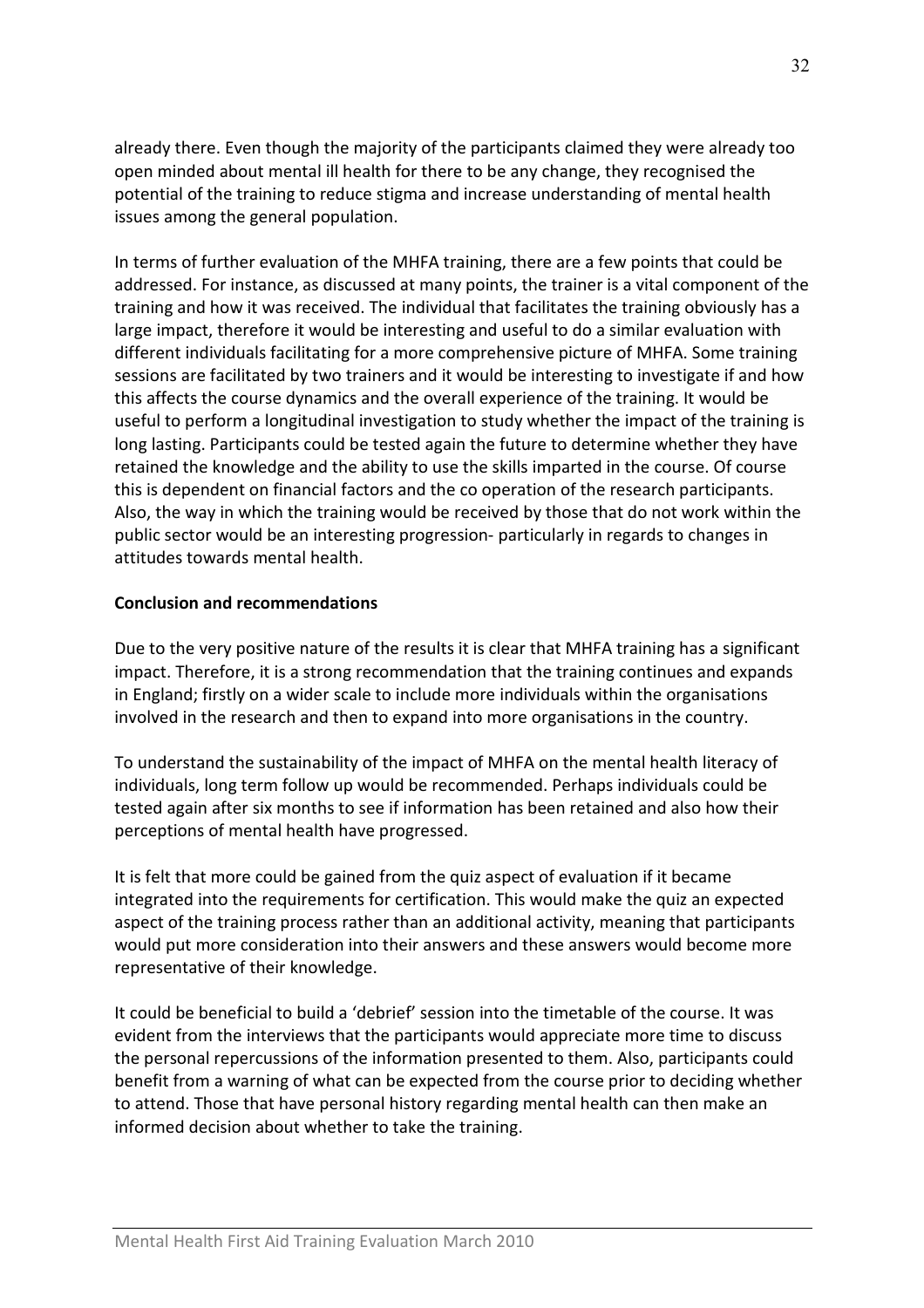## Appendix a

Table illustrating evaluation rating percentages for each aspect of training

|              | Excellent | Very good | Good | Fair | Poor |
|--------------|-----------|-----------|------|------|------|
| Instructor   | 63.5      | 36.5      | 0    | 0    | 0    |
| Presentation | 40.4      | 44.2      | 15.4 | 0    | 0    |
| Video clips  | 44.2      | 48.1      | 5.8  | 0    | 0    |
| Manual       | 38.5      | 50.0      | 9.6  | 0    | 0    |
| Exercises    | 34.6      | 51.9      | 13.5 | 0    | 0    |
| Environment  | 13.5      | 32.7      | 36.5 | 7.7  | 5.8  |
| Structure    | 25.0      | 63.5      | 9.6  | 0    | 0    |
| Content      | 53.8      | 38.5      | 5.8  | 0    | 0    |
| Facilitation | 42.3      | 48.1      | 7.7  | ∩    | 0    |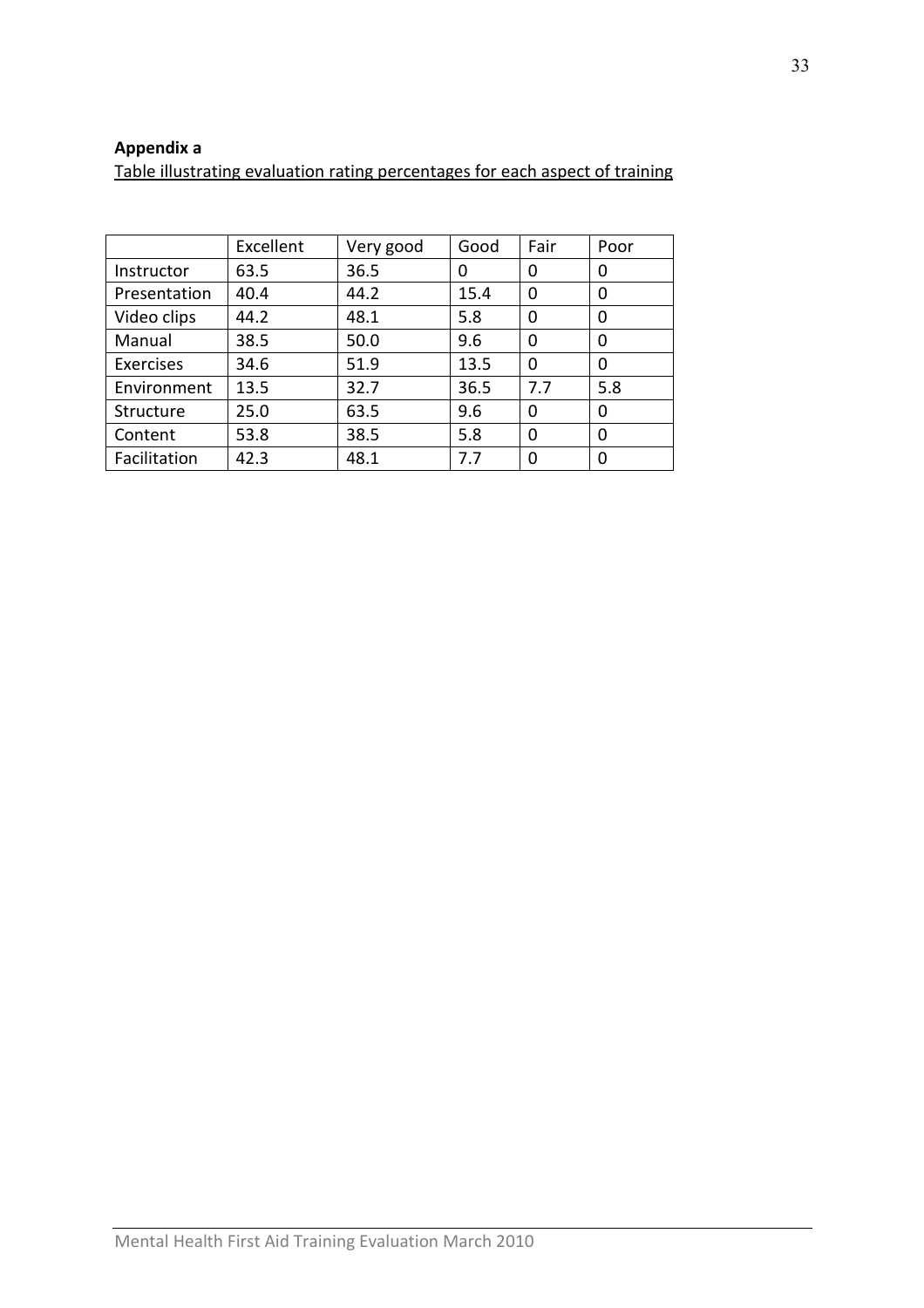## Appendix bi.

## MHPPQ

Mental Health Problems Perception Questionnaire (MHPPQ) adapted from Lauder, Reynolds, Reilly & Angus, 2000, 2001.<br>Please read each question and tick ✓your answer. Please be clear about your answers. Do not leave any ques Please complete both sides of the questionnaire.

|                                                                                                            | <b>Strongly</b><br>agree | Agree | <b>Neither</b><br>agree or | <b>Disagree</b> | <b>Strongly</b><br>disagree |
|------------------------------------------------------------------------------------------------------------|--------------------------|-------|----------------------------|-----------------|-----------------------------|
|                                                                                                            |                          |       | disagree                   |                 |                             |
| 1. I feel that I know enough about the factors which put people at risk of mental health problems to       |                          |       |                            |                 |                             |
| carry out my role at work.                                                                                 |                          |       |                            |                 |                             |
| 2. I feel I know how to treat people (staff or clients) with long-term mental health problems.             |                          |       |                            |                 |                             |
| 3. I feel that I can appropriately advise people (staff or clients) about mental health problems.          |                          |       |                            |                 |                             |
| 4. I feel that I have a clear idea of my responsibilities in helping people (staff or clients) with mental |                          |       |                            |                 |                             |
| health problems.                                                                                           |                          |       |                            |                 |                             |
| 5. I feel that I have the right to ask people (staff or clients) about their mental health status when     |                          |       |                            |                 |                             |
| necessary.                                                                                                 |                          |       |                            |                 |                             |
| 6. I feel that my staff or clients believe I have the right to ask them questions about mental health      |                          |       |                            |                 |                             |
| problems when necessary.                                                                                   |                          |       |                            |                 |                             |
| 7. I feel that I have the right to ask a people (staff or clients) for any information that is relevant to |                          |       |                            |                 |                             |
| their mental health problem.                                                                               |                          |       |                            |                 |                             |
| 8. If I felt the need when working with staff or clients with mental health problems I could easily find   |                          |       |                            |                 |                             |
| someone with whom I could discuss any difficulties I might encounter.                                      |                          |       |                            |                 |                             |
| 9. If I felt the need when working with someone with mental health problems I could easily find            |                          |       |                            |                 |                             |
| somebody who would help me clarify my personal difficulties.                                               |                          |       |                            |                 |                             |
| 10. If I felt the need I could easily find someone who would be able to help me formulate the best         |                          |       |                            |                 |                             |
| approach to people (staff or clients) with mental health problems.                                         |                          |       |                            |                 |                             |
| 11. I am interested in the nature of mental health problems and the treatment of them.                     |                          |       |                            |                 |                             |
| 12. I feel that I am able to work with people with mental health problems as effectively as with           |                          |       |                            |                 |                             |
| others who do not have mental health problems.                                                             |                          |       |                            |                 |                             |
| 13. I want to work with people with mental health problems.                                                |                          |       |                            |                 |                             |
| 14. I have the skills to work with people (staff or clients) with mental health problems                   |                          |       |                            |                 |                             |
| 15. I feel that I can assess and identify the work related problems of people (staff or clients) with      |                          |       |                            |                 |                             |
| mental health problems.                                                                                    |                          |       |                            |                 |                             |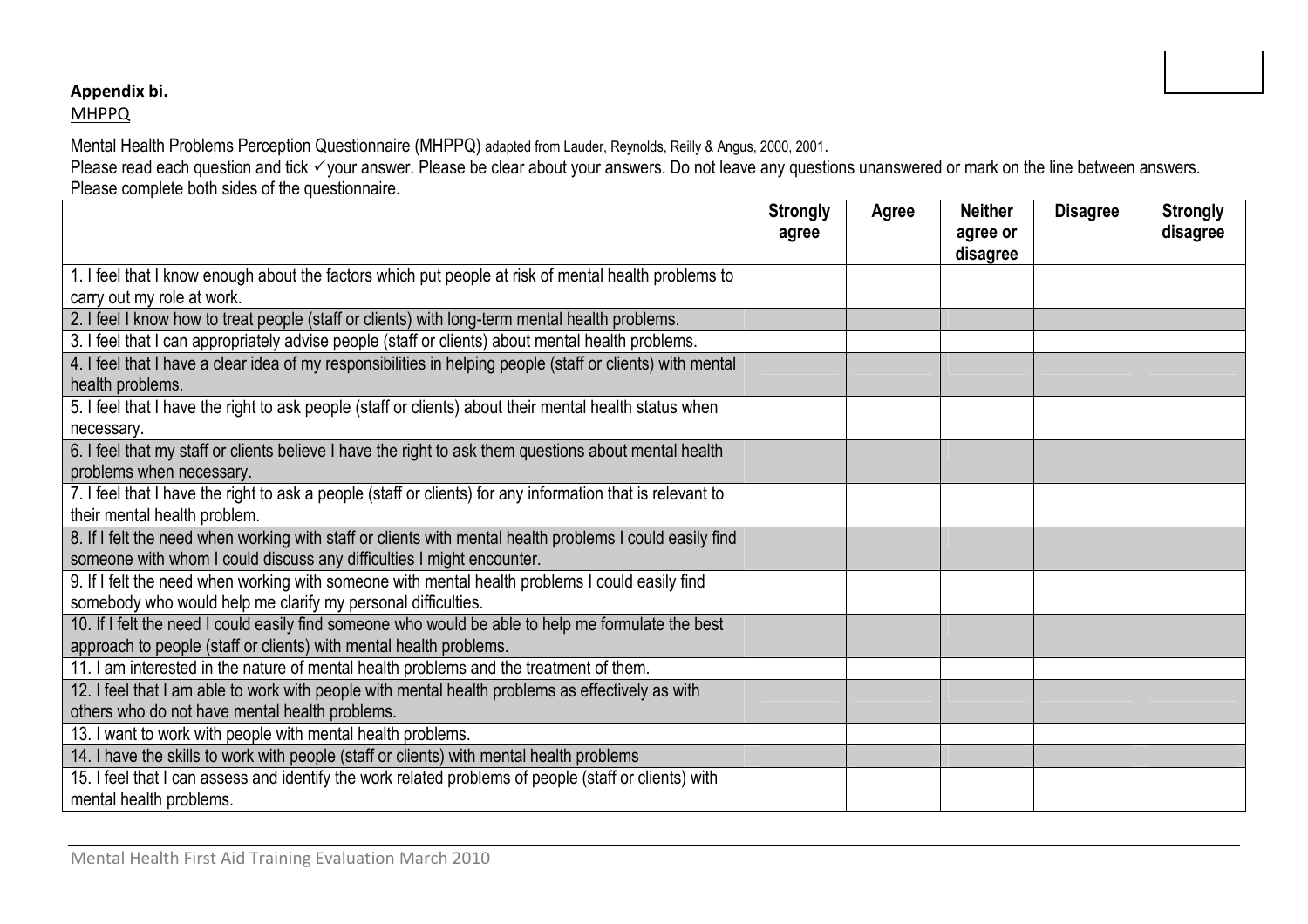| 16. I feel that there is nothing I can do to help people (staff or clients) with mental health problems. |                 |       |                      |                 |                 |
|----------------------------------------------------------------------------------------------------------|-----------------|-------|----------------------|-----------------|-----------------|
|                                                                                                          |                 |       |                      |                 |                 |
|                                                                                                          | <b>Strongly</b> | Agree | <b>Neither</b>       | <b>Disagree</b> | <b>Strongly</b> |
|                                                                                                          | agree           |       | agree or<br>disagree |                 | disagree        |
| 17. I feel that I have something to offer people (staff or clients) with mental health problems.         |                 |       |                      |                 |                 |
| 18. I feel that I have much to be proud of when working with people (staff or clients) with mental       |                 |       |                      |                 |                 |
| health problems.                                                                                         |                 |       |                      |                 |                 |
| 19. I feel that I have a number of good qualities for work with people (staff or clients) with mental    |                 |       |                      |                 |                 |
| health problems.                                                                                         |                 |       |                      |                 |                 |
| 20. Caring for people (staff or clients) with mental health problems is an important part of my role.    |                 |       |                      |                 |                 |
| 21. In general one can get satisfaction from working with people (staff or clients) with mental health   |                 |       |                      |                 |                 |
| problems.                                                                                                |                 |       |                      |                 |                 |
| 22. In general it is rewarding to work with people (staff or clients) with mental health problems.       |                 |       |                      |                 |                 |
| 23. I often feel uncomfortable when working with people (staff or clients) with mental health            |                 |       |                      |                 |                 |
| problems.                                                                                                |                 |       |                      |                 |                 |
| 24. In general I feel that I can understand people (staff or clients) with mental health problems.       |                 |       |                      |                 |                 |
| 25. On the whole I am satisfied with the way I work with people (staff or clients) with mental health    |                 |       |                      |                 |                 |
| problems.                                                                                                |                 |       |                      |                 |                 |
| 26. When working with people (staff or clients) with mental health problems I receive adequate           |                 |       |                      |                 |                 |
| supervision from a more experienced person.                                                              |                 |       |                      |                 |                 |
| 27. When working with people (staff or clients) with mental health problems I receive adequate           |                 |       |                      |                 |                 |
| ongoing support from colleagues.                                                                         |                 |       |                      |                 |                 |

## Thank you for taking the time to complete this questionnaire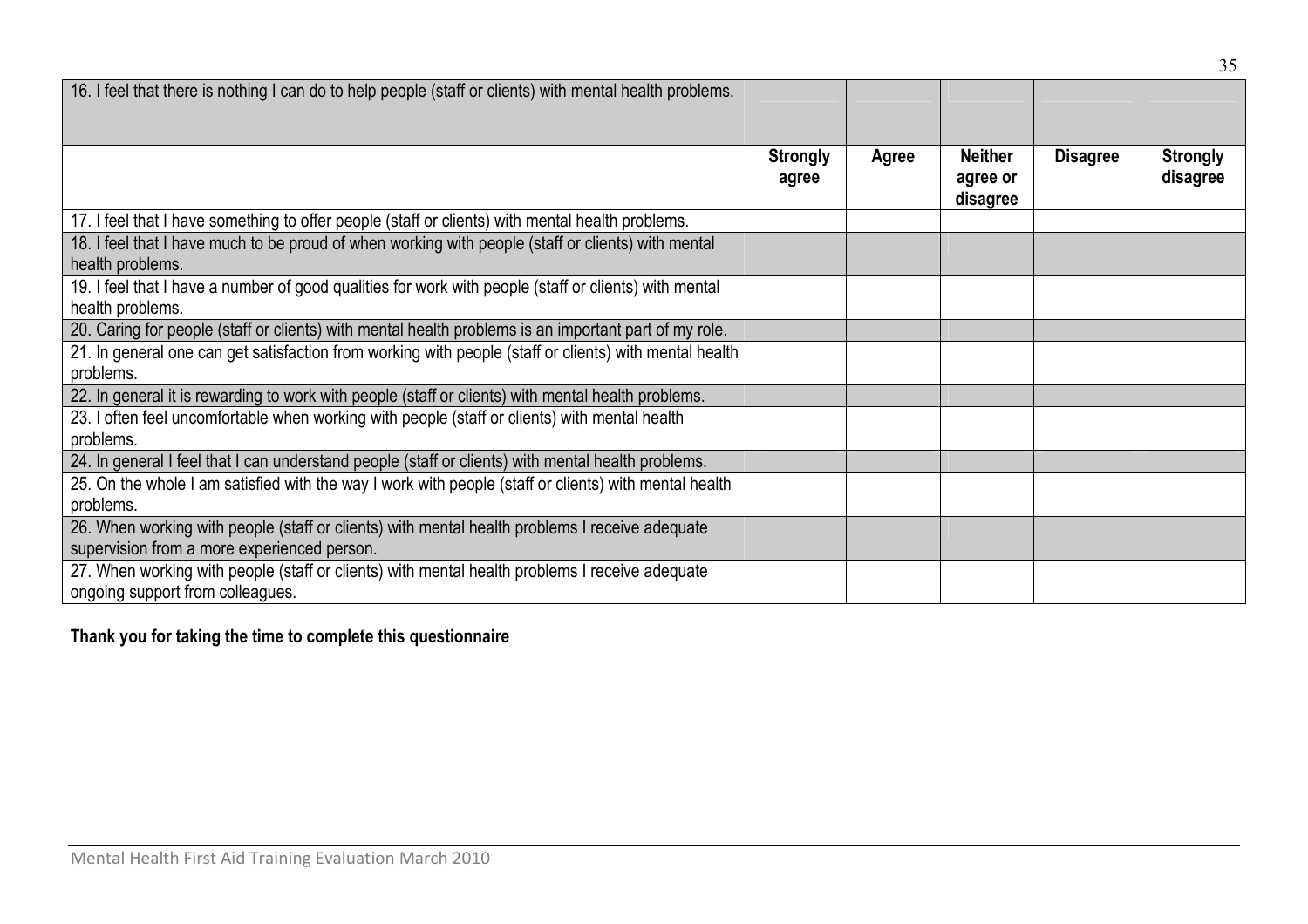The questions of the MHPPQ can be separated into three categories relating to the handling of mental health problems in staff or clients: Therapeutic Commitment, Role Support and Role Competency.

## Therapeutic Commitment

Refers to the practitioners' willingness and ability to use effective therapeutic qualities/skills. Adopting an approach which demonstrates warmth and empathy.

11. I am interested in the nature of mental health problems and the treatment of them

12. I feel that I am able to work with people with mental health problems as effectively as with others who do not have mental health problems

13. I want to work with people with mental health problems

16. I feel there is nothing I can do to help people with mental health problems

17. I feel that I have something to offer people with mental health problems

18. I feel I have much to be proud of when working with people with mental health problems

19. I feel that I have a number of good qualities for work with people with mental health problems

20. Caring for people with mental health problems is an important part of my role 21. In general one can get satisfaction from working with people with people with mental health problems

22. In general it is rewarding to work with people with mental health problems 23. I often feel uncomfortable when working with people with mental health problems

24. In general I feel that I can understand people with mental health problems 25. On the whole I am satisfied with the way I work with people with mental health problems

27. When working with people with mental health problems I receive adequate ongoing support from colleagues

11-13, 16-25, 27

Role Support

The perceived level of contact/potential contact with specialist mental health workers

8. If I felt the need when working with staff or clients with mental health problems I could easily find someone with whom I could discuss any difficulties I might encounter

9. If I felt the need when working with someone with mental health problems I could easily fins someone who would help me clarify my personal difficulties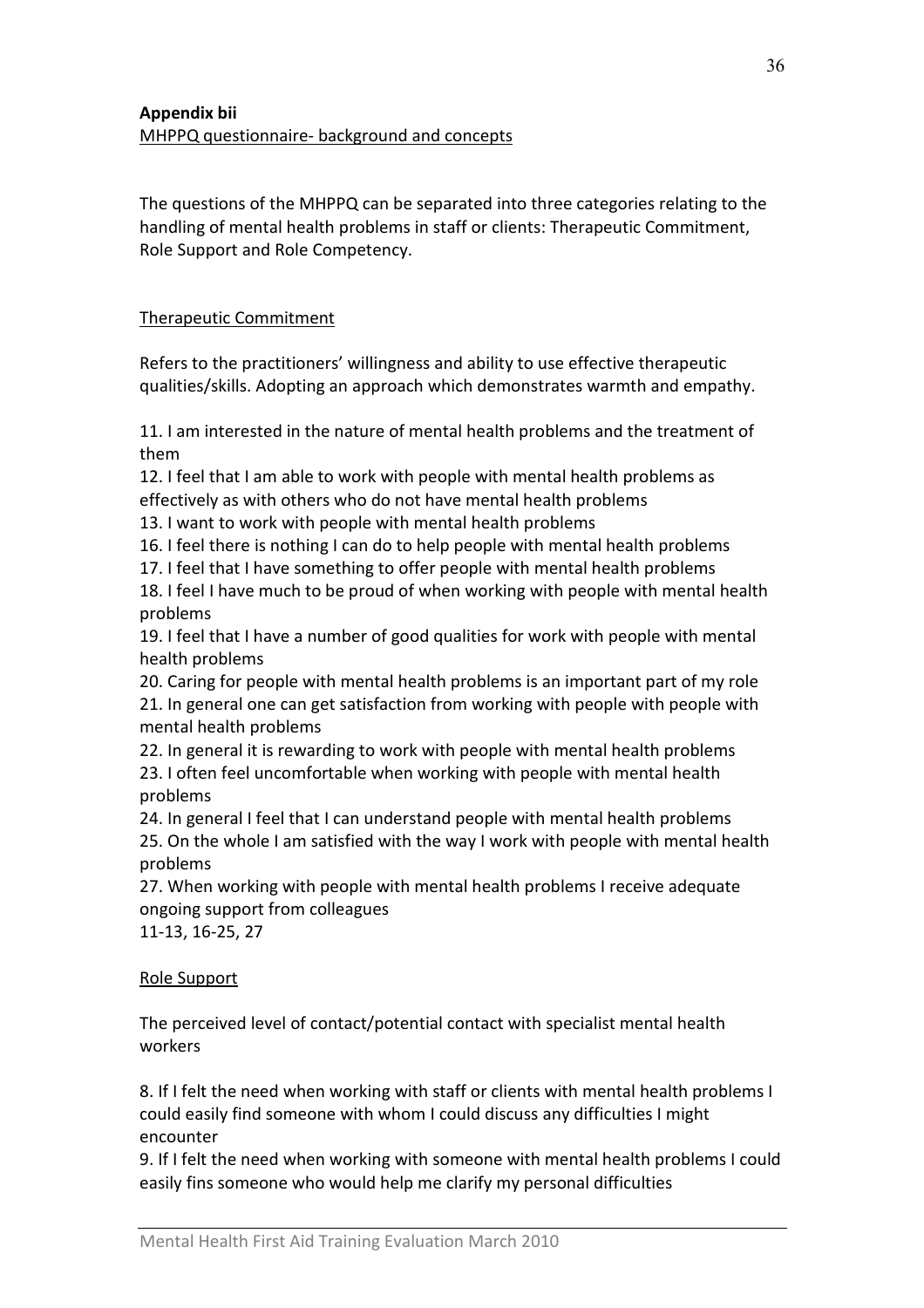10. If I felt the need I could easily find someone who would be able to help me formulate the best approach to people with mental health problems 26. When working with people (staff or clients) with mental health problems I receive adequate supervision from a more experienced person 8-10, 26

## Role Competency

Refers to concepts of role adequacy Having the skills, knowledge and understanding necessary.

1. I feel that I know enough about the factors which put people at risk of mental health problems to carry out my role at work.

2. I feel I know how to treat people (staff or clients) with long term mental health problems

3. I feel that I can appropriately advise people (staff or clients) about mental health problems.

4. I feel that I have a clear idea of my responsibilities in helping people (staff or clients) with mental health problems.

5. I feel that I have the right to ask people (staff or clients) about their mental health status when necessary

6. I feel that my staff or clients believe I have the right to ask them questions about mental health problems when necessary.

7. I feel that I have the right to ask a people (staff or clients) for any information that is relevant to their mental health problem.

14. I have the skills to work with people (staff or clients) with mental health problems

15. I feel that I can assess and identify the work related problems of people (staff or clients) with mental health problems.

1-7, 14, 15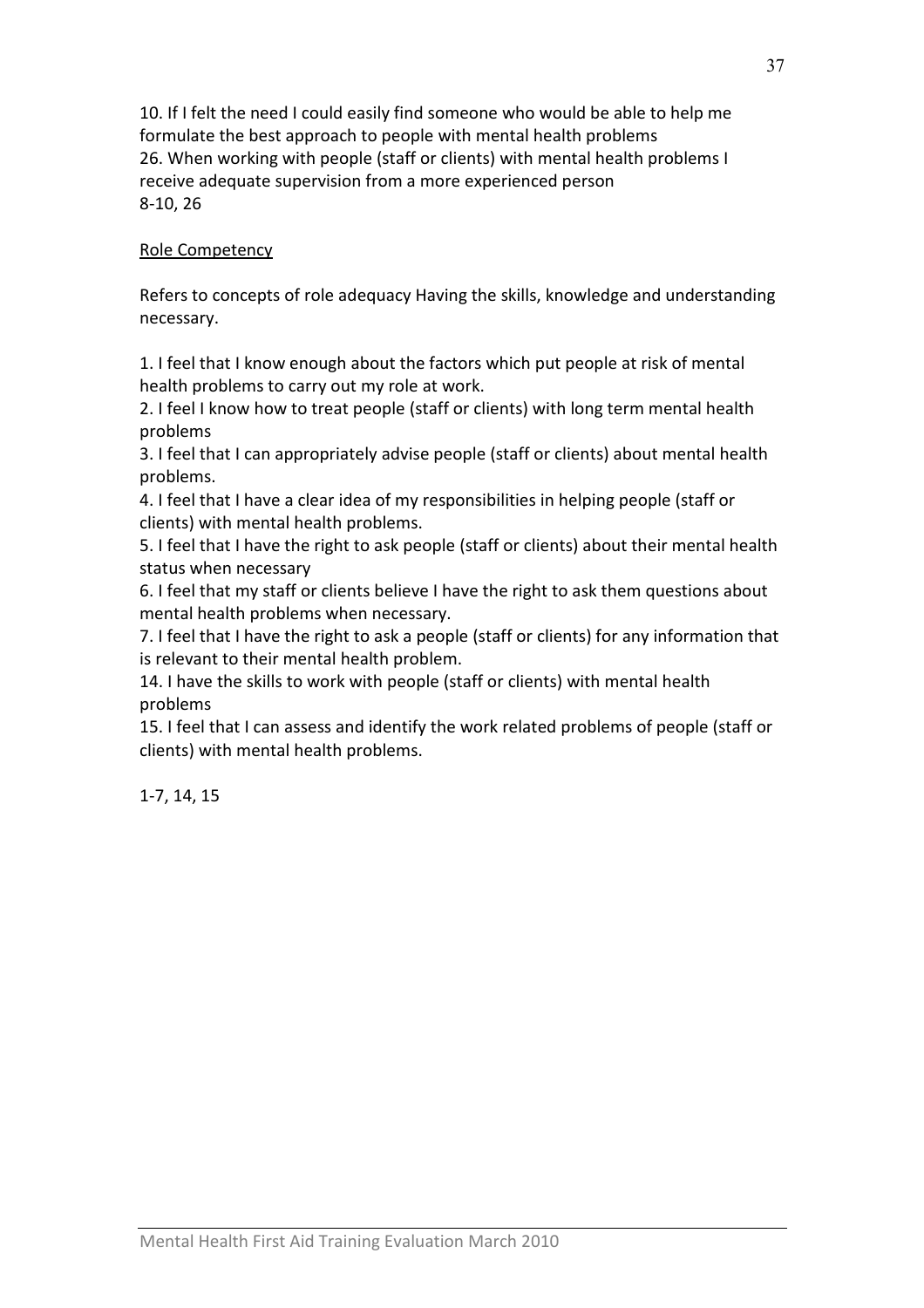## Appendix biii

#### MHPPQ raw data

Mental Health Problems Perception Questionnaire (MHPPQ) adapted from Lauder, Reynolds, Reilly & Angus, 2000, 2001. Number of responses per question; \* significant change

|                                                                                                                                                                                      | Pos<br>change  | <b>Neg</b><br>change | Tied/<br>No<br>change |
|--------------------------------------------------------------------------------------------------------------------------------------------------------------------------------------|----------------|----------------------|-----------------------|
| 1. I feel that I know enough about the factors which put people at risk of<br>mental health problems to carry out my role at work.                                                   | $13*$          | 0                    | 8                     |
| 2. I feel I know how to treat people (staff or clients) with long-term mental<br>health problems.                                                                                    | $16*$          | 1                    | $\overline{4}$        |
| 3. I feel that I can appropriately advise people (staff or clients) about<br>mental health problems.                                                                                 | $16*$          | $\overline{2}$       | 3                     |
| 4. I feel that I have a clear idea of my responsibilities in helping people<br>(staff or clients) with mental health problems.                                                       | $14*$          | $\overline{0}$       | $\overline{7}$        |
| 5. I feel that I have the right to ask people (staff or clients) about their<br>mental health status when necessary.                                                                 | $12*$          | 3                    | 6                     |
| 6. I feel that my staff or clients believe I have the right to ask them<br>questions about mental health problems when necessary.                                                    | 8              | $6\phantom{1}$       | $\overline{7}$        |
| 7. I feel that I have the right to ask a people (staff or clients) for any<br>information that is relevant to their mental health problem.                                           | $15*$          | $\overline{2}$       | 4                     |
| 8. If I felt the need when working with staff or clients with mental health<br>problems I could easily find someone with whom I could discuss any<br>difficulties I might encounter. | $15*$          | $\overline{0}$       | 6                     |
| 9. If I felt the need when working with someone with mental health<br>problems I could easily find somebody who would help me clarify my<br>personal difficulties.                   | $15*$          | 1                    | 5                     |
| 10. If I felt the need I could easily find someone who would be able to help<br>me formulate the best approach to people (staff or clients) with mental<br>health problems.          | $13*$          | $\overline{1}$       | $\overline{7}$        |
| 11. I am interested in the nature of mental health problems and the<br>treatment of them.                                                                                            | 1              | $7^*$                | 13                    |
| 12. I feel that I am able to work with people with mental health problems<br>as effectively as with others who do not have mental health problems.                                   | $12*$          | 1                    | 8                     |
| 13. I want to work with people with mental health problems.                                                                                                                          | $\overline{7}$ | $\overline{2}$       | 11                    |
| 14. I have the skills to work with people (staff or clients) with mental health<br>problems.                                                                                         | $16*$          | $\overline{0}$       | 5                     |
| 15. I feel that I can assess and identify the work related problems of<br>people (staff or clients) with mental health problems.                                                     | $16*$          | 0                    | 4                     |
| 16. I feel that there is nothing I can do to help people (staff or clients) with<br>mental health problems.                                                                          | 5              | $\mathbf{1}$         | 14                    |
| 17. I feel that I have something to offer people (staff or clients) with mental<br>health problems.                                                                                  | 10             | 3                    | 8                     |
| 18. I feel that I have much to be proud of when working with people (staff<br>or clients) with mental health problems.                                                               | 8              | $\overline{3}$       | 10                    |
| 19. I feel that I have a number of good qualities for work with people (staff<br>or clients) with mental health problems.                                                            | $8*$           | 1                    | 12                    |
| 20. Caring for people (staff or clients) with mental health problems is an<br>important part of my role.                                                                             | 10             | $\overline{4}$       | $\overline{7}$        |
| 21. In general one can get satisfaction from working with people (staff or                                                                                                           | 5              | $\sqrt{3}$           | 13                    |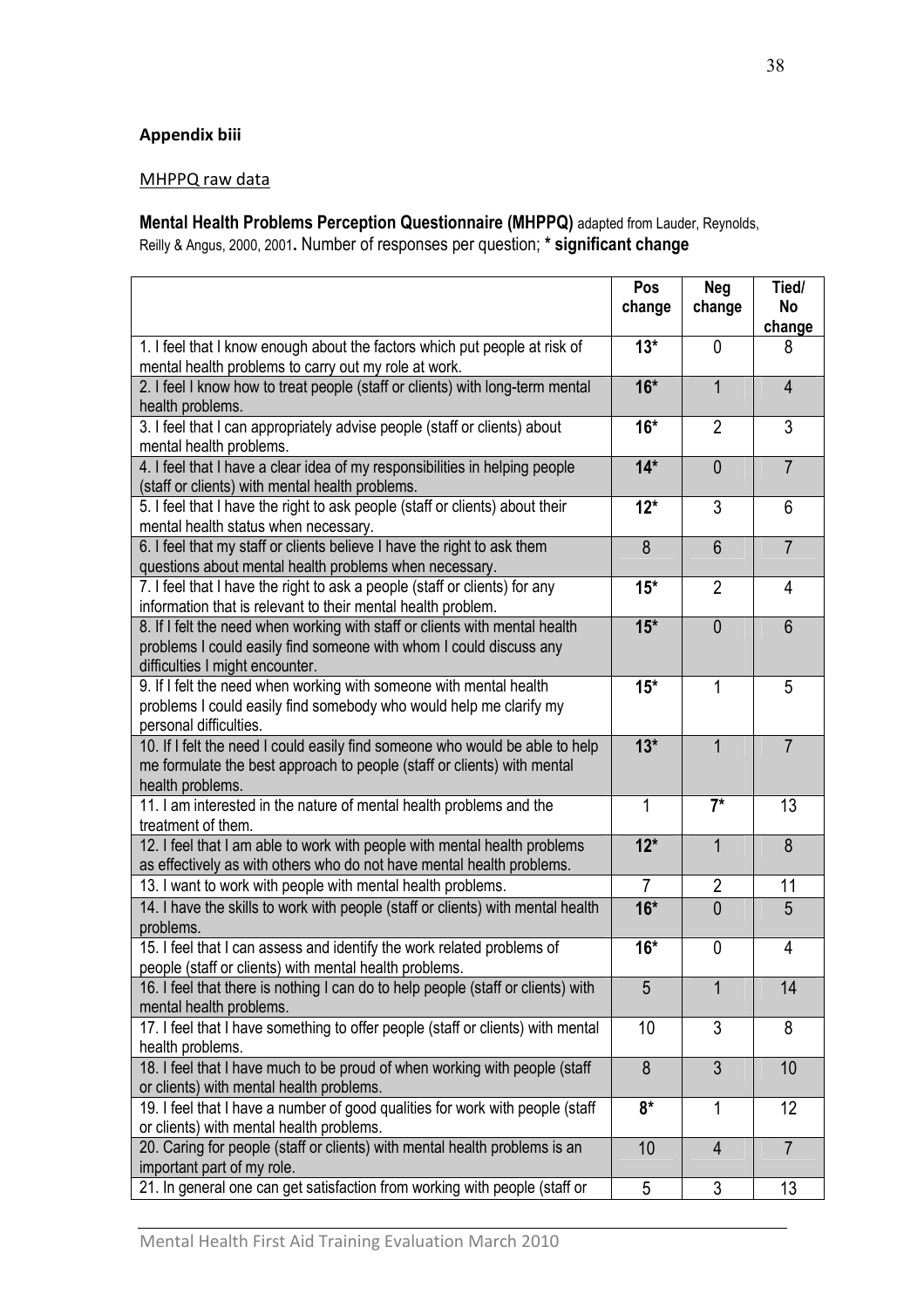| clients) with mental health problems.                                      |       |   |   |
|----------------------------------------------------------------------------|-------|---|---|
| 22. In general it is rewarding to work with people (staff or clients) with | 5     | 3 |   |
| mental health problems.                                                    |       |   |   |
| 23. I often feel uncomfortable when working with people (staff or clients) | $10*$ | 3 | 8 |
| with mental health problems.                                               |       |   |   |
| 24. In general I feel that I can understand people (staff or clients) with | $11*$ | າ | 8 |
| mental health problems.                                                    |       |   |   |
| 25. On the whole I am satisfied with the way I work with people (staff or  | $11*$ |   | 9 |
| clients) with mental health problems.                                      |       |   |   |
| 26. When working with people (staff or clients) with mental health         | $10*$ | າ | 8 |
| problems I receive adequate supervision from a more experienced person.    |       |   |   |
| 27. When working with people (staff or clients) with mental health         | $13*$ | 3 | 5 |
| problems I receive adequate ongoing support from colleagues.               |       |   |   |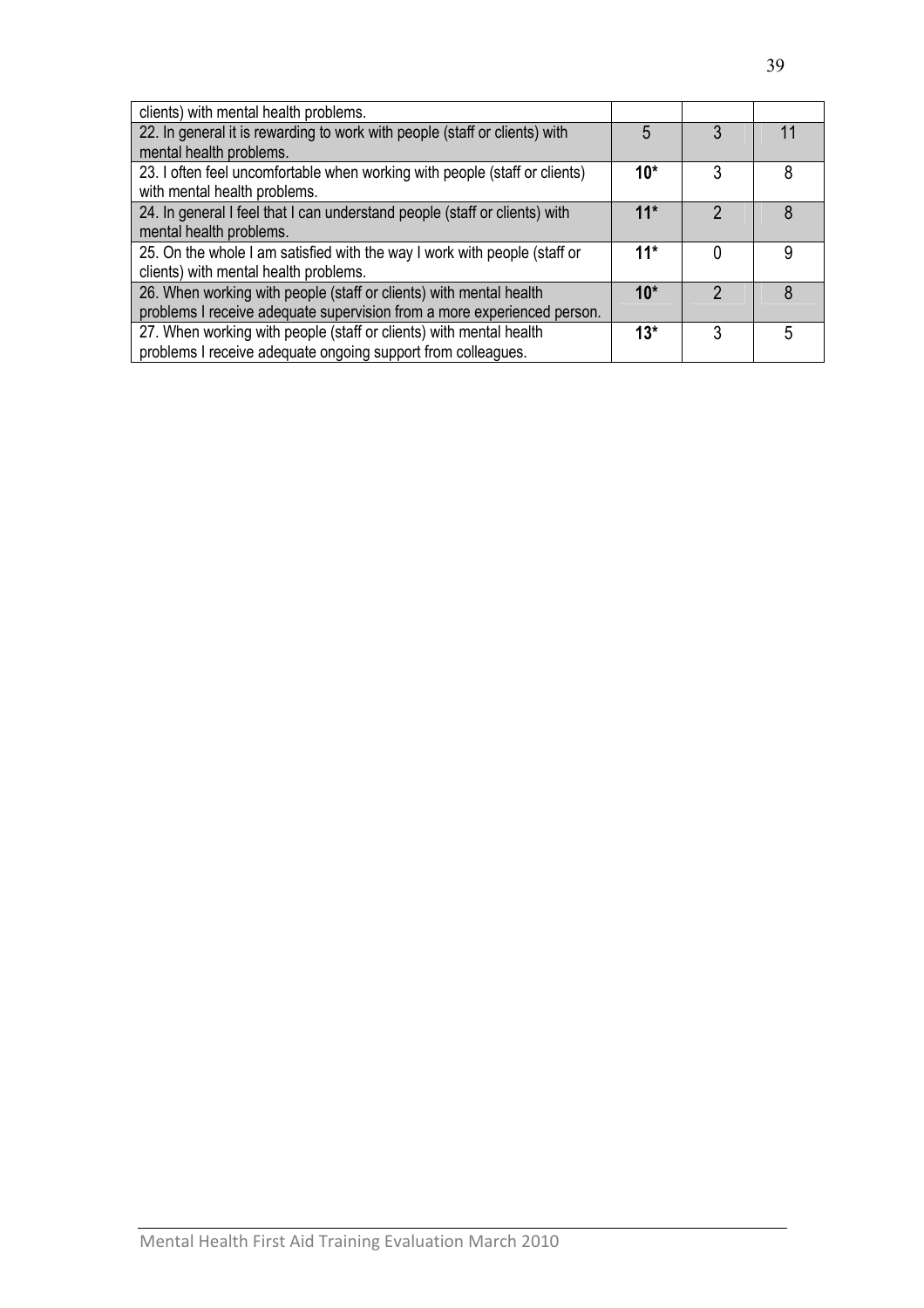

# Mental Health First Aid

## Quiz- Before & After Training

The purpose of this quiz is to test your knowledge about mental health before and after the Mental Health First Aid training.

Please read each of the examples and indicate the three ways you would respond to this in your workplace. Please add any comments you feel may be useful.`

After Training: Now you have completed the training read each of the examples again and indicate the three ways you would respond to this in your workplace. Please add any comments you feel may be useful.

1. A colleague at work seems to have lost enthusiasm for what he/she is doing over the past couple of months. From being very punctual, he is often the last in and the first to leave. Deadlines aren't being met and this is affecting the team. Also his appearance has deteriorated and he is complaining of a lack of energy and tiredness.

What are the first three things you would do?

a,

b,

c,

Comments:

2. You are just about to go into a meeting and it's quite important. Your colleague starts to become upset, agitated and sweaty. She complains of a pain in her chest and she doubles over. Her breathing is short and gasping.

What are the first three things you would do?

a,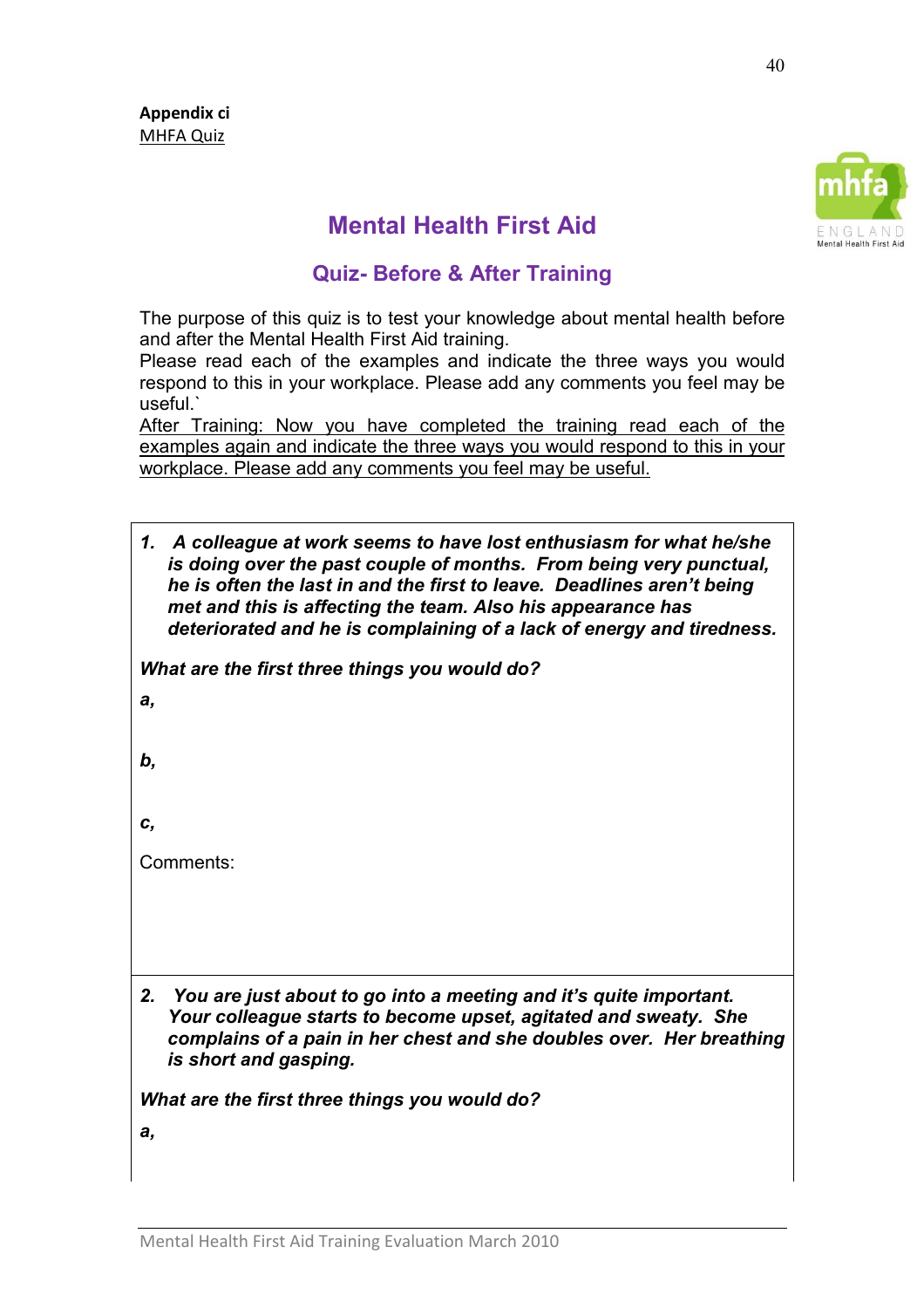| b,                                                                                                                                      |  |  |  |  |  |  |  |
|-----------------------------------------------------------------------------------------------------------------------------------------|--|--|--|--|--|--|--|
| С,                                                                                                                                      |  |  |  |  |  |  |  |
| Comments:                                                                                                                               |  |  |  |  |  |  |  |
|                                                                                                                                         |  |  |  |  |  |  |  |
|                                                                                                                                         |  |  |  |  |  |  |  |
| 3 <sub>r</sub><br>A colleague/client you are dealing with at work keeps missing<br>appointments. When you do meet he seems confused and |  |  |  |  |  |  |  |
| suspicious. Some things he says are nonsense. This is a change<br>from the behaviour he showed a few months ago.                        |  |  |  |  |  |  |  |
| What are the first three things you would do?                                                                                           |  |  |  |  |  |  |  |
| а,                                                                                                                                      |  |  |  |  |  |  |  |
| b,                                                                                                                                      |  |  |  |  |  |  |  |
|                                                                                                                                         |  |  |  |  |  |  |  |
| c,                                                                                                                                      |  |  |  |  |  |  |  |
| Comments:                                                                                                                               |  |  |  |  |  |  |  |
|                                                                                                                                         |  |  |  |  |  |  |  |
|                                                                                                                                         |  |  |  |  |  |  |  |
|                                                                                                                                         |  |  |  |  |  |  |  |

Thank you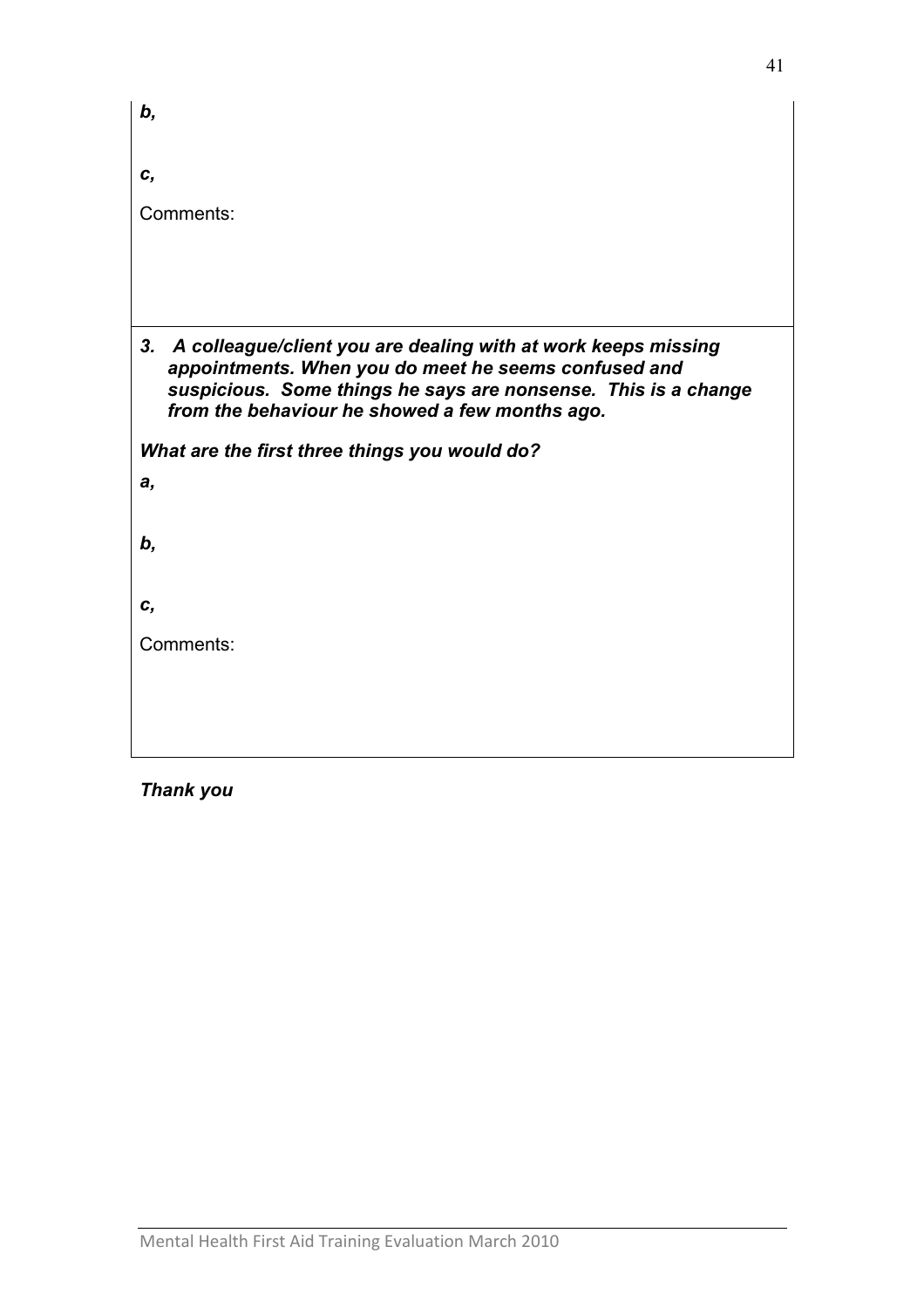

# Mental Health First Aid

## Quiz-

1. A colleague at work seems to have lost enthusiasm for what he/she is doing over the past couple of months. From being very punctual, he is often the last in and the first to leave. Deadlines aren't being met and this is affecting the team. Also his appearance has deteriorated and is complaining of a lack of energy and tiredness.

## What are the first three things you would do?

a. Consider ALGEE

I would engage him in conversation, and encourage him to share how he is feeling by listening in a non judgemental way. I would explain that I was concerned for his welfare, and ask open questions, such as whether anything in particular was bothering him; whether it was work-related; whether there was anything outside work he wanted to talk about. I would offer the opportunity for him to discuss how he was feeling, or state what support he might need or want, from me or someone else.

b. I would explain some of the signs and symptoms of depression and anxiety, explaining how common they were, and how they might affect people in their work and home life. This would provide an opportunity for my colleague to share any additional information such as additional symptoms, risk taking and other harmful behaviours (the latter might include alcohol or drug misuse). I would also take this opportunity to ask clearly if they had experienced any thoughts or ideas of suicide or self harm. I would explain why I was asking this question.

c. Assuming that my colleague had no stated ideas of self harm or suicide, I would give reassurance that with support and some self help techniques he would be able to tackle his problem. I would encourage him to seek help through his GP – his lack of energy may be linked to a physical health problem, or a problem like depression. I would also ask what support he needed 'here and now' - this might include practical advice and support for him to contact his line manager and/or Occupational Health department

Comments:

## 2. You are just about to go into a meeting and it's quite important. Your colleague starts to become upset, agitated and sweaty. She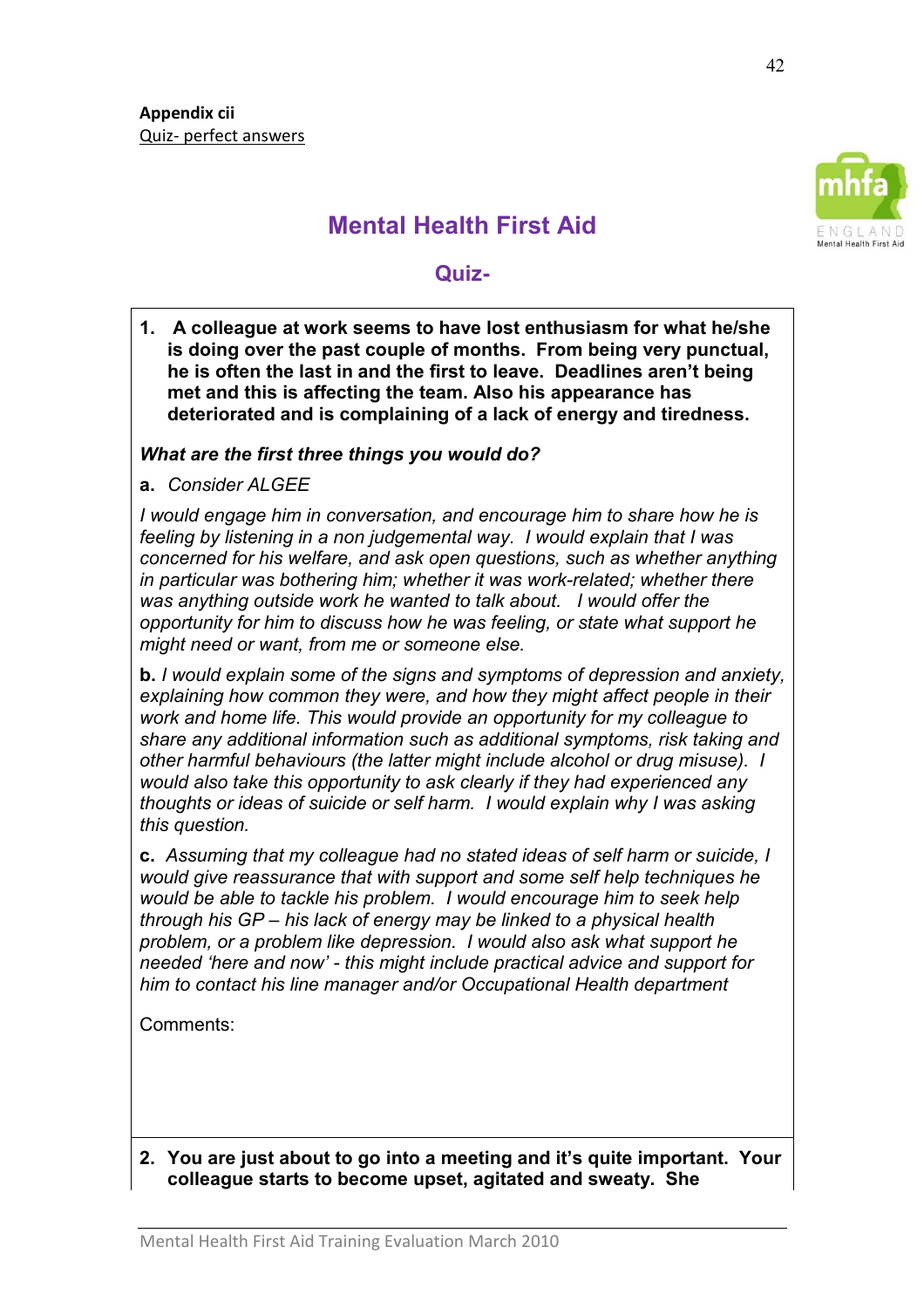complains of a pain in her chest and she doubles over. Her breathing is short and gasping.

What are the first three things you would do?

a. Consider ALGEE

I would ask other people present to give her space, and ask one (preferably a female, to balance the support) to stay close by and if necessary fetch additional support such as paramedic support, or simply a glass of water. This would enable me to remain with the person experiencing the crisis. If possible I would invite her to go to a quieter room. I would explain to her that I was going to stay with her, that she was safe, and that I was going to ask several questions so I could get the right help. I would act in as calm and reassuring a way as possible.

b. I would ask the following: Whether she had had heart problems or a heart attack in the past; whether any other illness might present in the same way, such as asthma; whether she was taking any medication; and whether she had experienced panic attacks before and, if so, what had helped before.

c. If I was confident that this was a panic attack I would give reassurance and explain what was happening to her - that this was a panic attack, that it was not life threatening. I would say I would soon be helping her to reduce and control her breathing and that she would soon feel better. If she continued to complain of chest pain I would ask someone to telephone for an ambulance. I would then employ the slow breathing techniques outlined in the MHFA course.

## Comments:

I would check with the person that they were OK with me, as a man (in this case), staying with them during their period of distress. There may be related psychosocial or cultural issues that would make it difficult for me to support her.

Later, I would reassure her that panic attacks are fairly common, not harmful physically in the short term, that there are good self help techniques available, and that effective treatments are available for a range of anxiety conditions. I would encourage her to visit her GP, as the first stage of getting some professional help.

3. A client you are dealing with at work keeps missing appointments. When you do meet he seems confused and suspicious. Some things he says are nonsense. This is a change from the behaviour he showed a few months ago.

## What are the first three things you would do?

a. Consider ALGEE

I would explain that I was there to help and that I was concerned for his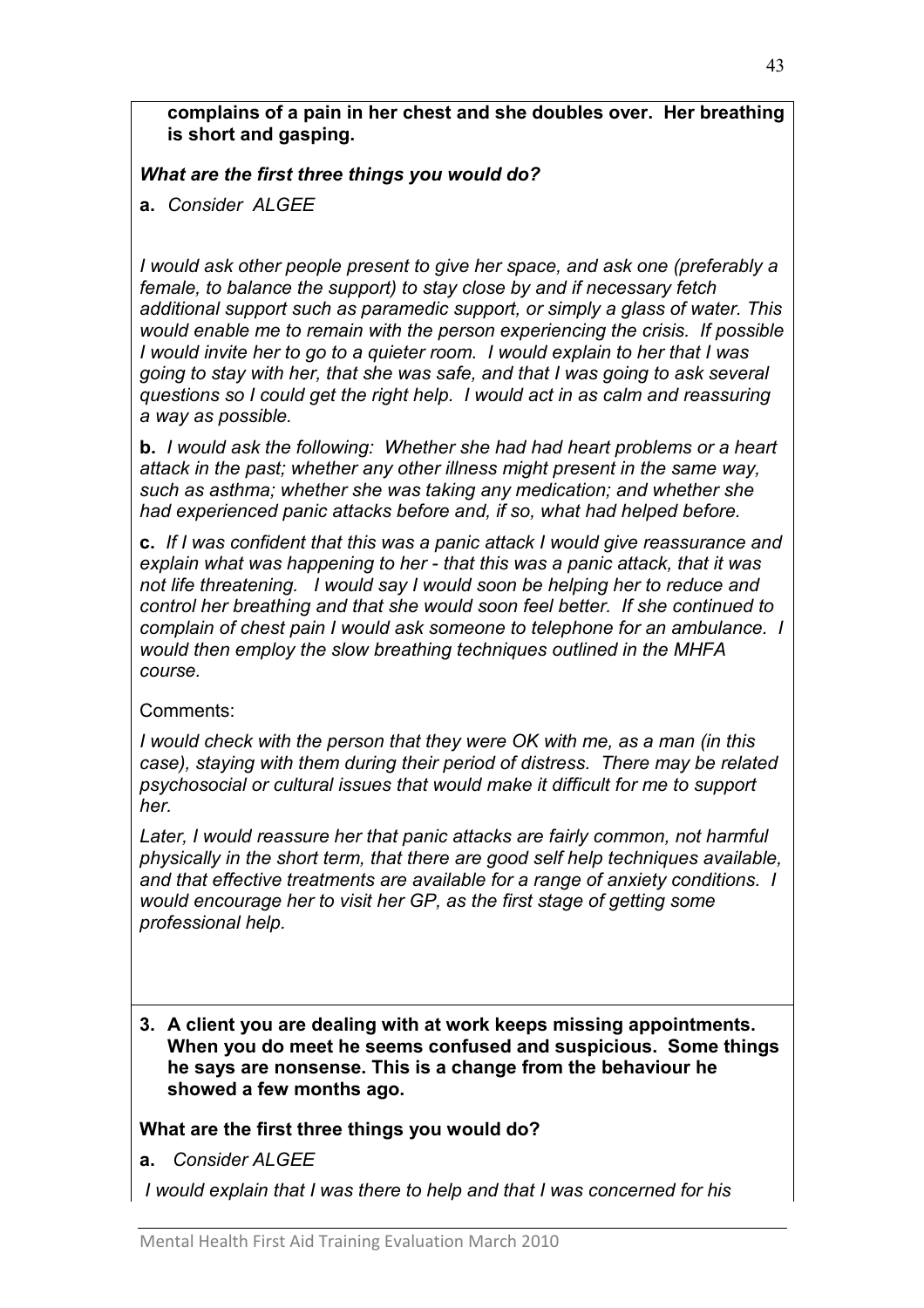welfare; that I could see he was upset and worried. I would then ask him to share with me what was concerning him. I would ask open questions, such as "how are you feeling?" I would listen non-judgmentally.

- b. If the things he said were nonsensical I would not challenge this directly, but explain that I needed to get the right support for him and ask if he had experienced anything like this before and, if so, whether there was any one (professional or otherwise) who might provide help.
- c. If this was the first time he had experienced anything like this I would explain that I was going to remain with him until we could find someone who could help and with whom my client felt safe and comfortable. This could be his GP, or possibly a Mental Health Crisis / Early Intervention in Psychosis Team Worker. If he admitted to me that he had experienced a similar episode before, or admitted to some previous mental health care, I would encourage them to make contact again with the relevant service to get some appropriate professional support.

Comments:

Thank you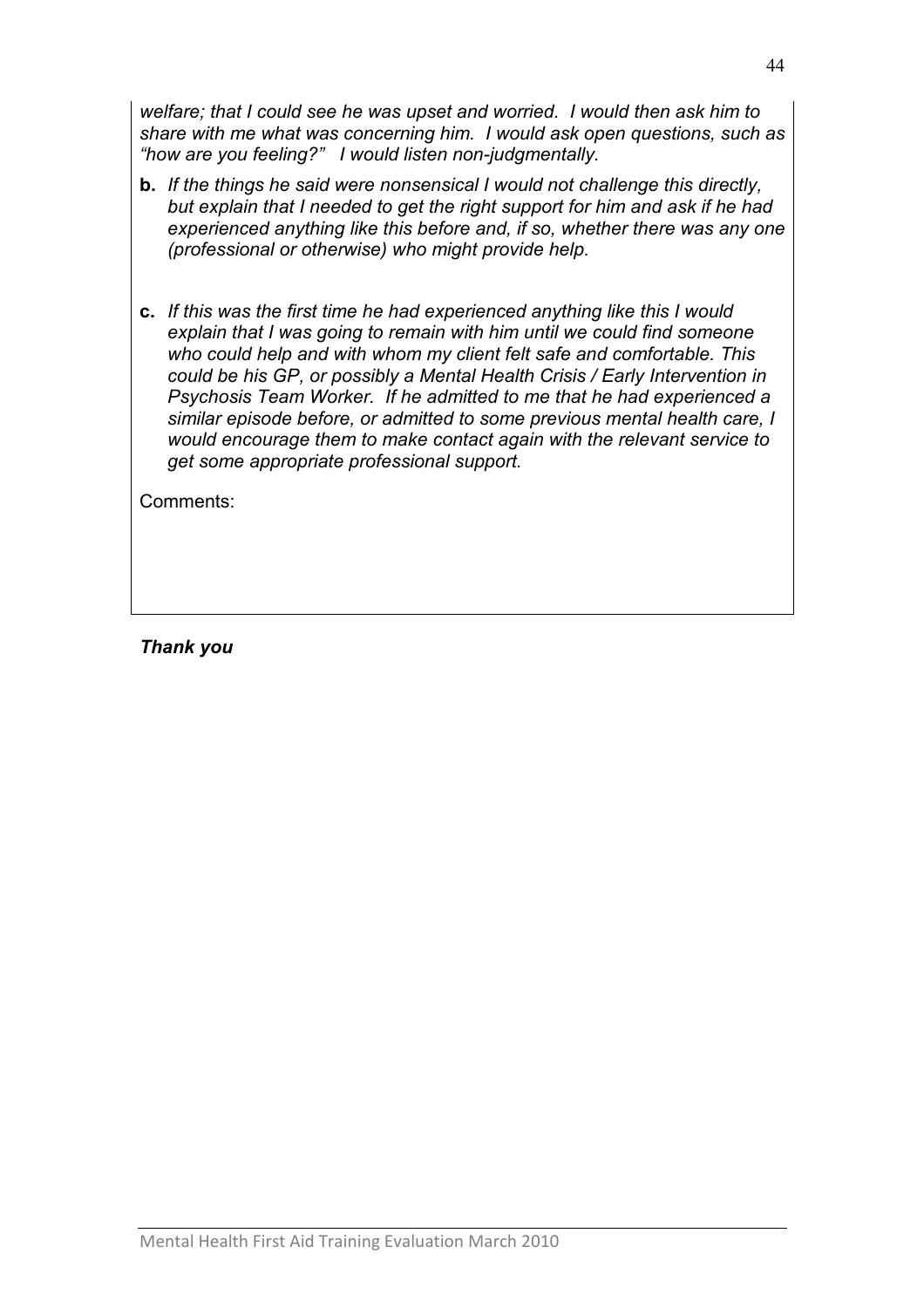## Appendix d.

#### Interview schedule

Thank you for agreeing to participate in an interview regarding the Mental Health First Aid training. I would like to ask you some questions regarding the training.

1, Tell me about the training and what you felt it did for you……..

- Were you satisfied with the trainers, the course materials and the venue?
- If not, what was not satisfying?
- What did you think of the course content and the knowledge you gained?
- Are there any improvements you could suggest for the MHFA training?

2, How confident do you now feel about dealing with people in your workplace who exhibit signs of mental health problems?

- Compare this to how you felt before the training.
- Do you think your knowledge about signs and symptoms of mental health problems has increased?
- Do you think you would know how to help someone with mental health problems?
- Would you know where to signpost someone who needs help with mental health problems?

3, How do you think you will be able to use this training in your workplace?

4, Can you describe any situations that have arisen at work where you have been able to employ the skills you learned on the MHFA training course?

5, Do you think your attitude to people with mental health problems has changed as a result of participating in MHFA training?

- What you think about the stigma of mental illness?
- How would you view a person with mental health problems now compared to before training?

6, It is thought that MHFA training can help people cope with their own or their loved ones mental health difficulties. What do think of that idea?

7, Would you recommend the MHFA training to your manager, colleagues or staff?

8, Were there any aspects of research participation that were burdensome or unhelpful?

9, Are there any other areas that you wish to raise regarding MHFA training or the research?

Thank you for your participation.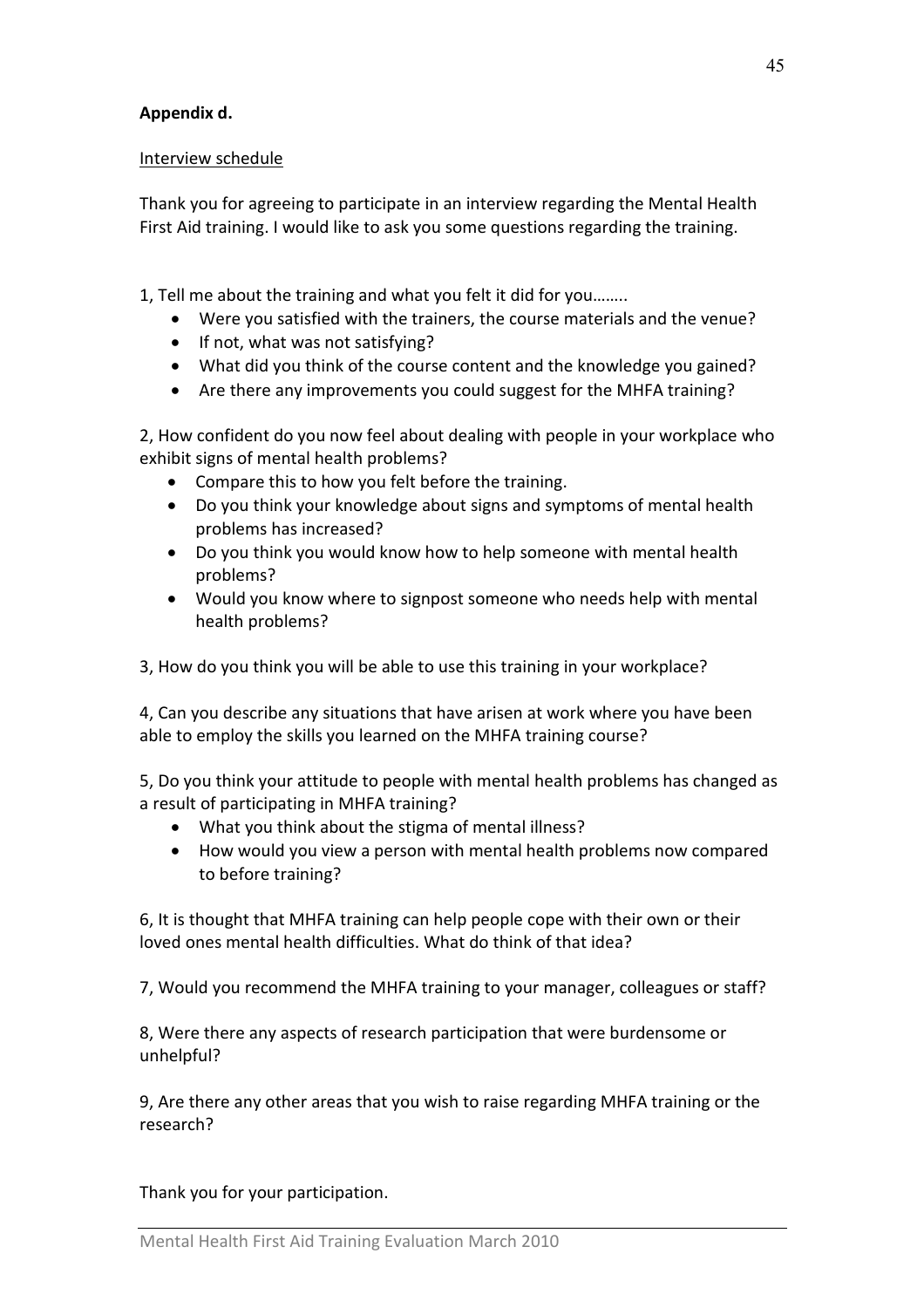

# Mental Health First Aid

## Evaluation Form

The purpose of this evaluation form is to hear from you about your experiences of the 12 hour course, its content and usefulness and any thoughts you have on how to improve future events.

Please circle your responses and add any comments you feel may be useful.

| <b>Name of Instructor 1:</b>                                                                                                        |                  | 2:                                                                           |      |      |  |  |  |  |
|-------------------------------------------------------------------------------------------------------------------------------------|------------------|------------------------------------------------------------------------------|------|------|--|--|--|--|
| I do/ do not wish this evaluation to be shared with the research team                                                               |                  |                                                                              |      |      |  |  |  |  |
| <b>Organisation: Wilts</b><br>Council;<br><b>NHS Wilts; Selwood H</b><br>Assn                                                       |                  | Course dates: ______________ and<br>$\begin{array}{ccc} & & I & \end{array}$ |      |      |  |  |  |  |
| Before beginning the training, please score your personal confidence in<br>how best to support others with a mental health problem. |                  |                                                                              |      |      |  |  |  |  |
| excellent                                                                                                                           | good             | limited                                                                      | poor | none |  |  |  |  |
| Before beginning the training, please score your level of knowledge in<br>how best to support others with a mental health problem.  |                  |                                                                              |      |      |  |  |  |  |
| excellent                                                                                                                           | good             | limited                                                                      | poor | none |  |  |  |  |
| 1. How would you rate the instructors?                                                                                              |                  |                                                                              |      |      |  |  |  |  |
| excellent                                                                                                                           | <b>very good</b> | good                                                                         | fair | poor |  |  |  |  |
| Comments:                                                                                                                           |                  |                                                                              |      |      |  |  |  |  |
| 2. How would you rate the presentation slides?                                                                                      |                  |                                                                              |      |      |  |  |  |  |
| excellent                                                                                                                           | very good        | good                                                                         | fair | poor |  |  |  |  |
| Comments:                                                                                                                           |                  |                                                                              |      |      |  |  |  |  |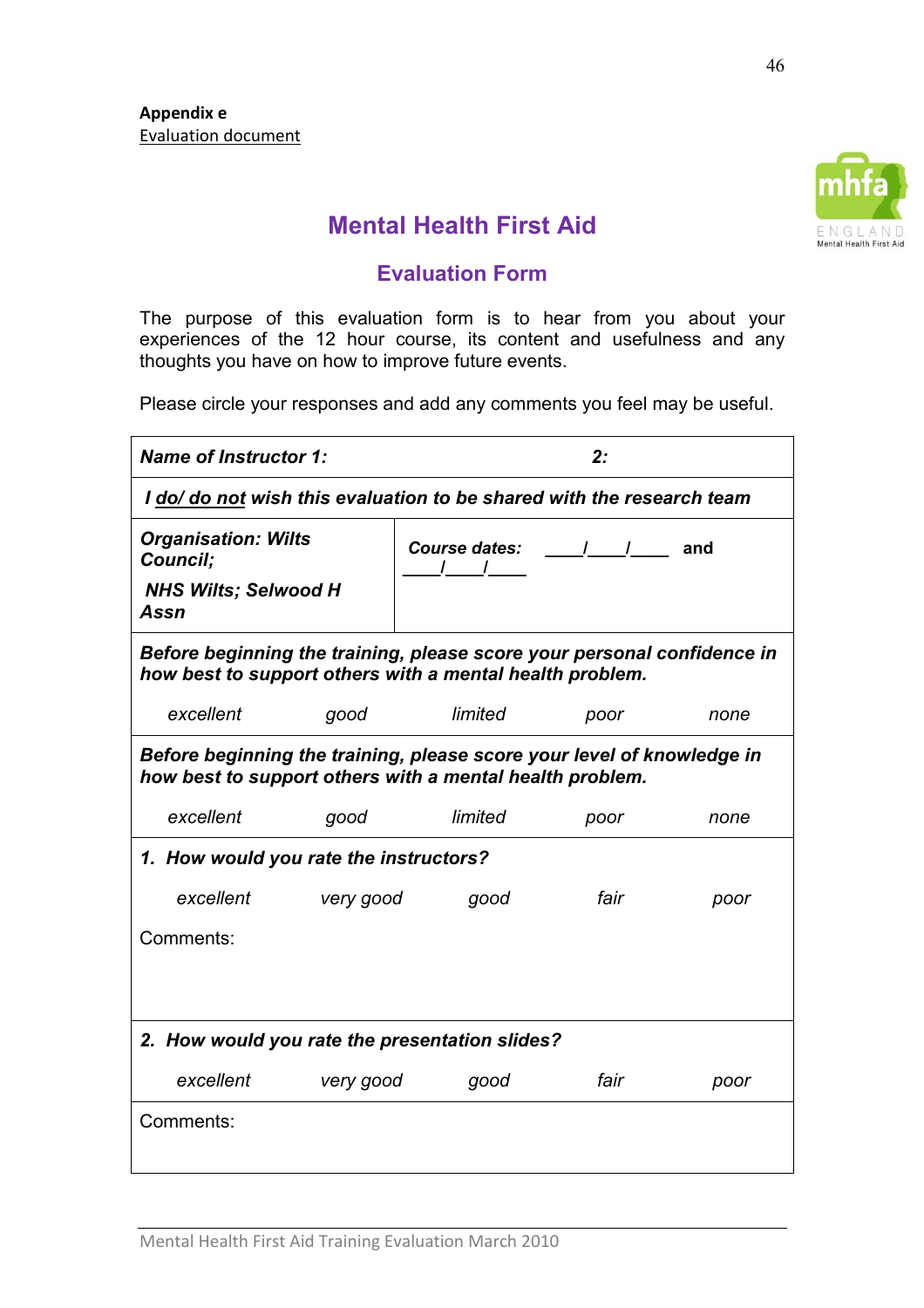| 3. How would you rate the video clips?                                                                                             |                   |           |      |      |      |  |  |  |  |
|------------------------------------------------------------------------------------------------------------------------------------|-------------------|-----------|------|------|------|--|--|--|--|
| excellent                                                                                                                          | very good         |           | good | fair | poor |  |  |  |  |
| Comments:                                                                                                                          |                   |           |      |      |      |  |  |  |  |
|                                                                                                                                    |                   |           |      |      |      |  |  |  |  |
| 4. How would you rate the information in the manual?                                                                               |                   |           |      |      |      |  |  |  |  |
| excellent                                                                                                                          | very good<br>good |           |      | fair | poor |  |  |  |  |
| Comments:                                                                                                                          |                   |           |      |      |      |  |  |  |  |
|                                                                                                                                    |                   |           |      |      |      |  |  |  |  |
| 5. How would you rate the learning exercises?                                                                                      |                   |           |      |      |      |  |  |  |  |
| excellent                                                                                                                          | very good<br>good |           |      | fair | poor |  |  |  |  |
| Comments:                                                                                                                          |                   |           |      |      |      |  |  |  |  |
|                                                                                                                                    |                   |           |      |      |      |  |  |  |  |
| 6. How would you rate the following overall from the sessions?                                                                     |                   |           |      |      |      |  |  |  |  |
| <b>Environment?</b>                                                                                                                | excellent         | very good | good | fair | poor |  |  |  |  |
| <b>Structure?</b>                                                                                                                  | excellent         | very good | good | fair | poor |  |  |  |  |
| <b>Content?</b>                                                                                                                    | excellent         | very good | good | fair | poor |  |  |  |  |
| <b>Facilitation?</b>                                                                                                               | excellent         | very good | good | fair | poor |  |  |  |  |
| Having completed the training, please score your personal confidence in                                                            |                   |           |      |      |      |  |  |  |  |
| how best to support others with a mental health problem.                                                                           |                   |           |      |      |      |  |  |  |  |
| excellent                                                                                                                          | good              | limited   |      | poor | none |  |  |  |  |
|                                                                                                                                    |                   |           |      |      |      |  |  |  |  |
| Having completed the training, please score your level of knowledge in<br>how best to support others with a mental health problem. |                   |           |      |      |      |  |  |  |  |
| excellent                                                                                                                          | good              | limited   |      | poor | none |  |  |  |  |
|                                                                                                                                    |                   |           |      |      |      |  |  |  |  |
| 8. How will you make use of what you have learned?                                                                                 |                   |           |      |      |      |  |  |  |  |
|                                                                                                                                    |                   |           |      |      |      |  |  |  |  |
|                                                                                                                                    |                   |           |      |      |      |  |  |  |  |
|                                                                                                                                    |                   |           |      |      |      |  |  |  |  |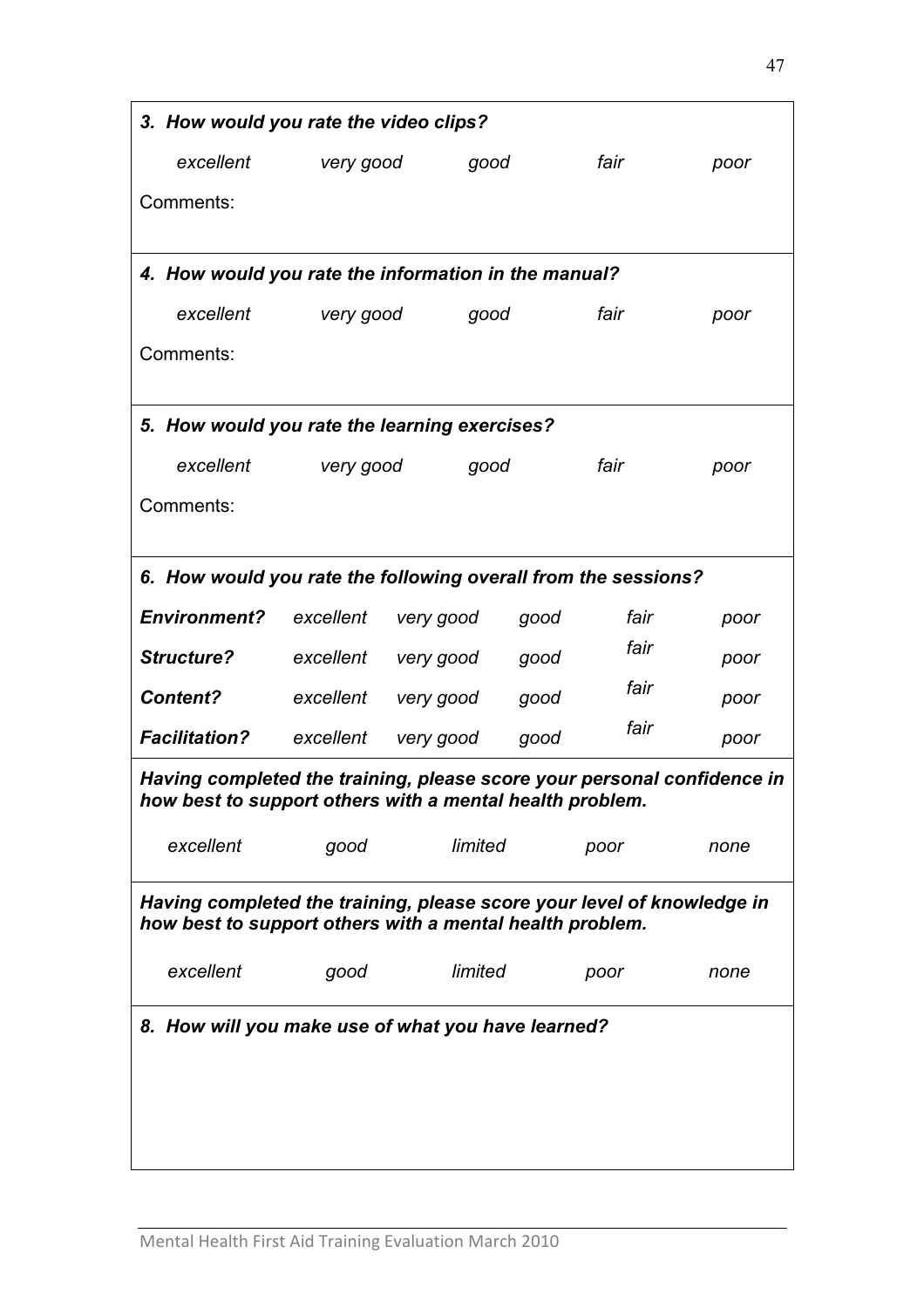9. In what way or ways has undertaking the MHFA course affected your attitude to people with mental health problems?

10. Do you have any comments on how we might improve future events?

Thank you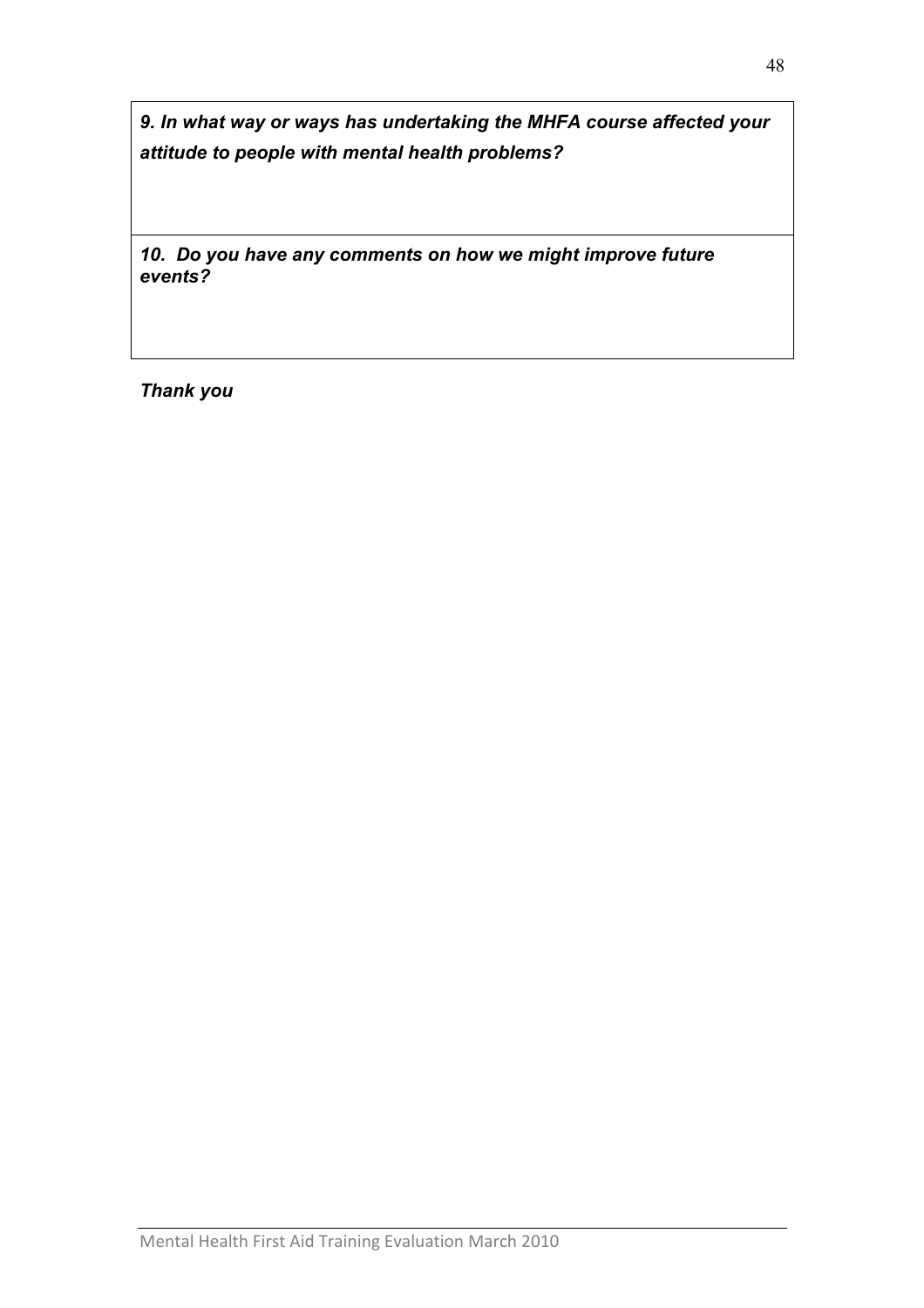#### References

Braun, V. & Clarke V. (2006) Using thematic analysis in psychology. Qualitative Research in Psychology, 3 (2), 77-101

Irvine, A. (2008). Managing Mental Health and Employment. Department for Work and Pensions report No 537. London: Social Policy Research Unit.

Hilton, M. (2005) Assessing the financial return on investment of good management strategies and the WORC project. WORC Project paper

Jahoda, M., Lazarsfeld, P. & Zeisl, H. (1993). Marienthal: The Sociography of an Unemployed Community. London: Tavistock Publications

Jorm, A.F., Kitchener, B.A., & Mugford, S.K. (2005). Experiences in applying skills learned in a mental health first aid training course: A qualitative study of participants' stories. BMC Psychiatry, 5, 43

Karidi, M., Stefanis, C., Theleritis, C., Tzedaki, M., Rabavilas, A & Stefanis, N. (2010). Perceived social stigma, self concept and self-stigmatization of patient with schizophrenia

Kitchener, B.A. & Jorm, A.F (2002). Mental health first aid training for the public: Evaluation of effects on knowledge attitudes and helping behaviour. BMC Psychiatry, 2, 10

Kitchener, B.A. & Jorm, A.F (2004). Mental health first aid training in a workplace setting: A randomized controlled trial. BMC Psychiatry, 4, 23

Lauder, W., Reynolds, W., Reilly, V & Angus, N (2000). The development and testing of the Mental Health Problems Perception Questionnaire. Journal of Psychiatry and Mental Health Nursing, 7, 221-226

Levin-Epstein, J. (2005) Presenteeism and Paid Sick Days. Washington: Centre for Law and Social Policy.

McDonald, K. (n.d) Mental Health first aid manual. London: Jellycat Media Limited.

Kitchener, B.A. & Jorm, A.F. (2002) Mental Health first aid manual. Canberra: Centre for Mental Health Research.

Mental Health First Aid: England (n.d). Mental health first aid: About us. Retrieved from

http://www.mhfa.org.uk/aboutus.php?PHPSESSID=667d281eece9e8d05e621c04c81 f756b